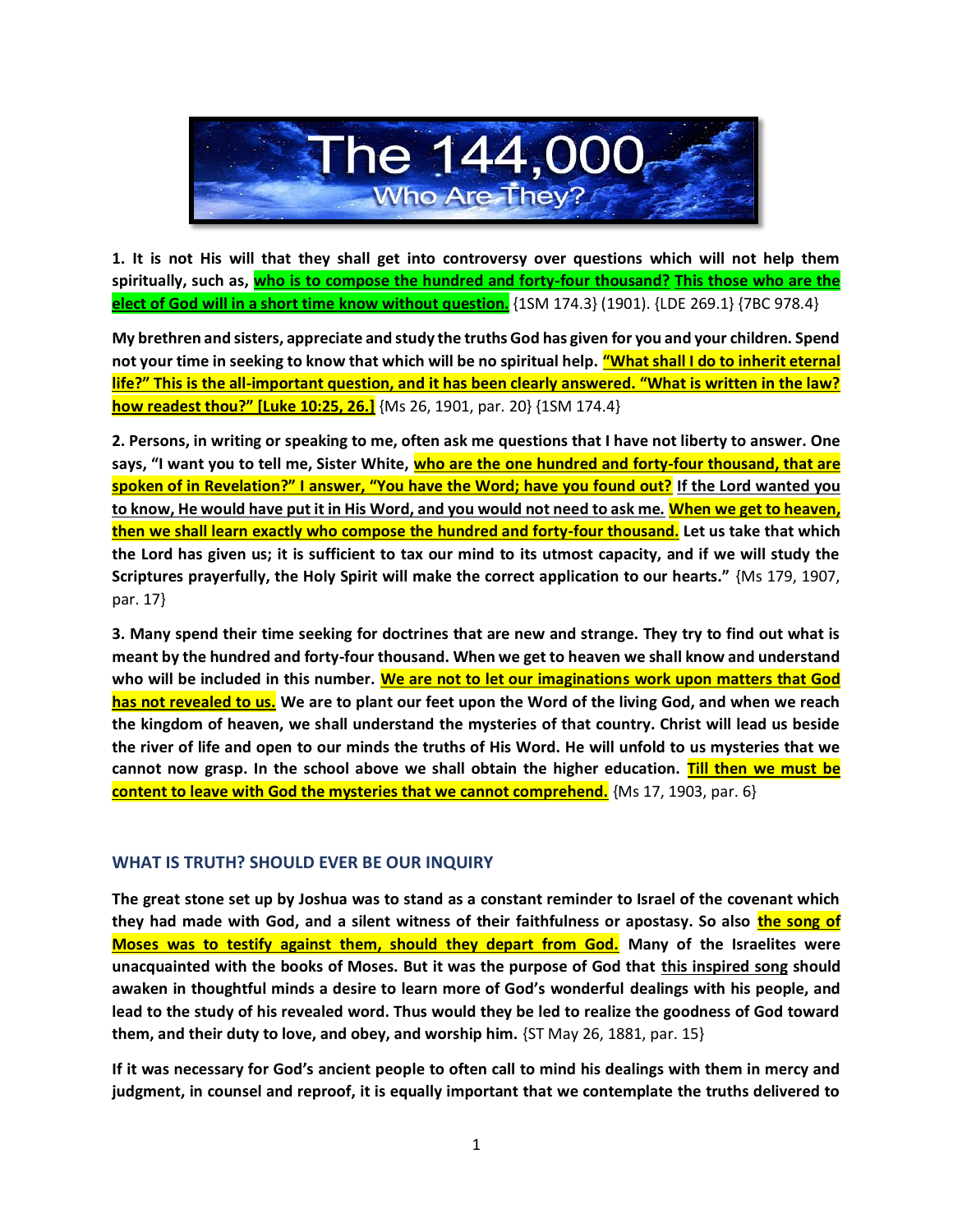**us in his word,—truth which, if heeded, will lead us to humility and submission, and obedience to God. We are to be sanctified through the truth. The word of God presents special truths for every age. The dealings of God with his people in the past should receive our careful attention. We should learn the lessons which they are designed to teach us. But we are not to rest content with them. God is leading out his people step by step. Truth is progressive. The earnest seeker will be constantly receiving light from Heaven. What is truth? should ever be our inquiry.** {ST May 26, 1881, par. 16}

**John 17:17 Sanctify them through thy truth: thy word is truth.**

# **WHO ARE THE "ELECT OF GOD" - A WORD BIBLE STUDY**

**Elect; Choose; Chosen one; H972 (13x); select; --** *Christ {1}; Abraham {2}; Children of Jacob {3}; Moses {4}; Saul {5}; David {6}; Israel {7};* **-- 2 Samuel 21:6 {5}; 1 Chronicles 16:13 {3}{7}; Psalms 89:3 {6}; 105:6 {2}{3}; 105:43 {7}; 106:5 {7} ,23 {4}; Isaiah 42:1 {1}; 43:20 {7}; 45:4 {3}{7}; 65:9 {1}{3}{7},15,22 {7}.**

**Choose; G140 (1x); to make a choice; --** *Christ {1}* **-- Matthew 12:18 {1},** *see also* **Isaiah 42:1 {1}.**

**Elect; Chosen; G1588 (23x); 1. select 2.** *(By implication) f***avorite; --** *Christ {1}; Angels {2}; Brethren;* **-- Matthew 20:16; 22:14; 24:22,24,31; Mark 13:20,22,27; Luke 18:7; 23:35 {1}; Romans 8:33; 16:13; Colossians 3:12; 1 Timothy 5:21 {2}; 2 Timothy 2:10; Titus 1:1; 1 Peter 1:2; 2:4,6 {1},9; 2 John 1:1,13; Revelation 17:14.**

**Election; Chosen; G1589 (7x); ---** *Brethren* **--- Acts 9:15; Romans 9:11; 11:5,7,28; 1 Thessalonians 1:4; 2 Peter 1:10.**

**Elected Together With; G4899 (1x); chosen in company with, co-elect (fellow Christian); 1 Peter 5:13.**

**Chosen for What? There is an election of individuals and a people, the only election found in the word of God, where man is elected to be saved. Many have looked at the end, thinking they were surely elected to have heavenly bliss; but this is not the election the Bible reveals. Man is elected to work out his own salvation with fear and trembling. He is elected to put on the armor, to fight the good fight of faith. He is elected to use the means God has placed within his reach to war against every unholy lust, while Satan is playing the game of life for his soul. He is elected to watch unto prayer, to search the Scriptures, and to avoid entering into temptation. He is elected to have faith continually. He is elected to be obedient to every word that proceedeth out of the mouth of God, and that he may be, not a hearer only, but a doer of the word. This is Bible election.** TM 453.5

**The Father sets his love upon his elect people who live in the midst of men. These are the people whom Christ has redeemed by the price of his own blood; and because they respond to the drawing of Christ, through the sovereign mercy of God, they are elected to be saved as his obedient children. Upon them is manifested the free grace of God, the love wherewith he hath loved them. Everyone who will humble himself as a little child who will receive and obey the word of God with a child's simplicity, will be among the elect of God. Of the church at Ephesus, the apostle writes: Ephesians 1:2-11.** {ST January 2, 1893, par. 2}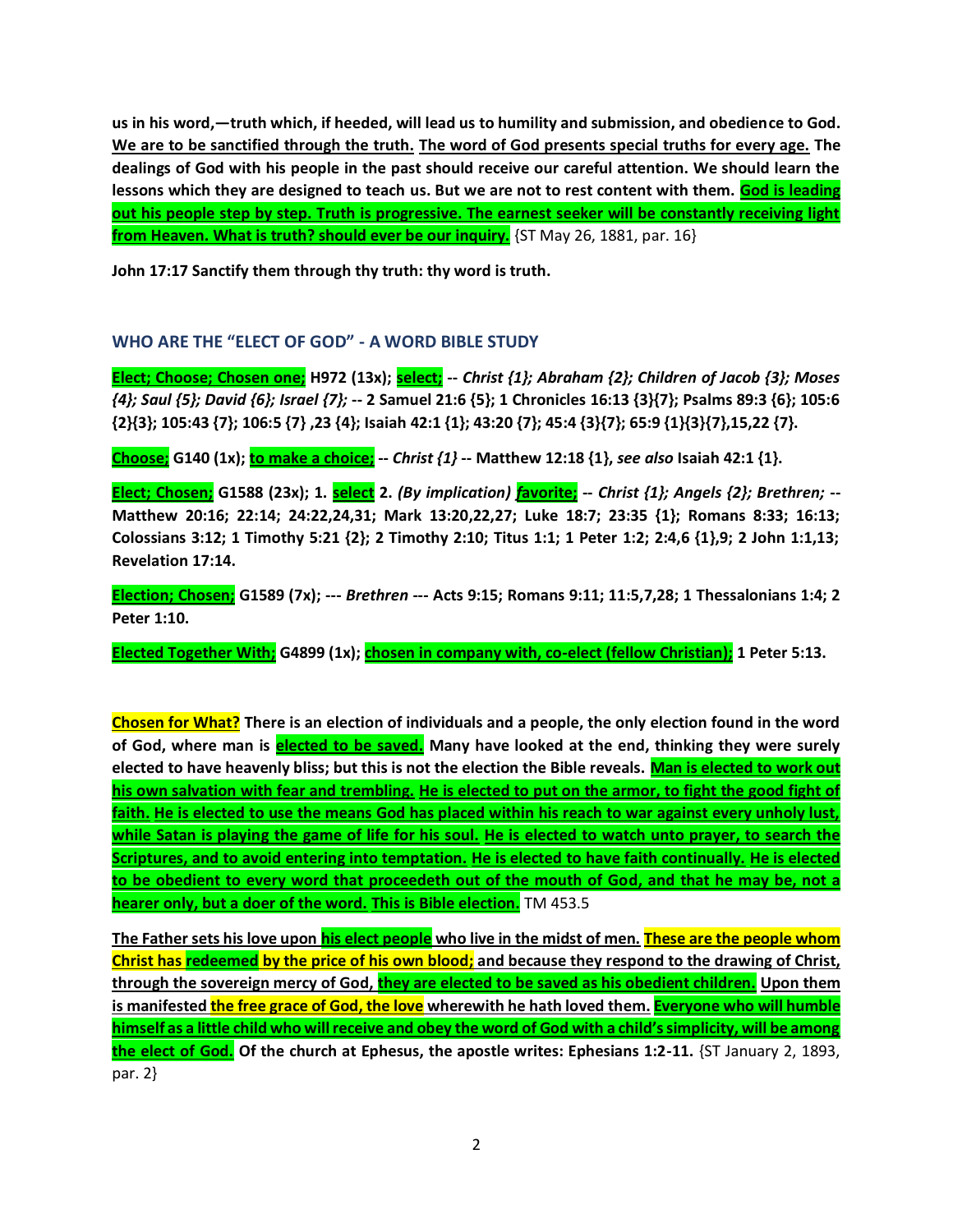**In the council of heaven, provision was made that men, though transgressors, should not perish in their disobedience, but, through faith in Christ as their substitute and surety, might become the elect of God predestinated unto the adoption of children by Jesus Christ to himself according to the good pleasure of his will. God wills that all men should be saved; for ample provision has been made, in giving his onlybegotten Son to pay man's ransom. Those who perish will perish because they refuse to be adopted as children of God through Christ Jesus. The pride of man hinders him from accepting the provisions of salvation. But human merit will not admit a soul into the presence of God. That which will make a man acceptable to God is the imparted grace of Christ through faith in his name. No dependence can be placed in works or in happy flights of feelings as evidence that men are chosen of God; for the elect are chosen through Christ.** {ST January 2, 1893, par. 4}

**The everlasting inheritance is purchased only for the elect...** {ST August 4, 1898, par. 4}

**Matthew 19:30 But many [that are] first shall be last; and the last [shall be] first.**

**Matthew 20:16 So the last shall be first, and the first last: for many be called, but few chosen.**

# **REVELATION 7:4-9, HEARD THE NUMBER THEN BEHELD AND SAW A GREAT MULTITUDE**

James 1:1 James, a servant of God and of the Lord Jesus Christ, to **the twelve tribes which are scattered abroad, greeting.**

**Revelation 7:4 And I heard the number of them which were sealed: [and there were] sealed an hundred [and] forty [and] four thousand of all the tribes of the children of Israel.**

**Revelation 7:5 Of the tribe of Juda [were] sealed twelve thousand. Of the tribe of Reuben [were] sealed twelve thousand. Of the tribe of Gad [were] sealed twelve thousand.**

**Revelation 7:6 Of the tribe of Aser [were] sealed twelve thousand. Of the tribe of Nepthalim [were] sealed twelve thousand. Of the tribe of Manasses [were] sealed twelve thousand.**

**Revelation 7:7 Of the tribe of Simeon [were] sealed twelve thousand. Of the tribe of Levi [were] sealed twelve thousand. Of the tribe of Issachar [were] sealed twelve thousand.**

**Revelation 7:8 Of the tribe of Zabulon [were] sealed twelve thousand. Of the tribe of Joseph [were] sealed twelve thousand. Of the tribe of Benjamin [were] sealed twelve thousand.**

**Revelation 7:9 After this I beheld, and, lo, a great multitude, which no man could number, of all nations, and kindreds, and people, and tongues, stood before the throne, and before the Lamb, clothed with white robes, and palms in their hands;**

**The palms signify that they have gained the victory, and the white robes that they have been clothed with the righteousness of Christ. Thank God that a fountain has been opened to wash our robes of character, and make them as white as snow** (Manuscript 66, 1895). {7BC 970.11}

**Revelation 22:17 And the Spirit and the bride say, Come. And let him that heareth say, Come. And let him that is athirst come. And whosoever will, let him take the water of life freely.**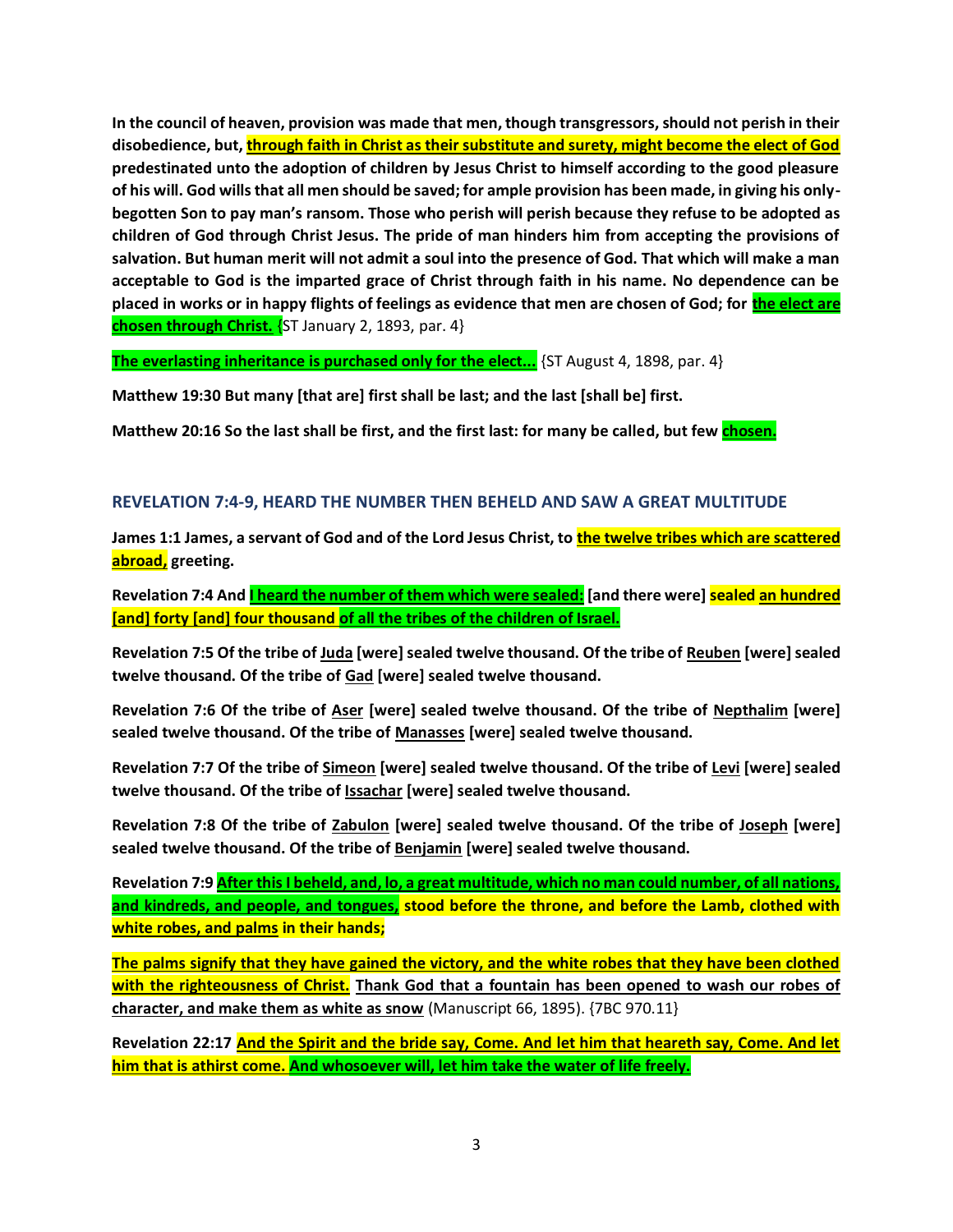### **TO NUMBER ISRAEL IS NOT TO WORK AFTER GOD'S ORDER, NO MAN IS TO NUMBER ISRAEL**

**1. The Lord does not move upon His workers to make them take a course which will bring on the time of trouble before the time. Let them not build up a wall of separation between themselves and the world by advancing their own ideas and notions. There is now altogether too much of this throughout our borders. The message of warning has not reached large numbers of the world in the very cities that are right at hand, and to number Israel is not to work after God's order. There is abundance of earnest work in cities that have not been worked. Let your pen and voice work to enlighten these souls in simple, stirring articles upon faith and love.** {16MR 169.1} {TM 202.1}

**2. Then let no man attempt to number Israel today, but let everyone have a heart of flesh, a heart of tender sympathy, a heart that, like the heart of Christ, reaches out for the salvation of a lost world.** {PK 189.2}

**3. Selfishness would make a monopoly of eternal life. The Jewish nation thought to confine the benefits of salvation to their own nation; but the world's Redeemer showed them that salvation is like the air we breathe, like the atmosphere that belongs to the whole world. Every soul can be enriched by the love of God. The selfishness that would number Israel is an offense to God; for God's gift belongs not to a select few but to the whole world. What strange work Elijah would have done in numbering Israel in the time when God's judgments were falling upon his backsliding people. He could only count one on the Lord's side. He said in mournful accents, "I have been very jealous for the Lord God of hosts; for the children of Israel have forsaken thy covenant, thrown down thine altars, and slain thy prophets with the sword; and I, even I only, am left; and they seek my life, to take it away." The word of the Lord surprised the disconsolate man; for Christ said, "Yet I have left me seven thousand in Israel, all the knees which have not bowed unto Baal." No man is to number Israel, but let every man see that he has a heart of flesh, a heart of tender sympathy, that, like the heart of Christ, reaches out for the salvation of the world.** {RH November 12, 1895, par. 8}

**4. Those who claim to be descendants of Abraham have attempted to number Israel, as though the gift of eternal life belonged to a select few. They would have the benefits of salvation limited to their own nation. But God has placed every individual of our race under divine favor, and all are called upon to contribute to God's glory and to the advancement of his kingdom. Individuals and nations will be held responsible for the grace of God given them through Jesus Christ. Christ came eating with publicans and sinners, giving them lessons day by day in his association with them. Leaving the ninety and nine in the fold, he went out into the wilderness after the one lost lamb. He said, "I am not come to call the righteous, but sinners to repentance." And his lesson to Simon was, to whom much is forgiven, the same loveth much.** {YI August 5, 1897, Art. B, par. 1}

**5. Human selfishness would make a monopoly of the salvation purchased at so great a cost. But Christ died to offer the gift of eternal life to all, and he sends his messengers that they may present the truth, the gift of God's grace, to all. God cannot display the knowledge of his will and the wonders of his grace unless he has his witnesses among men. It is his plan that those who are partakers of this great salvation through Jesus Christ should be his missionaries, bodies of light throughout the world, living epistles, known and read of all men. Their faith and works should testify that they have not received the grace of God in vain.** {YI August 5, 1897, Art. B, par. 2}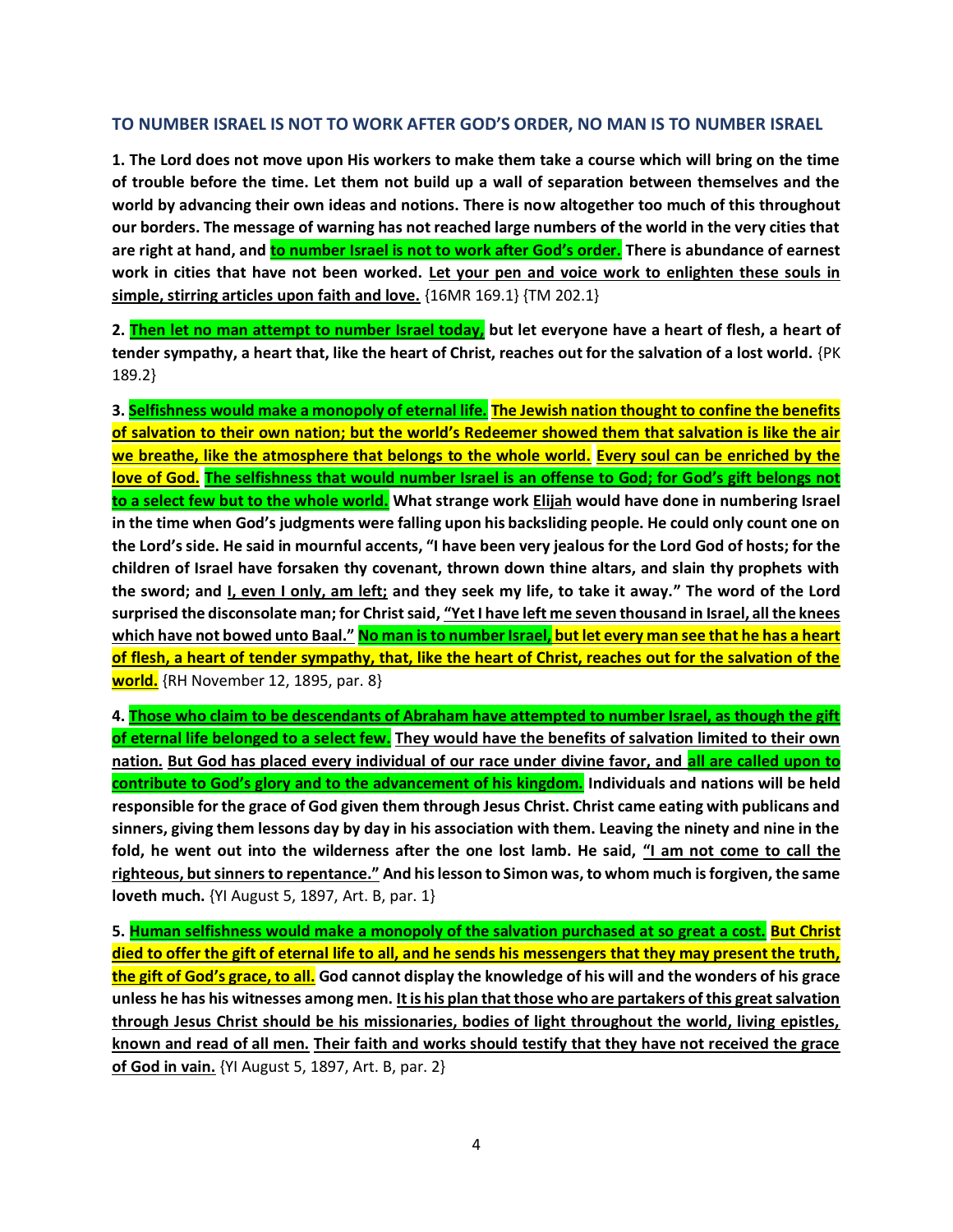### **1 CHRONICLES 21:1-8 & 2 SAMUEL 24:1-10 – DAVID SINNED GREATLY BY ACCOUNTING ISRAEL**

#### **GOD WAS DISPLEASED WITH DAVID IN REQUIRING THE SUM OF THE NUMBER OF ISRAEL**

**1 Chronicles 21:1 And Satan stood up against Israel, and provoked David to number Israel. 2 And David said to Joab and to the rulers of the people, Go, number Israel from Beersheba even to Dan; and bring the number of them to me, that I may know [it]. 3 And Joab answered, The LORD make his people an hundred times so many more as they [be]: but, my lord the king, [are] they not all my lord's servants? why then doth my lord require this thing? why will he be a cause of trespass to Israel? 4 Nevertheless the king's word prevailed against Joab. Wherefore Joab departed, and went throughout all Israel, and came to Jerusalem. 5 And Joab gave the sum of the number of the people unto David. And all [they of] Israel were a thousand thousand and an hundred thousand men that drew sword: and Judah [was] four hundred threescore and ten thousand men that drew sword. 6 But Levi and Benjamin counted he not among them: for the king's word was abominable to Joab. 7 And God was displeased with this thing; therefore he smote Israel. 8 And David said unto God, I have sinned greatly, because I have done this thing: but now, I beseech thee, do away the iniquity of thy servant; for I have done very foolishly.**

**2 Samuel 24:1 And again the anger of the LORD was kindled against Israel, and he moved David against them to say, Go, number Israel and Judah. 2 For the king said to Joab the captain of the host, which**  [was] with him, go now through all the tribes of Israel, from Dan even to Beersheba, and number ye the **people, that I may know the number of the people. 3 And Joab said unto the king, Now the LORD thy God add unto the people, how many soever they be, an hundredfold, and that the eyes of my lord the king may see [it]: but why doth my lord the king delight in this thing? 4 Notwithstanding the king's word prevailed against Joab, and against the captains of the host. And Joab and the captains of the host went out from the presence of the king, to number the people of Israel. 5 And they passed over Jordan, and pitched in Aroer, on the right side of the city that [lieth] in the midst of the river of Gad, and toward Jazer: 6 Then they came to Gilead, and to the land of Tahtimhodshi; and they came to Danjaan, and about to Zidon, 7 And came to the strong hold of Tyre, and to all the cities of the Hivites, and of the Canaanites: and they went out to the south of Judah, [even] to Beersheba. 8 So when they had gone through all the land, they came to Jerusalem at the end of nine months and twenty days. 9 And Joab gave up the sum of the number of the people unto the king: and there were in Israel eight hundred thousand valiant men that drew the sword; and the men of Judah [were] five hundred thousand men. 10 And David's heart smote him after that he had numbered the people. And David said unto the LORD, I have sinned greatly in that I have done: and now, I beseech thee, O LORD, take away the iniquity of thy servant; for I have done very foolishly.**

**David's sin has been the sin of selfish men in every age. They have made efforts to number Israel, to count the people; but Christ lifted up His voice to proclaim that the gift of eternal life was free to all who would receive Him as a personal Saviour. "For God so loved the world that he gave his only begotten Son, that whosoever believeth on him shall not perish but have everlasting life." [John 3:16.] There is no nationality, tribe, or clans with God. He is the Maker of all mankind. It would be as just to put a price upon the air and light, the showers of rain, and every other blessing that God gives to our world, as to exclude from any sect, rank, or class of people the light shining from the throne of God. Christ declared that whosoever will may take of the water of life freely. [Revelation 22:17.]** {Lt33-1898.}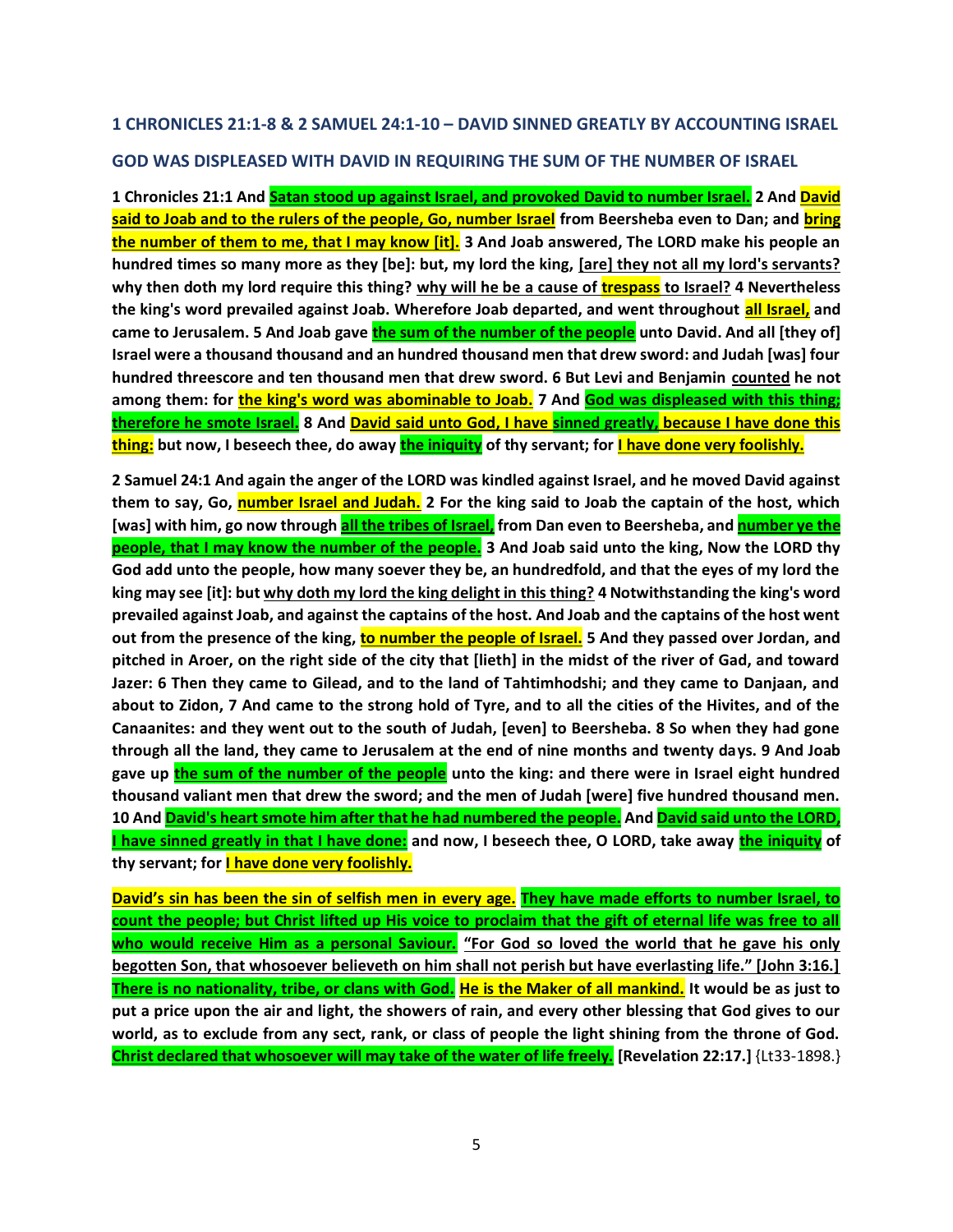# **REVELATION 7:14 - NONE WILL BE THERE WHO HAVE NOT SUFFERED; ONLY THE FAULTLESS; THE MULTITUDE OF THE REDEEMED CAME OUT OF GREAT TRIBULATION**

**1. Our Master was a man of sorrows; He was acquainted with grief; and those who suffer with Him will reign with Him. When the Lord appeared to Saul in his conversion, He did not purpose to show him how much good he should enjoy, but what great things he should suffer for His name. Suffering has been the portion of the people of God from the days of the martyr Abel. The patriarchs suffered for being true to God and obedient to His commandments. The great Head of the church suffered for our sake; His first apostles and the primitive church suffered; the millions of martyrs suffered, and the Reformers suffered. And why should we, who have the blessed hope of immortality, to be consummated at the soon appearing of Christ, shrink from a life of suffering? Were it possible to reach the tree of life in the midst of the Paradise of God without suffering, we would not enjoy so rich a reward for which we had not suffered. We would shrink back from the glory; shame would seize us in the presence of those who had fought the good fight, had run the race with patience, and had laid hold on eternal life. But none will be there who have not, like Moses, chosen to suffer affliction with the people of God. The prophet John saw the multitude of the redeemed, and inquired who they were. The prompt answer came: "These are they which came out of great tribulation, and have washed their robes, and made them white in the blood of the Lamb."** {1T 78.1} (Revelation 7:14)

**2. When tempted to murmur, censure, and indulge in fretfulness, wounding others around you (and in so doing wound your own soul), oh! let the deep, earnest, anxious inquiry come from your soul, Shall I stand without fault before the throne of God? None will be there only the faultless. Men and women will not be translated to Heaven while their hearts are filled with the rubbish of earth. Every defect in the moral character must be remedied, every stain removed, by the cleansing blood of Christ, and all the unlovely, unloveable traits of character overcome.** {T14 94.2}

**3. Brother George Russ's wife has learned the art of complaining, scolding, and fretting. Is that the song she expects to sing on the other shore?—because none will be there, only those who can sing the angels' strains. All scolders, all fretters and unbelievers, which means those who are ever questioning the right, will be left on this side; so none may deceive themselves. If they do not cherish love for one another here, they will not have love for the heavenly beings there. All the principles existing in heaven must be learned and practiced here, then they will be practiced on the other side.** {Lt 1, 1882, par. 25}

# **NO WORD OF GUILE, NO WORD OF PREVARICATION, NO FALSEHOOD, FAULTLESS**

**O that every one of our youth would realize the evil of foolish conversation, and correct the habit of speaking idle words! Let everyone who has indulged in this sin repent of it, confess it before God, and put it far from him. In speaking foolish words, you have dishonored the name of Christ; for you have misrepresented him in character. No word of guile was found in his lips, no word of prevarication or falsehood. The people that are described as making up the one hundred and forty-four thousand, have the Father's name written in their foreheads, and of them it is said: "In their mouth was found no guile: for they are without fault before the throne of God." If they had been speaking foolish, senseless, false words, they would not have been found without guile, and without fault before the throne of God. John also wrote, saying: "After this I beheld, and, lo, a great multitude, which no man could number, of all nations, and kindreds, and people, and tongues, stood before the throne, and before the Lamb, clothed**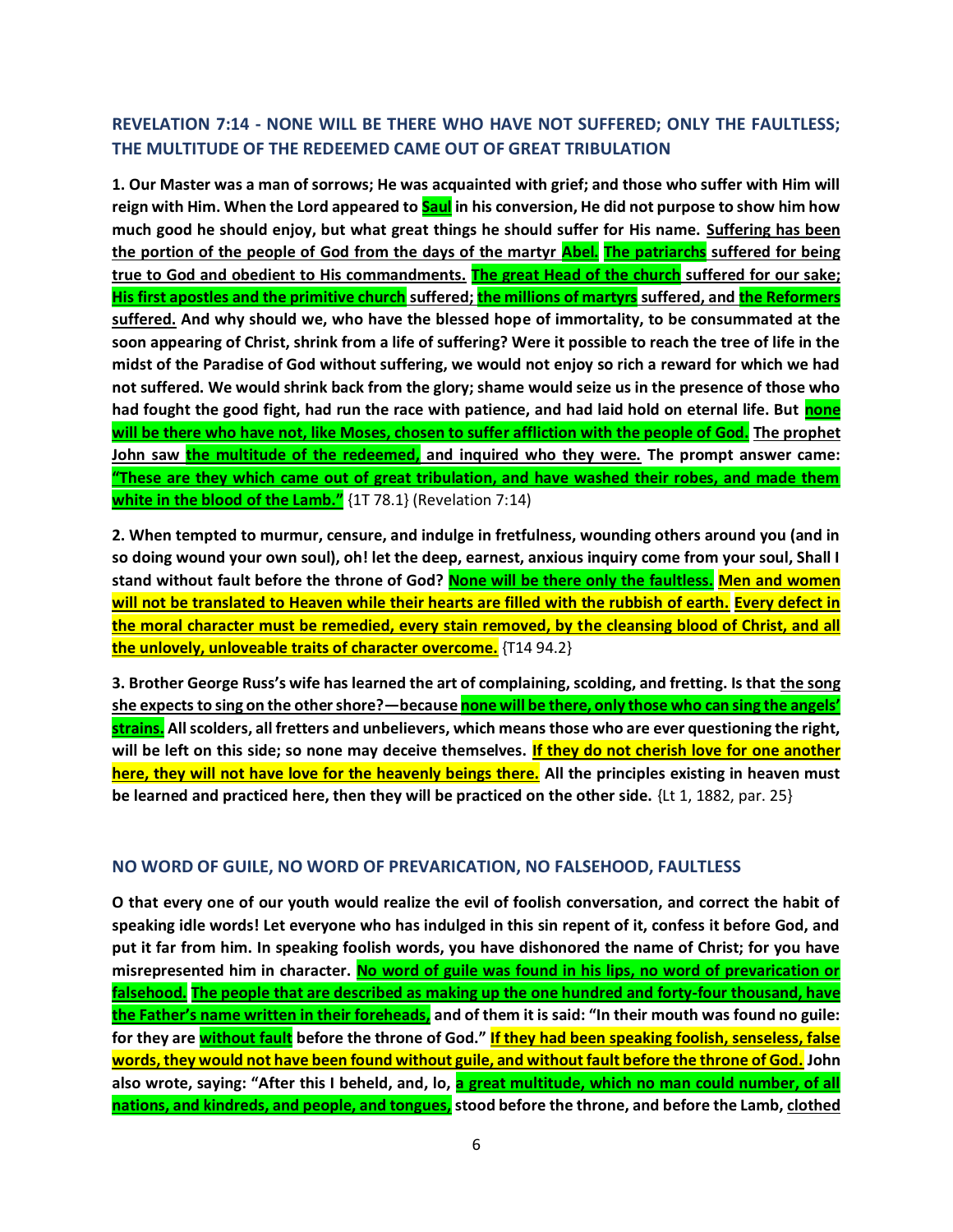**with white robes, and palms in their hands; and cried with a loud voice, saying, Salvation to our God which sitteth upon the throne, and unto the Lamb. And all the angels stood round about the throne, and about the elders and the four beasts, and fell before the throne on their faces, and worshiped God, saying, amen: Blessing, and glory, and wisdom, and thanksgiving, and honor, and power, and might, be unto our God for ever and ever, Amen. And one of the elders answered, saying unto me, what are these which are arrayed in white robes? and whence came they? And I said unto him, Sir, thou knowest. And he said to me, these are they which came out of great tribulation, and have washed their robes, and made them white in the blood of the Lamb. Therefore are they before the throne of God, and serve him day and night in his temple: and he that sitteth on the throne shall dwell among them. They shall hunger no more, neither thirst anymore; neither shall the sun light on them, nor any heat. For the Lamb which is in the midst of the throne shall feed them, and shall lead them unto living fountains of waters: and God shall wipe away all tears from their eyes."** {YI June 27, 1895, par. 4} {OHC 292.4} Revelation 14:5

# **REVELATION 14:1-5, THE FIRST FRUITS, REDEEMED FROM THE EARTH FROM AMONG MEN**

**Revelation 14:1 And I looked, and, lo, a Lamb stood on the mount Sion, and with him an hundred forty [and] four thousand, having his Father's name written in their foreheads.**

**Revelation 14:3 And they sung as it were a new song before the throne, and before the four beasts, and the elders: and no man could learn that song but the hundred [and] forty [and] four thousand, which were redeemed from the earth.**

**Revelation 14:4 These are they which were not defiled with women; for they are virgins. These are they which follow the Lamb whithersoever he goeth. These were redeemed from among men, [being] the firstfruits unto God and to the Lamb.**

Revelation 14:5 And in their mouth was found no guile: for they are without fault before the throne of **God.**

# **REVELATION 15:2-3, THEY SING THE SONG OF MOSES AND THE LAMB**

**Revelation 15:2 And I saw as it were a sea of glass mingled with fire: and them that had gotten the victory over the beast, and over his image, and over his mark, [and] over the number of his name, stand on the sea of glass, having the harps of God.** 

**Revelation 15:3 And they sing the song of Moses the servant of God, and the song of the Lamb, saying, Great and marvellous [are] thy works, Lord God Almighty; just and true [are] thy ways, thou King of saints.**

# **THE SONG OF MOSES IS NOT JUST FOR THE JEWISH PEOPLE – EXODUS 15:1-16 {PP 288.1}.**

**Like the voice of the great deep, rose from the vast hosts of Israel that sublime ascription. It was taken up by the women of Israel, Miriam, the sister of Moses, leading the way, as they went forth with timbrel**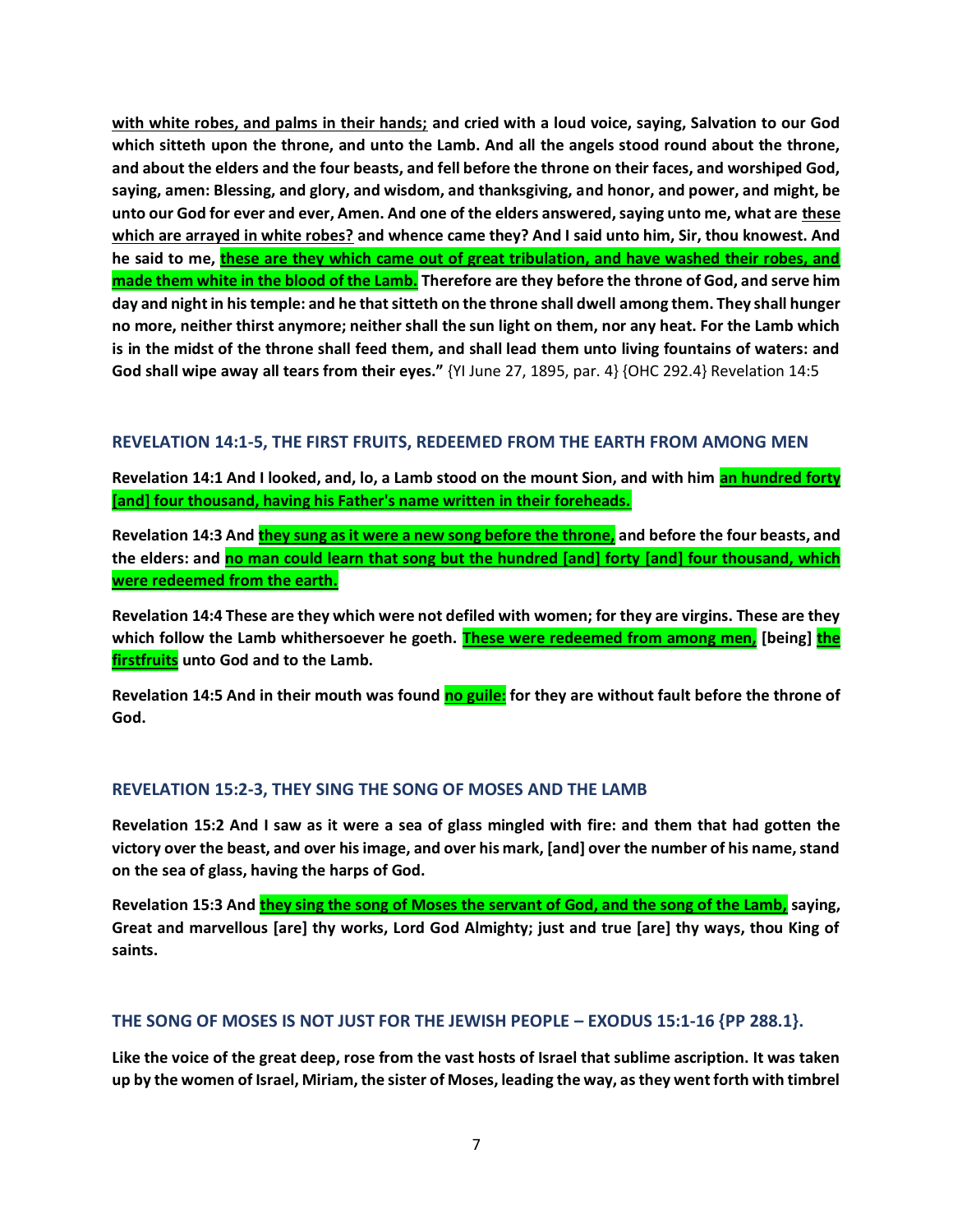**and dance. Far over desert and sea rang the joyous refrain, and the mountains re-echoed the words of their praise—"Sing ye to Jehovah, for He hath triumphed gloriously."** {PP 288.2}

**This song and the great deliverance which it commemorates, made an impression never to be effaced from the memory of the Hebrew people. From age to age it was echoed by the prophets and singers of Israel, testifying that Jehovah is the strength and deliverance of those who trust in Him. That song does not belong to the Jewish people alone. It points forward to the destruction of all the foes of righteousness and the final victory of the Israel of God. The prophet of Patmos beholds the white-robed multitude that have "gotten the victory," standing on the "sea of glass mingled with fire," having "the harps of God. And they sing the song of Moses the servant of God, and the song of the Lamb." Revelation 15:2, 3.** {PP 289.1} {VSS 464.3} {EP 198.1}

# **THEY SING "A NEW SONG" WHICH NO MAN CAN LEARN BUT THE 144 000**

**They sing "a new song" before the throne, a song which no man can learn save the hundred and forty and four thousand. It is the song of Moses and the Lamb—a song of deliverance. None but the hundred and forty-four thousand can learn that song, for it is the song of their experience—an experience such as no other company have ever had. "These are they which follow the Lamb whithersoever He goeth." These, having been translated from the earth, from among the living, are counted as "the first fruits unto God and to the Lamb" (Revelation 15:2,3; 14:1-5.) "These are they which came out of great tribulation"; they have passed through the time of trouble such as never was since there was a nation; they have endured the anguish of the time of Jacob's trouble; they have stood without an intercessor through the final outpouring of God's judgments.** {GC 648.3} {LDE 268.4}

#### **IT IS "A NEW SONG" BECAUSE IT WAS NEVER BEFORE SUNG IN HEAVEN**

**There is a day just about to burst upon us when God's mysteries will be seen, and all His ways vindicated; when justice, mercy, and love will be the attributes of His throne. When the earthly warfare is accomplished, and the saints are all gathered home, our first theme will be the song of Moses, the servant of God. The second theme will be the song of the Lamb, the song of grace and redemption. This song will be louder, loftier, and in sublimer strains, echoing and re-echoing through the heavenly courts. Thus the song of God's providence is sung, connecting the varying dispensations; for all is now seen without a veil between the legal, the prophetical, and the gospel. The church history upon the earth**  and **the church redeemed** in heaven all center around the cross of Calvary. This is the theme, this is the **song,—Christ all and in all,—in anthems of praise resounding through heaven from thousands and ten thousand times ten thousand and an innumerable company of the redeemed host. All unite in this song of Moses and of the Lamb. It is a new song, for it was never before sung in heaven.** {TM 433.1} {Hvn 177.1} {HB 393.5} Revelation 14:3

#### **NO MAN COULD LEARN THAT SONG BUT THE 144 000**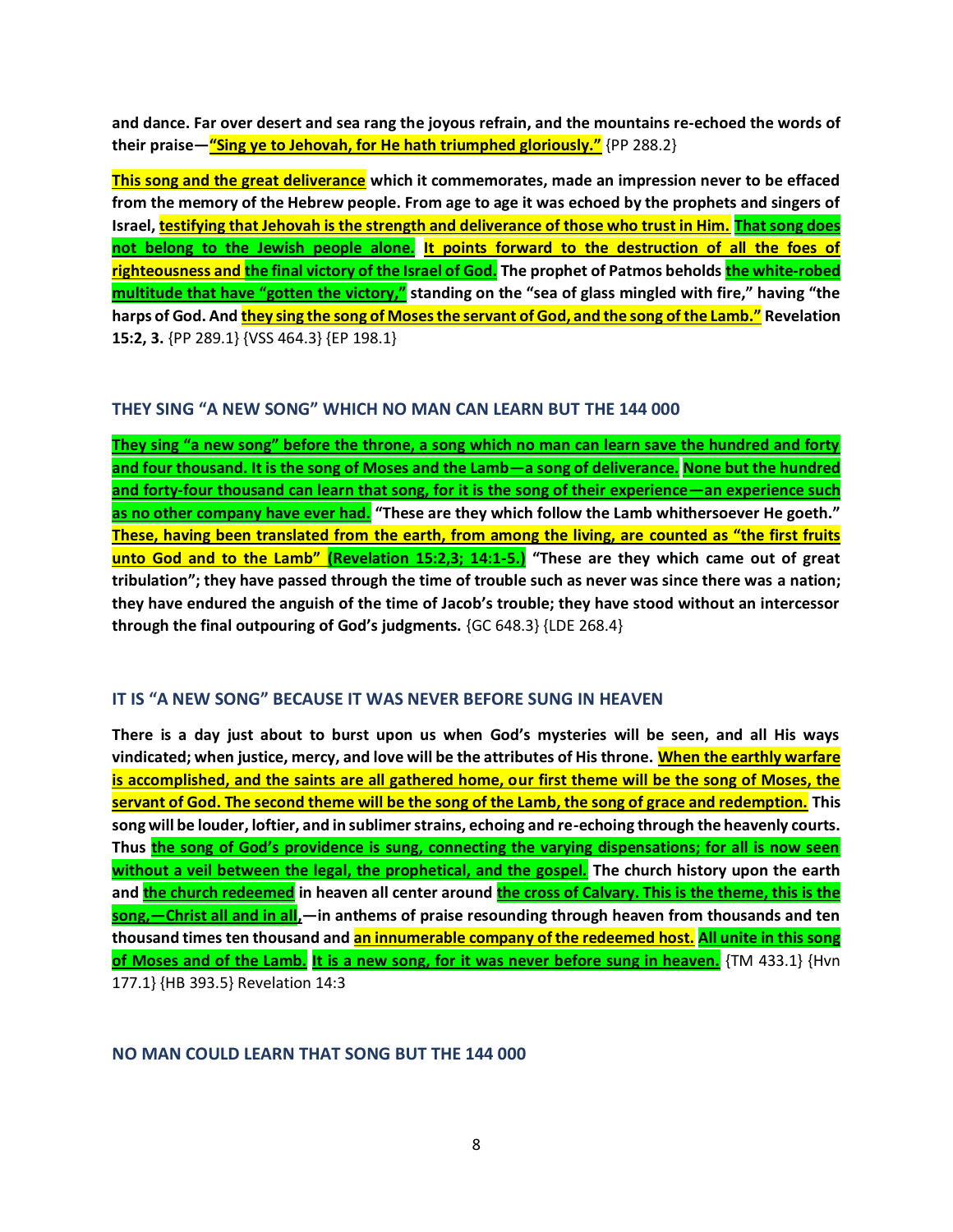**"And I looked, and lo, a Lamb stood on the mount Sion, and with Him an hundred and forty and four thousand, having His Father's name written in their foreheads. And I heard a voice from heaven, as the voice of many waters, and as the voice of a great thunder: and I heard the voice of harpers harping with their harps: and they sung as it were a new song before the throne, and before the four beasts, and the**  elders: and no man could learn that song but the hundred and forty and four thousand, which were **redeemed from the earth. These are they which were not defiled with women; for they are virgins. These are they which follow the Lamb whithersoever He goeth. These were redeemed from among men, being the firstfruits unto God and to the Lamb. And in their mouth was found no guile: for they are without fault before the throne of God" [Revelation 14:1-5].** {18MR 27.3}

**This Scripture represents the character of the people of God for these last days. The everlasting gospel is to be preached, and it is to be practiced in true missionary work carried forward not after the wisdom that men may devise, but after the wisdom of God. All who walk in safe paths are to understand that the third angel's message is of consequence to the whole world, and must be carried to the world in clear, straight lines, and in its distinctive features, as Christ revealed it to John.** {18MR 28.1}

**[Revelation 14:6-12, quoted.] This is the message we have to bear; this is the work we have to do. This is the message God has kept before the Seventh-day Adventist people. The truth of this message will not decrease, but will increase in force and importance as we are brought down to the close of the work of God on earth. We have no time to lose.** {18MR 28.2}

**"And I heard a voice from heaven saying unto me, Write, blessed are the dead which die in the Lord from henceforth: Yea, saith the Spirit, that they may rest from their labors; and their works do follow them." Since the proclamation of the first, second, and third angel's messages, many standard bearers have fallen asleep in Jesus; they have laid off their armor, but their works do follow them. The work advances, and the faithful ones hold the beginning of their confidence firm unto the end.** {18MR 28.3}

**This vision that Christ presented to John, presenting the commandments of God and the faith of Jesus, is to be definitely proclaimed to all nations, peoples, and tongues. The churches, represented by Babylon, are represented as having fallen from their spiritual state to become a persecuting power against those who keep the commandments of God and have the testimony of Jesus Christ. To John this persecuting power is represented as having horns like a lamb, but as speaking like a dragon.** {18MR 29.1}

# **THE REDEEMED, RANSOMED ONES, SING THE SONG OF MOSES AND THE LAMB**

**There are revealed in these last days visions of future glory, scenes pictured by the hand of God, and these should be dear to His church. What sustained the Son of God in His betrayal and trial?—He saw of the travail of His soul, and was satisfied. He caught a view of the expanse of eternity, and saw the happiness of those who through His humiliation should receive pardon and everlasting life. He was wounded for their transgressions, bruised for their iniquities. The chastisement of their peace was upon Him, and with His stripes they were healed. His ear caught the shout of the redeemed. He heard the ransomed ones singing the song of Moses and the Lamb.** {CET 231.1}

**What sustained the Son of God during His life of toil and sacrifice? He saw the results of the travail of His soul and was satisfied. Looking into eternity, He beheld the happiness of those who through His**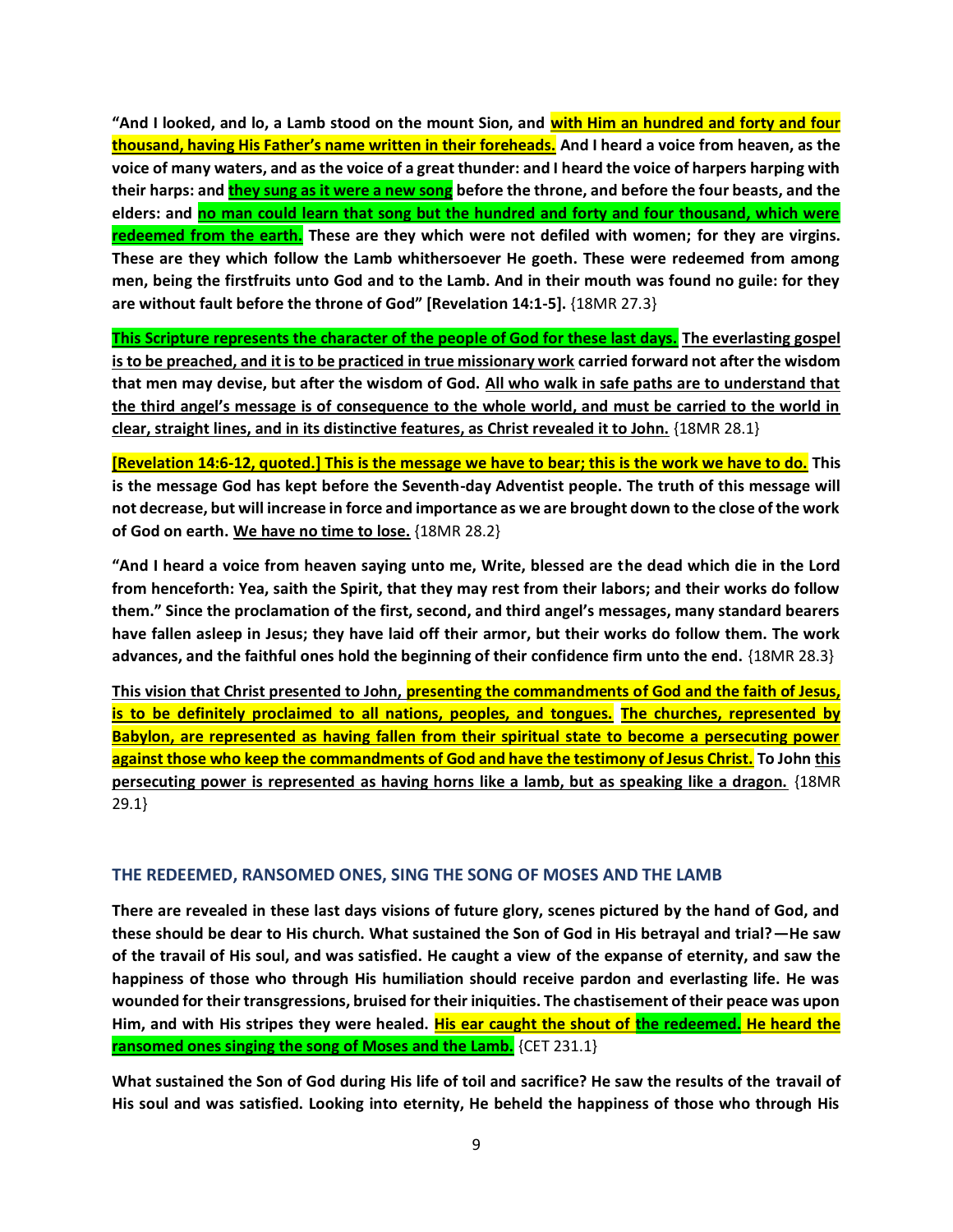**humiliation had received pardon and everlasting life. His ear caught the shout of the redeemed. He heard the ransomed ones singing the song of Moses and the Lamb.** {AA 601.2} {8T 43.3} {Ms134-1903.10}

# **THIS IS THE SAME COMPANY THAT SING THE SONG, REVELATION 15:2,3 & ISAIAH 58:13,14**

**But "he that shall endure unto the end, the same shall be saved." [Matthew 24:13.] John sees "them that had gotten the victory over the beast and over his image, and over his mark and over the number of his name, stand on the sea of glass, having the harps of God." And he says, "They sang the song of Moses, the servant of God, and the song of the Lamb." [Revelation 15:2, 3.] This is the same company mentioned by Isaiah, to whom it was promised that they should ride on the high places of the earth, and be fed with the heritage of Jacob their father.** {Ms48-1900.}

**Isaiah 58:13 If thou turn away thy foot from the sabbath, [from] doing thy pleasure on my holy day; and call the sabbath a delight, the holy of the LORD, honourable; and shalt honour him, not doing thine own ways, nor finding thine own pleasure, nor speaking [thine own] words:**

**Isaiah 58:14 Then shalt thou delight thyself in the LORD; and I will cause thee to ride upon the high places of the earth, and feed thee with the heritage of Jacob thy father: for the mouth of the LORD hath spoken [it].**

**Revelation 15:2 And I saw as it were a sea of glass mingled with fire: and them that had gotten the victory over the beast, and over his image, and over his mark, [and] over the number of his name, stand on the sea of glass, having the harps of God.**

**Revelation 15:3 And they sing the song of Moses the servant of God, and the song of the Lamb, saying, Great and marvellous [are] thy works, Lord God Almighty; just and true [are] thy ways, thou King of saints.**

# **THEY SING THE NEW SONG, FAITHFUL OF ALL AGES, THE REMNANT "MEN WONDERED AT" THE FRUIT OF THE EARTH, THEM THAT ARE ESCAPED OF ISRAEL, THE FAITHFUL OF ALL AGES, REDEEMED FROM THE EARTH - ISAIAH 4:2,3 & ZECHARIAH 3:4,5,8 & REVELATION 14:4,5.**

**As the people of God afflict their souls before Him, pleading for purity of heart, the command is given, "Take away the filthy garments" from them, and the encouraging words are spoken, "Behold, I have caused thine iniquity to pass from thee, and I will clothe thee with change of raiment." The spotless robe of Christ's righteousness is placed upon the tried, tempted, yet faithful children of God. The despised remnant are clothed in glorious apparel, nevermore to be defiled by the corruptions of the world. Their names are retained in the Lamb's book of life, enrolled among the faithful of all ages. They have resisted the wiles of the deceiver; they have not been turned from their loyalty by the dragon's roar. Now they are eternally secure from the tempter's devices. Their sins are transferred to the originator of sin.** (Zechariah 3:4,5) {CCh 353.3} {RH January 9, 1908, par. 10} {PK 591.1}

**And the remnant are not only pardoned and accepted, but honored. "A fair miter" is set upon their heads. They are to be as kings and priests unto God. While Satan was urging his accusations and seeking to destroy this company, holy angels, unseen, were passing to and fro, placing upon them the seal of**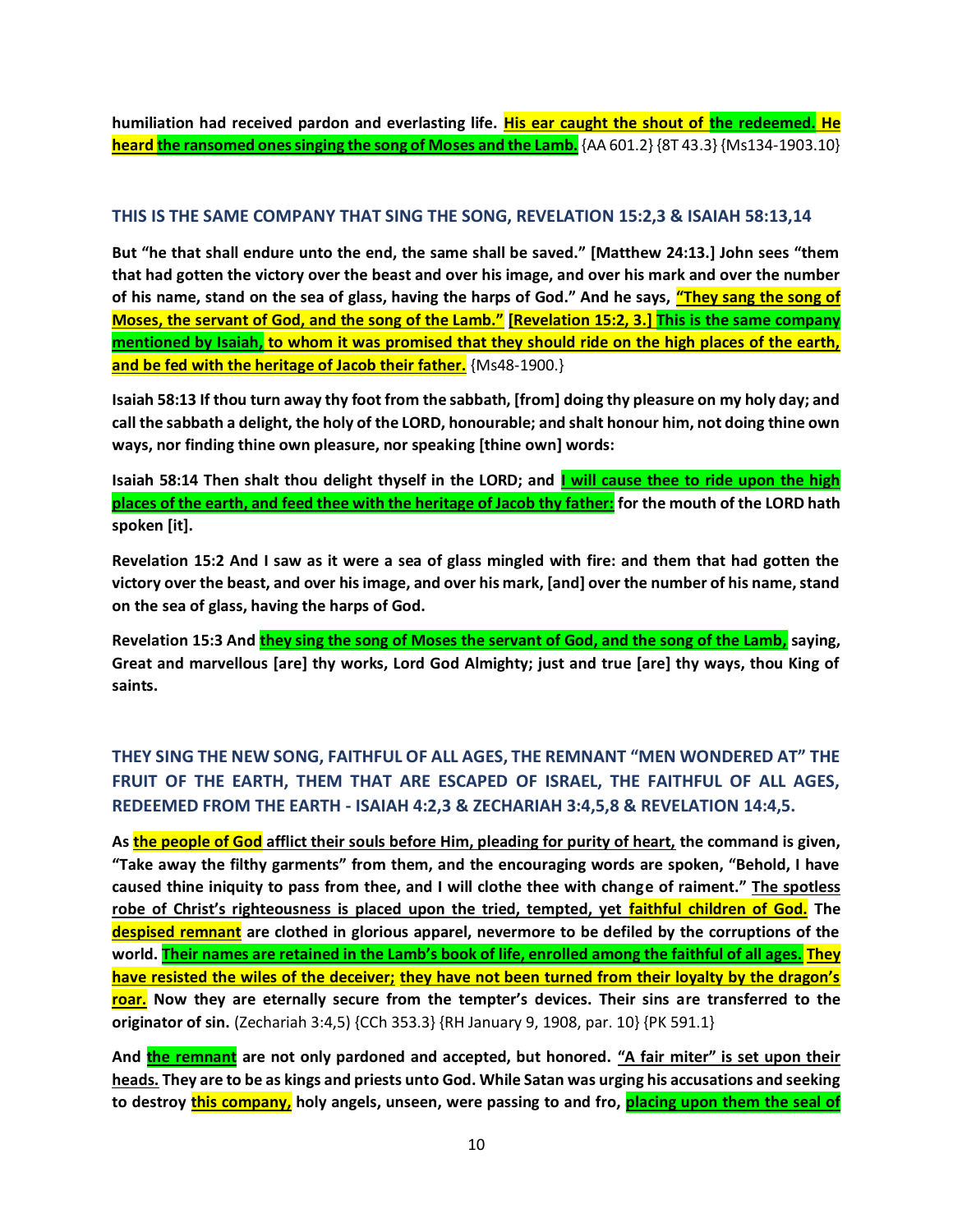**the living God. These are they that stand upon Mount Zion with the Lamb, having the Father's name written in their foreheads. They sing the new song before the throne, that song which no man can learn save the hundred and forty and four thousand, which were redeemed from the earth. "These are they which follow the Lamb whithersoever He goeth. These were redeemed from among men, being the first fruits unto God and to the Lamb. And in their mouth was found no guile: for they are without fault before the throne of God."** Revelation 14:4, 5. {CCh 353.4} {PK 591.2} {5T 475.2}

**Now is reached the complete fulfilment of those words of the Angel: "Hear now, O Joshua the high priest, thou, and thy fellows that sit before thee: for they are men wondered at: for, behold, I will bring forth my servant the Branch." Christ is revealed as the Redeemer and Deliverer of his people. Now indeed are the remnant "men wondered at," as the tears and humiliation of their pilgrimage give place to joy and honor in the presence of God and the Lamb. "In that day shall the branch of the Lord be beautiful and glorious, and the fruit of the earth shall be excellent and comely for them that are escaped of Israel. And it shall come to pass, that he that is left in Zion, and he that remaineth in Jerusalem, shall be called holy, even every one that is written among the living in Jerusalem."** {RH January 9, 1908, par. 11} {T32 232.1} {PK 592.1} (Zechariah 3:8) (Isaiah 4:2,3)

**Isaiah 4:2 In that day shall the branch of the LORD be beautiful and glorious, and the fruit of the earth [shall be] excellent and comely for them that are escaped of Israel.**

**Isaiah 4:3 And it shall come to pass, [that he that is] left in Zion, and [he that] remaineth in Jerusalem, shall be called holy, [even] every one that is written among the living in Jerusalem:**

**Zechariah 3:4 And he answered and spake unto those that stood before him, saying, Take away the filthy garments from him. And unto him he said, Behold, I have caused thine iniquity to pass from thee, and I will clothe thee with change of raiment.**

**Zechariah 3:5 And I said, let them set a fair mitre upon his head. So they set a fair mitre upon his head, and clothed him with garments. And the angel of the LORD stood by.**

**Zechariah 3:8 Hear now, O Joshua the high priest, thou, and thy fellows that sit before thee: for they [are] men wondered at: for, behold, I will bring forth my servant the BRANCH.**

# **THE PEOPLE OF GOD SINGING THE SONG OF MOSES AND THE LAMB**

**1. In the issue of the contest, all Christendom will be divided into two great classes,—those who keep the commandments of God and the faith of Jesus, and those who worship the beast and his image and receive his mark. Although church and State will unite their power to compel "all, both small and great, rich and poor, free and bond," to receive "the mark of the beast," [Revelation 13:16.] yet the people of God will not receive it. The prophet of Patmos beholds "them that had gotten the victory over the beast, and over his image, and over his mark, and over the number of his name, stand on the sea of glass, having the harps of God," and singing the song of Moses and the Lamb. [Revelation 15:2, 3.]** {GC88 450.1}

**2. Through trials and persecution, the glory—character—of God is revealed in His chosen ones. The church of God, hated and persecuted by the world, are educated and disciplined in the school of Christ. They walk in narrow paths on earth; they are purified in the furnace of affliction. They follow Christ**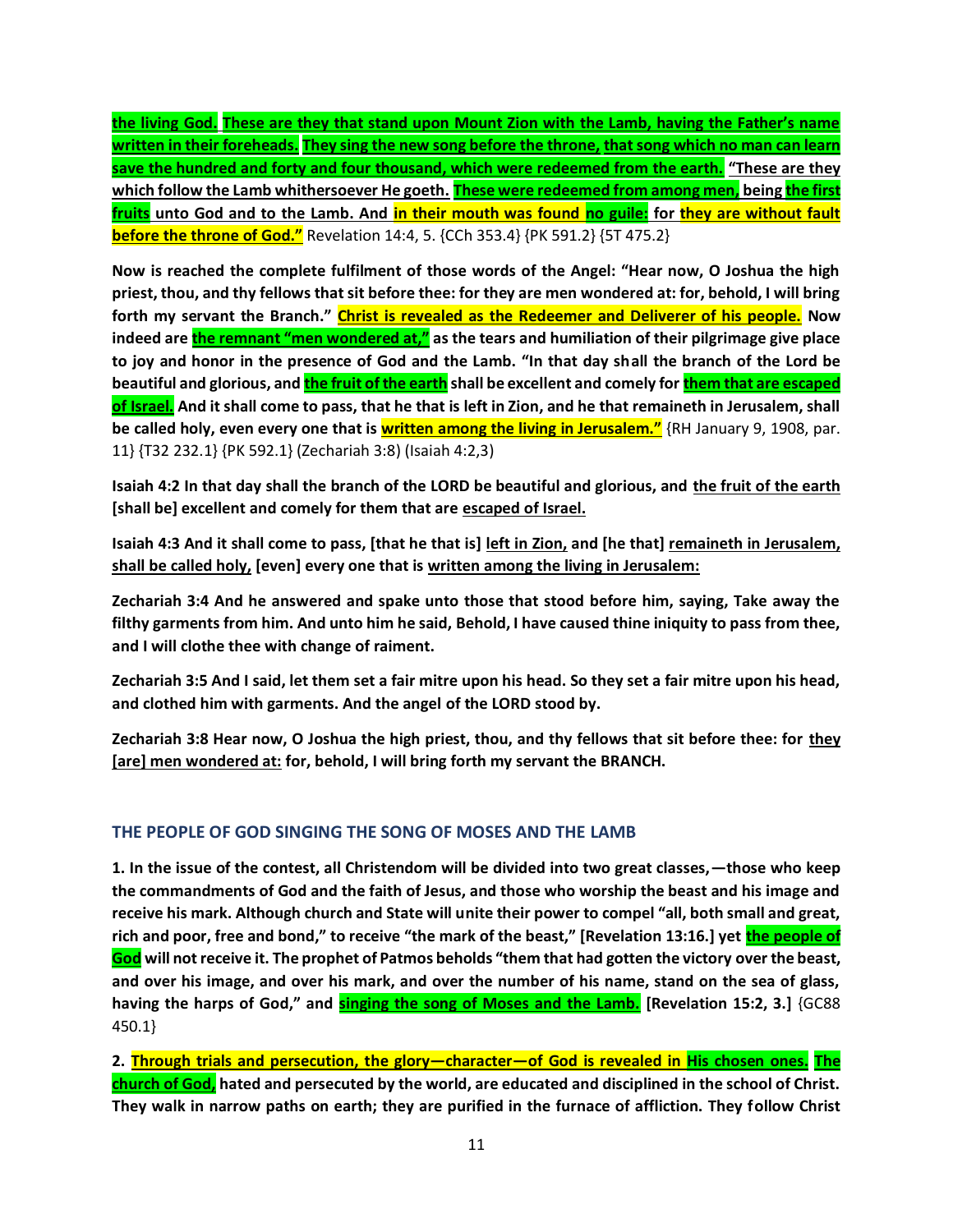**through sore conflicts; they endure self-denial and experience bitter disappointments; but their painful experience teaches them the guilt and woe of sin, and they look upon it with abhorrence. Being partakers of Christ's sufferings, they are destined to be partakers of His glory. In holy vision the prophet saw the triumph of the people of God. He says, "I saw as it were a sea of glass mingled with fire: and them that had gotten the victory, ... stand on the sea of glass, having the harps of God. And they sing the song of Moses the servant of God, and the song of the Lamb, saying, Great and marvelous are Thy works, Lord God Almighty; just and true are Thy ways, Thou King of saints." "These are they which came out of great tribulation, and have washed their robes, and made them white in the blood of the Lamb. Therefore are they before the throne of God, and serve Him day and night in His temple: and He that sitteth on the throne shall dwell among them." Revelation 15:2, 3; 7:14, 15.** {MB 31.1}

# **ALL THE BLOOD WASHED THRONG SING THE SONG OF MOSES AND THE LAMB**

**1. O how sweet it will be to meet all the blood-washed throng in the city of our God. 'Tis then we'll sing the song of Moses and the Lamb as we march through the gates into the city, bearing the palms of victory and wearing the crowns of glory.** {Lt 3, 1847, par. 2}

**2. It is no benefit to us to have a name as Christians and not to be Christlike. To claim to live [a Christian life] while the eye is not single to the glory of God, makes the professed Christian a snare to souls. I may preach the gospel, give Bible readings, teach in the Sabbath school, visit the sick, help the poor, and be full of religious activity, and yet never enter the heavenly courts and sing the song of Moses and the Lamb.** {Lt17-1894.}

**3. I have an interest for the children, and I want that the parents shall never scold them. They are to be brought up in the nurture and admonition of the Lord. That is what we want. All the frivolity that is in the world, it is from the devil. It is not from the Lord. The Lord wants us to think soberly and righteously and sensibly in regard to the future life. We are striving for an immortal crown. We are striving that we may see the King in His majesty, and that we may sing the song of Moses and the Lamb in the city of God, and that we may have that salvation that we shall never lose.** {Ms75-1911.16}

4. **Let us strive with all the power that God has given us to be among the hundred and forty-four thousand. And let us do all that we can to help others to gain heaven. We are to have an intense interest in Christ Jesus; for he is our Saviour. He came to this world to be tempted in all points as we are, to prove to the universe that in this world of sin human beings can live lives that God will approve.** {RH March 9, 1905, par. 4} {OFC 365.9}

# **MANY FAMILIES UNITE WITH THE REDEEMED TO SING THE SONG OF MOSES AND THE LAMB**

**1. Mary, dear precious child, is at rest. She was the companion of your sorrows and disappointed hopes. She will no more have grief or want or distress. Through faith's discerning eye, you may anticipate, amid your sorrows and grief and perplexities, your Mary with her mother and other members of your family answering the call of the Life-giver and coming forth from their prison house triumphing over death and the grave. Your faith may see the loved and the lost ones reunited among the redeemed of earth. You**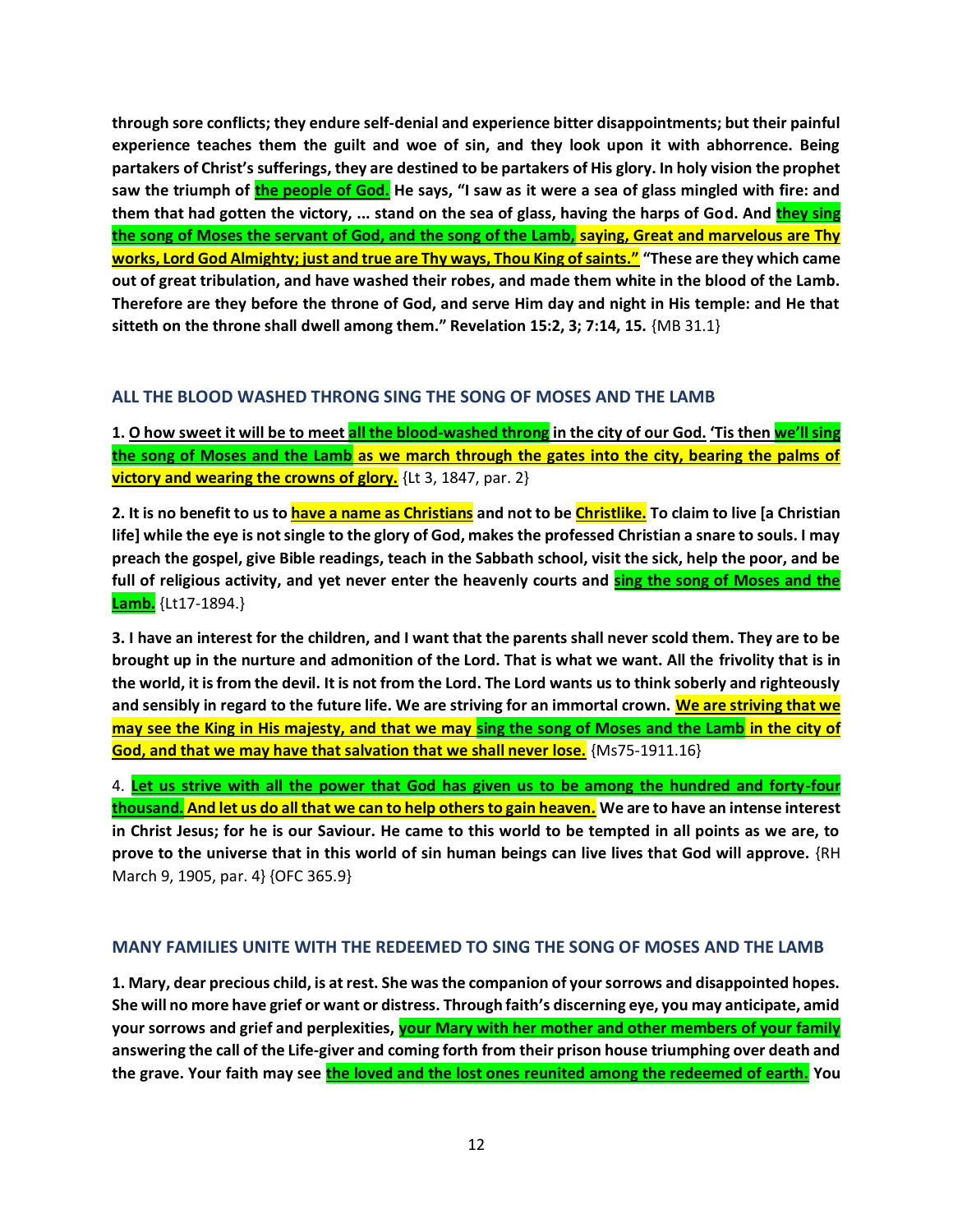**with them ere long, if faithful, will be walking in the streets of the New Jerusalem, singing the song of Moses and the Lamb, wearing the jeweled crown.** {Lt 71, 1878, par. 4} {HP 272.4}

**2. Schools for colored children and youth are to be established in many different places in the Southern field. I am deeply interested in the maintenance of these schools. I have often spoken on the importance of this work. I desire to do my part in helping this branch of the Lord's cause in the Southern field. And I am calling upon my brethren and sisters in America to act their part. I am pleading with them to show by their works a firm faith in the power of God to gather out from the Southland a people who shall be**  a praise to his name, and who shall finally **unite with the redeemed from among men in singing the song of Moses and the Lamb.** {GH October 1, 1907, par. 9}

# **THE GODLY CHARACTER OF ENOCH REPRESENTED IN REVELATION 14:3**

**By the translation of Enoch the Lord designed to teach an important lesson. There was danger that men would yield to discouragement, because of the fearful results of Adam's sin. Many were ready to exclaim, "What profit is it that we have feared the Lord and have kept His ordinances, since a heavy curse is resting upon the race, and death is the portion of us all?" But the instructions which God gave to Adam, and which were repeated by Seth, and exemplified by Enoch, swept away the gloom and darkness, and gave hope to man, that as through Adam came death, so through the promised Redeemer would come life and immortality. Satan was urging upon men the belief that there was no reward for the righteous or punishment for the wicked, and that it was impossible for men to obey the divine statutes. But in the case of Enoch, God declares "that He is, and that He is a rewarder of them that diligently seek Him." Hebrews 11:6. He shows what He will do for those who keep His commandments. Men were taught that it is possible to obey the law of God; that even while living in the midst of the sinful and corrupt, they were able, by the grace of God, to resist temptation, and become pure and holy. They saw in his example the blessedness of such a life; and his translation was an evidence of the truth of his prophecy concerning the hereafter, with its award of joy and glory and immortal life to the obedient, and of condemnation, woe, and death to the transgressor. {PP 88.2}**

**By faith Enoch "was translated that he should not see death; ... for before his translation he had this testimony, that he pleased God." Hebrews 11:5. In the midst of a world by its iniquity doomed to destruction, Enoch lived a life of such close communion with God that he was not permitted to fall under the power of death. The godly character of this prophet represents the state of holiness which must be attained by those who shall be "redeemed from the earth" (Revelation 14:3) at the time of Christ's second advent. Then, as in the world before the Flood, iniquity will prevail. Following the promptings of their corrupt hearts and the teachings of a deceptive philosophy, men will rebel against the authority of Heaven. But like Enoch, God's people will seek for purity of heart and conformity to His will, until they shall reflect the likeness of Christ. Like Enoch, they will warn the world of the Lord's second coming and of the judgments to be visited upon transgression, and by their holy conversation and example they will condemn the sins of the ungodly. As Enoch was translated to heaven before the destruction of the world by water, so the living righteous will be translated from the earth before its destruction by fire. Says the apostle: "We shall not all sleep, but we shall all be changed, in a moment, in the twinkling of an eye, at the last trump." "For the Lord Himself shall descend from heaven with a shout, with the voice of the Archangel, and with the trump of God;" "the trumpet shall sound, and the**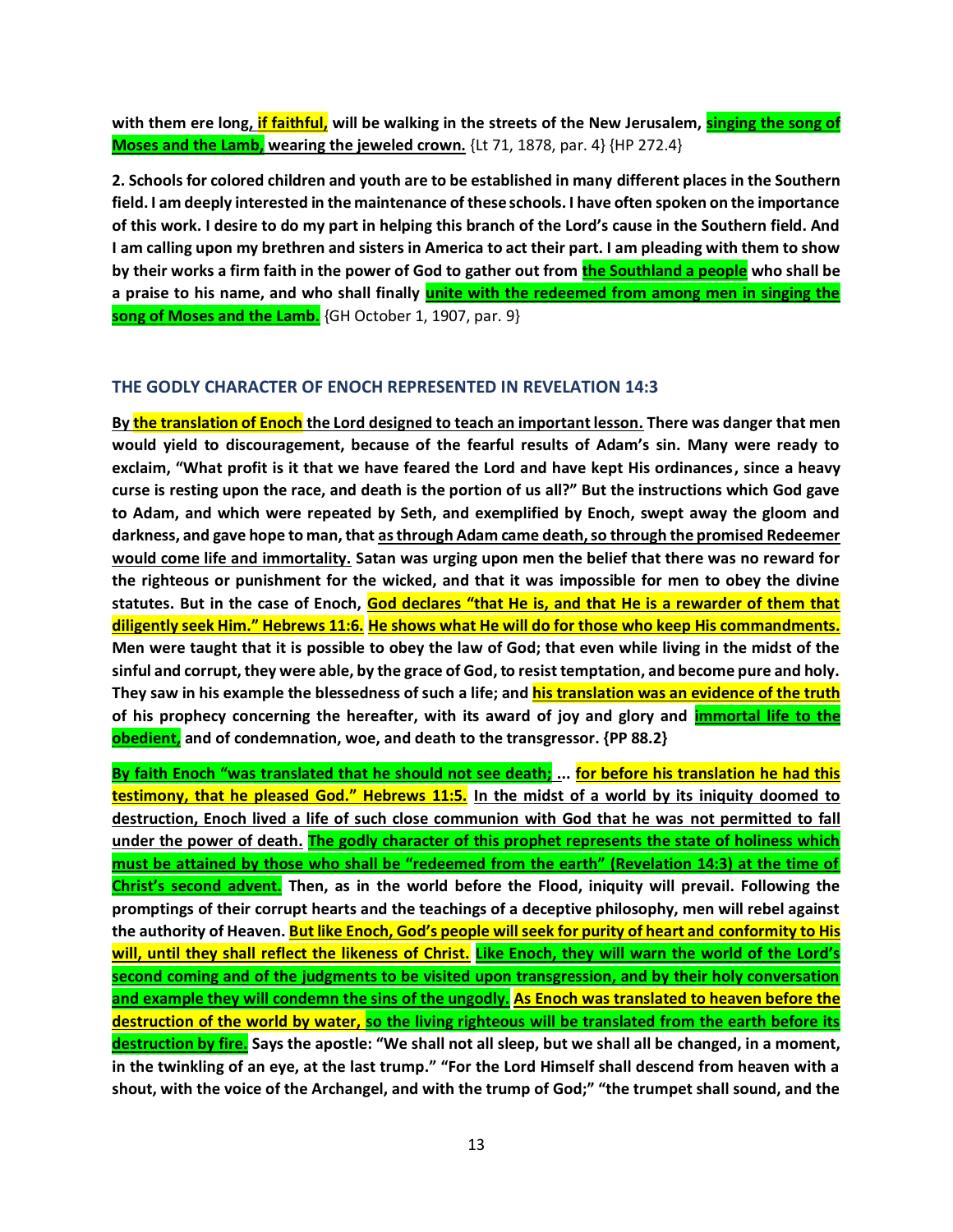**dead shall be raised incorruptible, and we shall be changed." "The dead in Christ shall rise first: then we which are alive and remain shall be caught up together with them in the clouds, to meet the Lord in the air: and so shall we ever be with the Lord. Wherefore comfort one another with these words." 1 Corinthians 15:51, 52; 1 Thessalonians 4:16-18. {PP 88.3}**

### **"IT IS WRITTEN" - "THE NUMBER"**

Deuteronomy 32:8 When the most High divided to the nations their inheritance, when he separated **the sons of Adam, he set the bounds of the people according to the number of the children of Israel.**

**Isaiah 10:22 For though thy people Israel be as the sand of the sea, [yet] a remnant of them shall return: the consumption decreed shall overflow with righteousness.**

**Hosea 1:10 Yet the number of the children of Israel shall be as the sand of the sea, which cannot be measured nor numbered; and it shall come to pass, [that] in the place where it was said unto them, Ye [are] not my people, [there] it shall be said unto them, [Ye are] the sons of the living God.**

**Romans 9:27 Esaias also crieth concerning Israel, Though the number of the children of Israel be as the sand of the sea, a remnant shall be saved:**

**Revelation 5:11 And I beheld, and I heard the voice of many angels round about the throne and the beasts and the elders: and the number of them was ten thousand times ten thousand, and thousands of thousands;**

**Revelation 7:4 And I heard the number of them which were sealed: [and there were] sealed an hundred [and] forty [and] four thousand of all the tribes of the children of Israel.**

**Revelation 9:16 And the number of the army of the horsemen [were] two hundred thousand thousand: and I heard the number of them.**

**Revelation 13:17 And that no man might buy or sell, save he that had the mark, or the name of the beast, or the number of his name.**

**Revelation 13:18 Here is wisdom. Let him that hath understanding count the number of the beast: for it is the number of a man; and his number [is] Six hundred threescore [and] six.**

**Revelation 15:2 And I saw as it were a sea of glass mingled with fire: and them that had gotten the victory over the beast, and over his image, and over his mark, [and] over the number of his name, stand on the sea of glass, having the harps of God.**

**Revelation 20:8 And shall go out to deceive the nations which are in the four quarters of the earth, Gog and Magog, to gather them together to battle: the number of whom [is] as the sand of the sea.**

# **"THE TESTIMONY OF JESUS" - "THE NUMBER"**

**1. Centuries before, the pen of inspiration had traced this ingathering of the Gentiles; but those prophetic utterances had been but dimly understood. Hosea had said: "Yet the number of the children**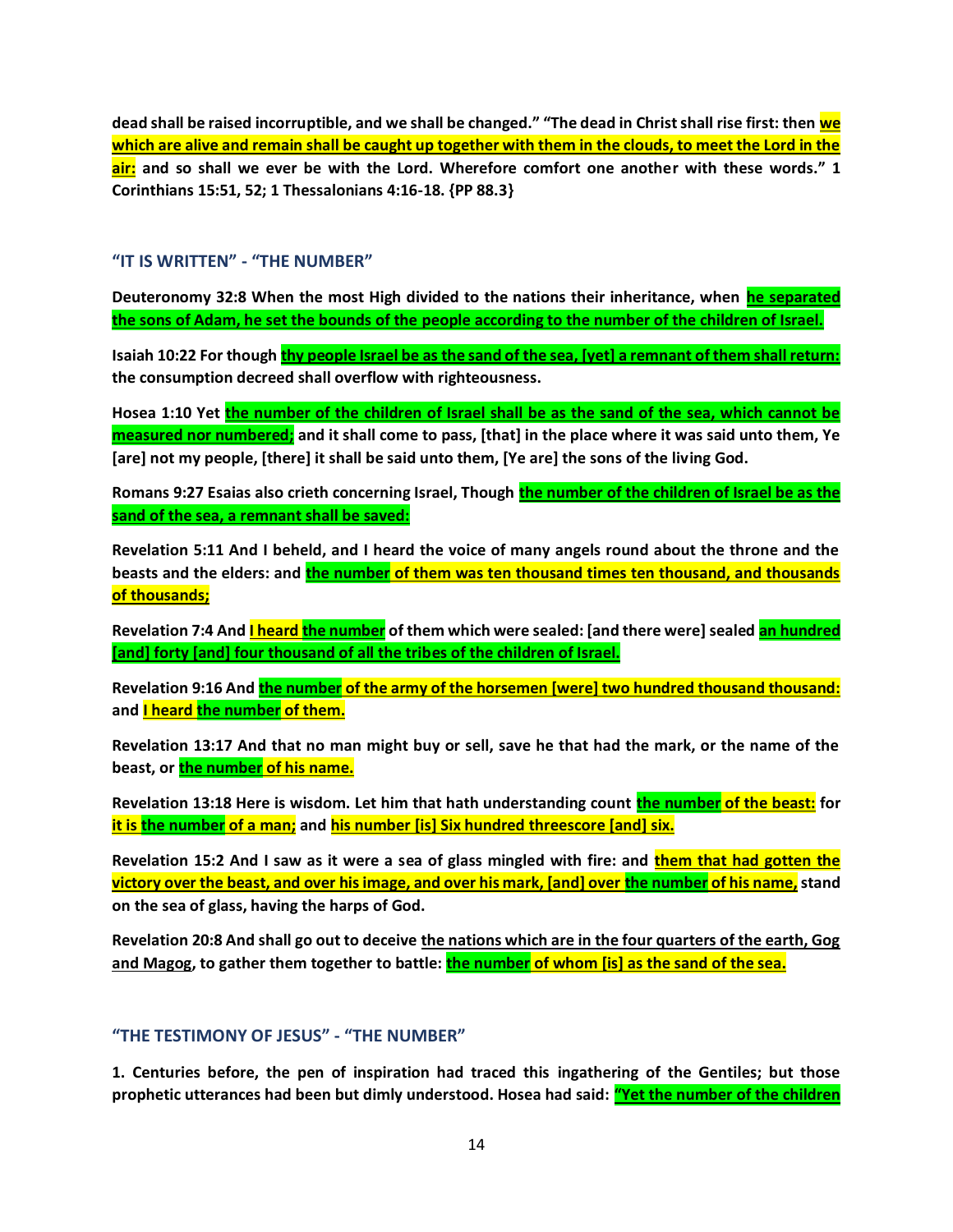**of Israel shall be as the sand of the sea, which cannot be measured nor numbered; and it shall come to pass, that in the place where it was said unto them, Ye are not My people, there it shall be said unto them, Ye are the sons of the living God." And again: "I will sow her unto Me in the earth; and I will have mercy upon her that had not obtained mercy; and I will say to them which were not My people, thou art My people; and they shall say, Thou art my God." Hosea 1:10; 2:23.** {AA 174.1} {AA 379.1}

**2. That this step was in the order of God, is revealed in the immediate results for good that were seen. "The word of God increased; and the number of the disciples multiplied in Jerusalem greatly; and a great company of the priests were obedient to the faith." This ingathering of souls was due both to the greater freedom secured by the apostles and to the zeal and power shown by the seven deacons. The fact that these brethren had been ordained for the special work of looking after the needs of the poor, did not exclude them from teaching the faith. On the contrary, they were fully qualified to instruct others in the truth, and they engaged in the work with great earnestness and success.** {AA 89.3}

**3. Self-denial in dress is a part of our Christian duty. To dress plainly and abstain from display of jewelry and ornaments of every kind is in keeping with our faith. Are we of the number who see the folly of worldlings in indulging in extravagance of dress as well as in love of amusements?** {CG 423.3}

**4. If a teacher cannot be made to feel the responsibility and the carefulness he should ever reveal in dealing with human minds, his education has in some cases been very defective. In the home life the training has been harmful to the character, and it is a sad thing to reproduce this defective character and management in the children brought under his control. We are standing before God on test and trial to see if we can individually be trusted to be of the number of the family who shall compose the redeemed in heaven. "And I saw the dead, small and great, stand before God; and the books were opened: and another book was opened; which is the book of life: and the dead were judged out of those things which were written in the books, according to their works." [Revelation 20:12.]** {CE 145.1}

**5. I saw many traveling in this broad road who had the words written upon them: "Dead to the world. The end of all things is at hand. Be ye also ready." They looked just like all the vain ones around them, except a shade of sadness which I noticed upon their countenances. Their conversation was just like that of the gay, thoughtless ones around them; but they would occasionally point with great satisfaction to the letters on their garments, calling for the others to have the same upon theirs. They were in the broad way, yet they professed to be of the number who were traveling the narrow way. Those around them would say: "There is no distinction between us. We are alike; we dress, and talk, and act alike."** {CET 157.1} {1T 128.2} {1TT 33.1}

**6. The law of God is to be the means of education in the family. Parents are under a most solemn obligation to obey this law, setting their children an example of the strictest integrity. Men in responsible positions, whose influence is far-reaching, are to guard well their ways and works, keeping the fear of the Lord ever before them. "The fear of the Lord is the beginning of wisdom." Psalm 111:10. Those who hearken diligently to the voice of the Lord and cheerfully keep His commandments will be among the number who see God. "The Lord commanded us to do all these statutes, to fear the Lord our God, for our good always, that He might preserve us alive, as it is at this day. And it shall be our righteousness, if we observe to do all these commandments before the Lord our God, as He hath commanded us." Deuteronomy 6:24, 25.** {CH 359.4}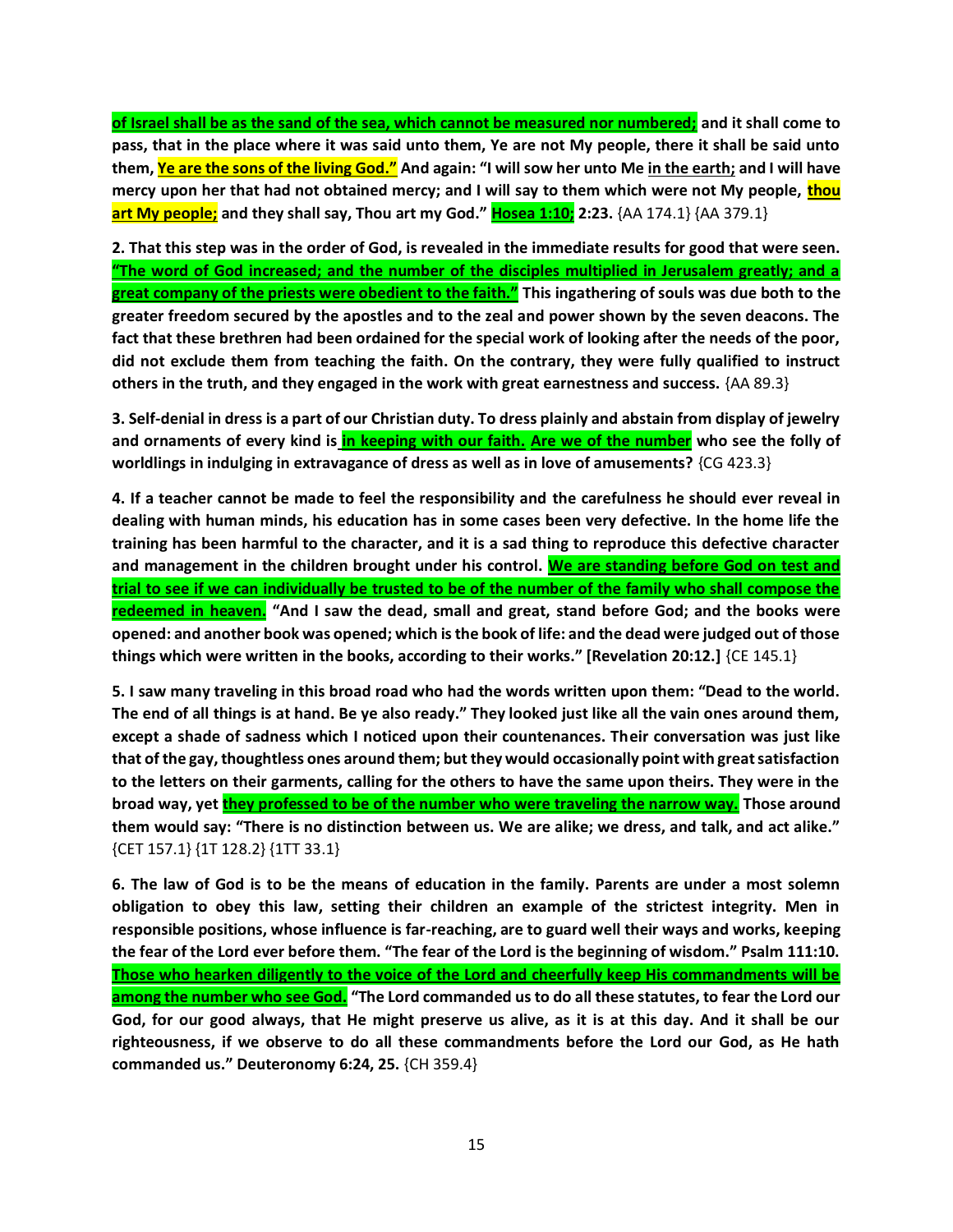**7. God requires perfection of His children. His law is a transcript of His own character, and it is the standard of all character. This infinite standard is presented to all that there may be no mistake in regard to the kind of people whom God will have to compose His kingdom. The life of Christ on earth was a perfect expression of God's law, and when those who claim to be children of God become Christlike in character, they will be obedient to God's commandments. Then the Lord can trust them to be of the number who shall compose the family of heaven. Clothed in the glorious apparel of Christ's righteousness, they have a place at the King's feast. They have a right to join the blood-washed throng.** {COL 315.1} {AG 148.4}

**8. Very precious to God is His work in the earth. Christ and heavenly angels are watching it every moment. As we draw near to the coming of Christ, more and still more of missionary work will engage our efforts. The message of the renewing power of God's grace will be carried to every country and clime, until the truth shall belt the world. Of the number of them that shall be sealed will be those who have come from every nation and kindred and tongue and people. From every country will be gathered men and women who will stand before the throne of God and before the Lamb, crying, "Salvation to our God which sitteth upon the throne, and unto the Lamb." Revelation 7:10. But before this work can be accomplished, we must experience here in our own country the work of the Holy Spirit upon our hearts.** {CT 532.1} {Mar 261.3} {SpTB11 27.4} {Ms 59, 1907, par. 4}

# **MANY CAN BE "ADDED TO THE NUMBER"**

**1. Upon learning of this vision, the brethren hastened Paul's secret escape from Jerusalem, for fear of his assassination. "They brought him down to Caesarea, and sent him forth to Tarsus." The departure of Paul suspended for a time the violent opposition of the Jews, and the church had a period of rest, in which many were added to the number of believers.** {AA 130.3} also see {AA 156.3} {AA 256.3} {AA 388.3} {LP 38.1} {3SP 323.1} {UL 100.4} {RH December 5, 1893, par. 2} {RH April 20, 1911, par. 5} {7Red 55.1} {Lt66-1893.} {Ms38-1905.7} {Lt 66, 1893, par. 4} {Ms 126, 1899, par. 26}

**2. So far as possible, committees should let the people understand their plans in order that the judgment of the church may sustain their efforts. Many of the church members are prudent and have other excellent qualities of mind. Their interest should be aroused in the progress of the cause. Many may be led to have a deeper insight into the work of God and to seek for wisdom from above to extend Christ's kingdom by saving souls perishing for the word of life. Men and women of noble minds will yet be added to the number of those of whom it is said: "Ye have not chosen Me, but I have chosen you, ... that ye should go and bring forth fruit." John 15:16.** {7T 259.3} {TM 216.2} {SpTA03 49.2} {Lt58-1895.}

**3. The Lord works and His servants work, watching for souls as they that must give an account. The promised Spirit comes from God, who gives the increase. God sends His servants to a place, and they must work with all their united energies to present the Word in its simplicity. The conscience is enlightened. A sense of sin is felt. The explanation of sin is given as John has given it, "Sin is the transgression of the law." [1 John 3:4.] Most earnest work is to be done in every place where camp meetings are held. There are now in Brisbane, as the result of the camp meeting and the gathering-in work, about forty believers and others are being added to the number.** {Lt38-1899.} {Ms126-1899.}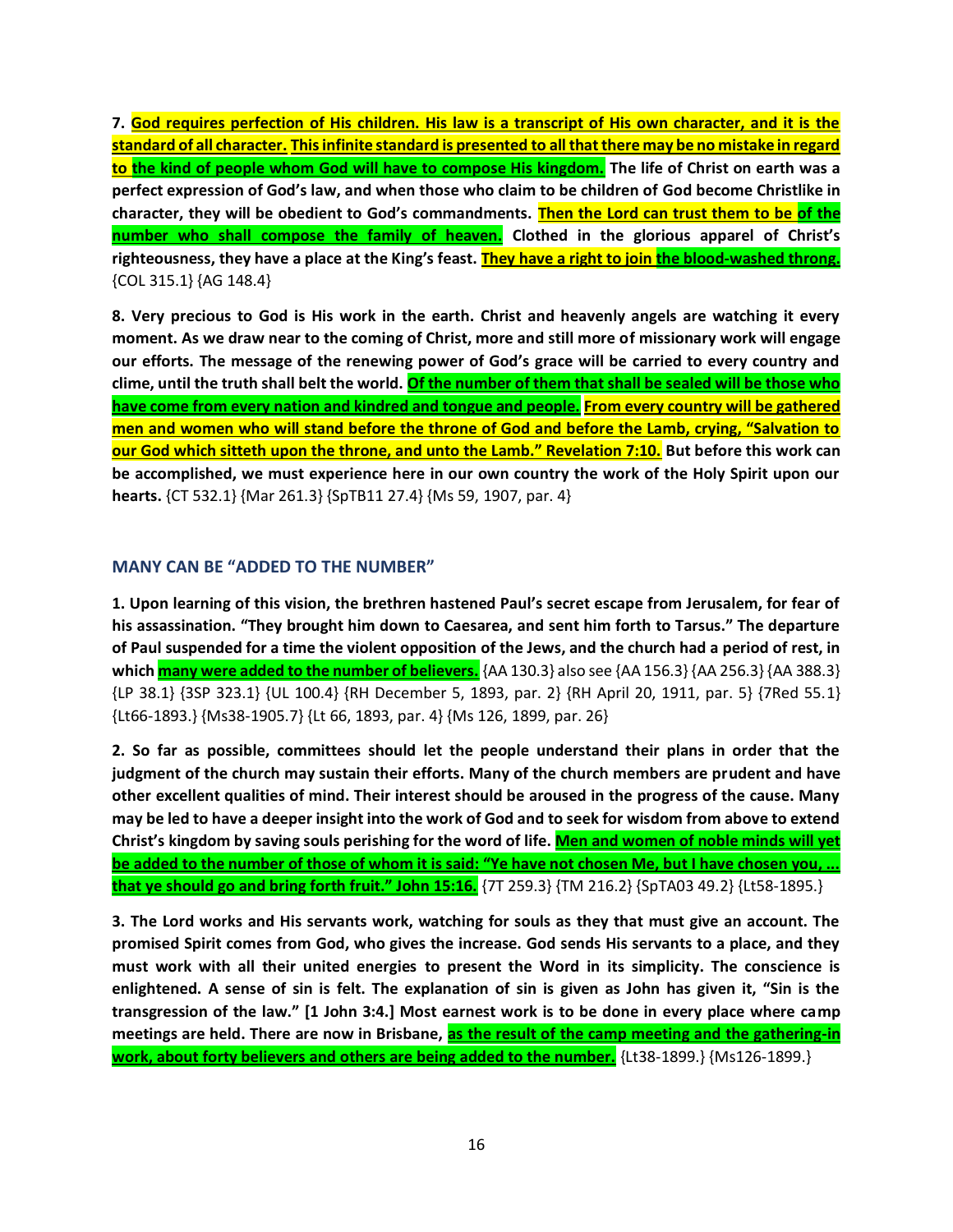### **THEY ARE OF THAT NUMBER – MATTHEW 25:21,34 & REVELATION 14:1-5.**

**"And I looked, and, lo, a Lamb stood on the Mount Sion, and with Him a hundred forty and four thousand, having His Father's name written in their foreheads." Revelation 14:1. In this world their minds were consecrated to God; they served Him with the intellect and with the heart; and now He can place His name "in their foreheads." "And they shall reign for ever and ever." Revelation 22:5. They do not go in and out as those who beg a place. They are of that number to whom Christ says, "Come, ye blessed of My Father, inherit the kingdom prepared for you from the foundation of the world." He welcomes them as His children, saying, "Enter thou into the joy of thy Lord." Matthew 25:21,34.** {AA 590.4}

**Matthew 25:21 His lord said unto him, Well done, [thou] good and faithful servant: thou hast been faithful over a few things, I will make thee ruler over many things: enter thou into the joy of thy lord.**

**Matthew 25:34 Then shall the King say unto them on his right hand, Come, ye blessed of my Father, inherit the kingdom prepared for you from the foundation of the world:**

**"These are they which follow the Lamb withersoever He goeth. These were redeemed from among men, being the first fruits unto God and to the Lamb." Revelation 14:4. The vision of the prophet pictures them as standing on Mount Zion, girt for holy service, clothed in white linen, which is the righteousness of the saints. But all who follow the Lamb in heaven must first have followed Him on earth, not fretfully or capriciously, but in trustful, loving, willing obedience, as the flock follows the shepherd.** {AA 591.1} {Ms7a-1896.}

**"I heard the voice of harpers harping with their harps: and they sung as it were a new song before the**  throne: ... and no man could learn that song but the hundred and forty and four thousand, which were **redeemed from the earth.... In their mouth was found no guile: for they are without fault before the throne of God." Revelation 14:2-5.** {AA 591.2}

#### **THE LIVING SAINTS, 144 000 IN NUMBER**

**Soon we heard the voice of God like many waters, which gave us the day and hour of Jesus' coming. The living saints, 144,000 in number, knew and understood the voice, while the wicked thought it was thunder and an earthquake. When God spoke the time, He poured upon us the Holy Ghost, and our faces began to light up and shine with the glory of God, as Moses' did when he came down from Mount Sinai.** {CET 58.1} {CCh 33.1} {EW 14.1} {LDE 272.2} {LS 65.1} {1T 59.1}

# **A TRANSFORMED COMPANY FORM A PART OF THE 144 000**

**A transformation has taken place, and you are a different man. You are not the same passionate man that you used to be. You are not the same worldly man that you were. You are not the man that was giving way to the lust and evil passions, evil surmisings, and evil speakings. You are not this man at all because a transformation has taken place. What is it?—the image of Christ reflected in you. Then you are bearing in view that there is a company to stand by and by on Mount Zion, and you want to be one of that company, and you are determined that you will form a part of that company. Let me read: "And**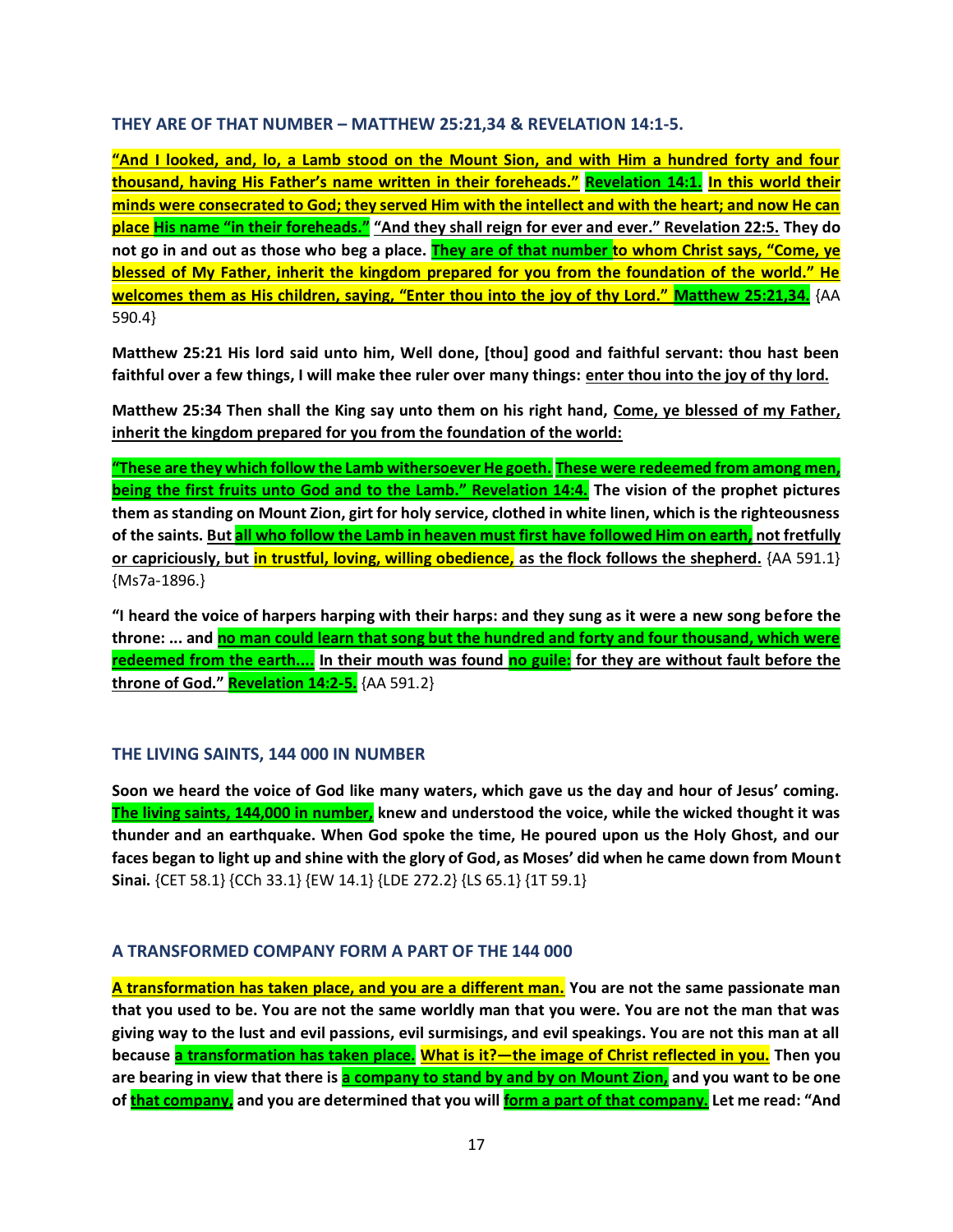**I looked, and lo, a Lamb stood on the Mount Sion, and with him an hundred and forty and four thousand, having his Father's name written in their foreheads. And I heard a voice from heaven, as the voice of many waters, and as the voice of a great thunder: and I heard the voice of harpers harping with their harps. And they sang as it were a new song before the throne, and before the four beasts, and the elders, and no man could learn that song but the hundred and forty and four thousand which were redeemed from the earth." [Revelation 14:1-3.]** {Ms13-1888.40}

# **THE MARK OF GOD'S SEALING APPROVAL, THE PURE MARK OF TRUTH**

**The true people of God, who have the spirit of the work of the Lord and the salvation of souls at heart, will ever view sin in its real, sinful character. They will always be on the side of faithful and plain dealing with sins which easily beset the people of God. Especially in the closing work for the church, in the sealing time of the one hundred and forty-four thousand, who are to stand without fault before the throne of God, will they feel most deeply the wrongs of God's professed people. This is forcibly set forth by the prophet's illustration of the last work under the figure of the men, each having a slaughter weapon in his hand. One man among them was clothed with linen, with a writer's inkhorn by his side. "And the Lord said unto him, go through the midst of the city, through the midst of Jerusalem, and set a mark upon the foreheads of the men that sigh and that cry for the abominations that be done in the midst thereof."** {T23 22.1}

**Who are standing in the counsel of God at this time? Is it those who virtually excuse wrongs among the professed people of God, and murmur in their hearts, if not openly, against those who would reprove sin? Is it those who take their stand against them, and sympathize with those who commit wrong? No, indeed! These, unless they repent, and leave the work of Satan in oppressing those who have the burden of the work, and holding up the hands of sinners in Zion, will never receive the mark of God's sealing approval. They will fall in the general destruction of all the wicked, represented by the five men bearing slaughter weapons. Mark this point with care: Those who receive the pure mark of truth, wrought in them by the power of the Holy Ghost, represented by a mark by the man in linen, are those "that sigh and cry for all the abominations that are done" in the church. Their love for purity and the honor and glory of God is such, and they have so clear a view of the exceeding sinfulness of sin, that they are represented as being in an agony, even sighing and crying. Read Ezekiel, chapter nine.** {T23 22.2}

# **REDEEMED FROM THE EARTH FROM AMONG MEN, ONE DESIRE WAS TO BE LIKE CHRIST**

**"Thou hast a few names even in Sardis which have not defiled their garments; and they shall walk with me in white: for they are worthy." Because of their faith this honor is bestowed on them. In this life they did not boast, nor lift up their souls unto vanity. With intensity of desire, with a pure, holy faith, they grasped the promise of eternal riches. Their one desire was to be like Christ. Ever they kept the standard of righteousness uplifted. To them is given an eternal weight of glory, because on the earth they walked with God, keeping themselves unspotted from the world, revealing to their fellow beings the righteousness of Christ. Of them the Saviour declares, "They shall walk with me in white, in the**  world that I have prepared for them." **He that overcometh**, the same shall be clothed in white raiment;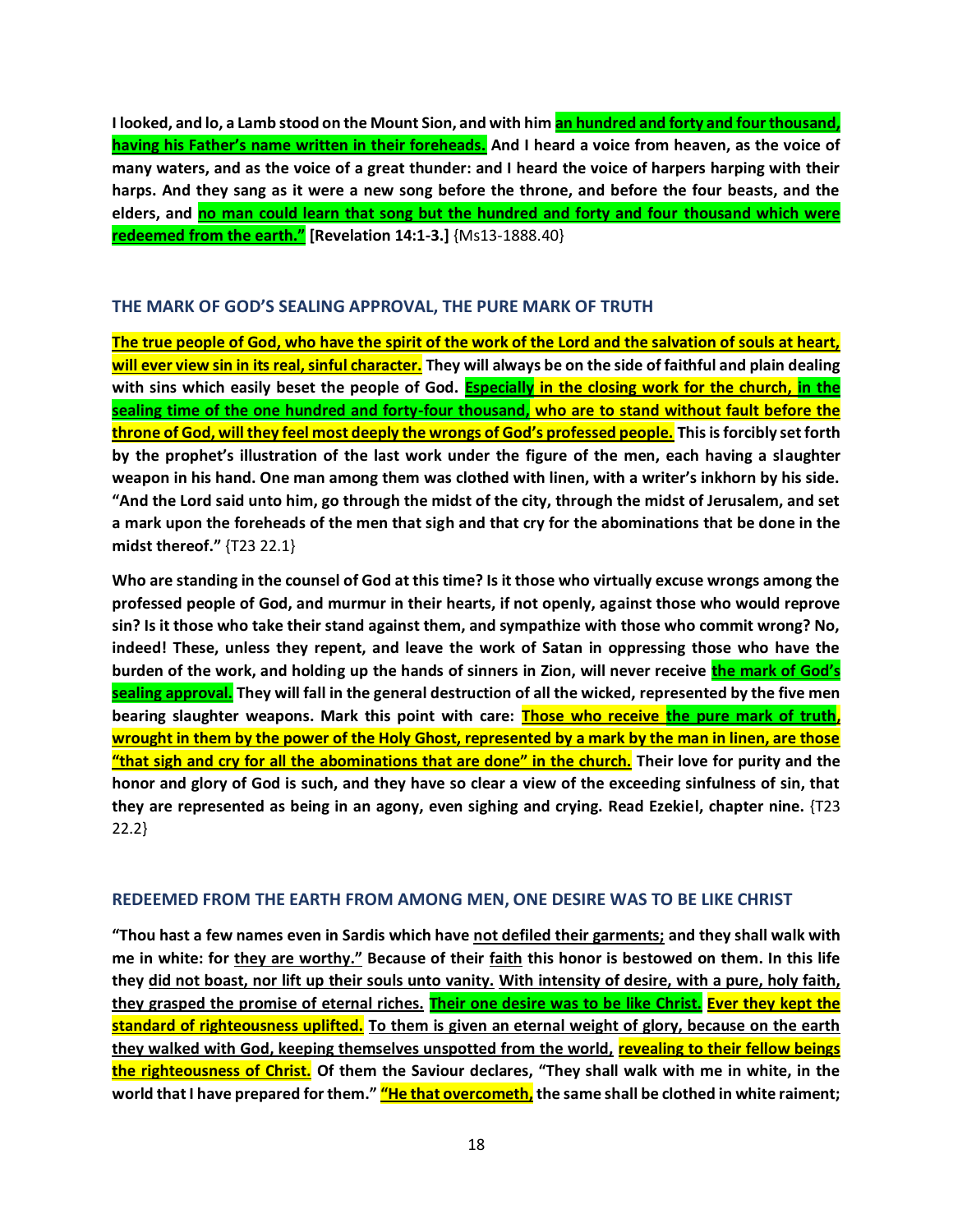**and I will not blot out his name out of the book of life, but I will confess his name before my Father, and before his angels."** {RH August 10, 1905, par. 11}

**"And I looked, and, lo, a Lamb stood on the mount Zion, and with him an hundred and forty and four thousand, having his Father's name written in their foreheads. And I heard a voice from heaven, as the voice of many waters, and as the voice of a great thunder; and I heard the voice of harpers harping with their harps. And they sang as it were a new song before the throne, ... and no man could learn that song but the hundred and forty and four thousand, which were redeemed from the earth.... These are they which follow the Lamb whithersoever he goeth. These were redeemed from among men, being the first-fruits unto God and to the Lamb. And in their mouth was found no guile; for they are without fault before the throne of God.** {RH August 10, 1905, par. 12}

**"After this I beheld, and lo, a great multitude, which no man could number, of all nations, and kindreds, and people, and tongues, stood before the Lamb, clothed with white robes, and palms in their hands; and cried with a loud voice, saying, Salvation to our God which sitteth upon the throne, and unto the Lamb. And all the angels stood round about the throne, and about the elders and the four beasts, and fell before the throne on their faces, and worshiped God, saying, Amen: Blessing, and glory, and wisdom, and thanksgiving, and honor, and power, and might, be unto our God forever and ever."** {RH August 10, 1905, par. 13}

#### **THE KING AND HIS TROPHIES OF REDEEMED ONES**

**In that day the redeemed will shine forth in the glory of the Father and the Son. The angels of heaven, touching their golden harps, will welcome the King and His trophies of victory, those who have been washed and made white and tried. A song of triumph will peal forth, filling all heaven. Christ has conquered! He enters the heavenly courts accompanied by His redeemed ones—the witnesses that His mission of suffering and self-sacrifice has not been in vain.** {18MR 204.1}

#### **THE OVERCOMERS ARE THE UNNUMBERED HOST OF THE REDEEMED**

**Then I saw a very great number of angels bring from the city glorious crowns—a crown for every saint, with his name written thereon. As Jesus called for the crowns, angels presented them to Him, and with His own right hand, the lovely Jesus placed the crowns on the heads of the saints. In the same manner the angels brought the harps, and Jesus presented them also to the saints. The commanding angels first struck the note, and then every voice was raised in grateful, happy praise, and every hand skillfully swept over the strings of the harp, sending forth melodious music in rich and perfect strains. Then I saw Jesus lead the redeemed company to the gate of the city. He laid hold of the gate and swung it back on its glittering hinges and bade the nations that had kept the truth enter in. Within the city there was everything to feast the eye. Rich glory they beheld everywhere. Then Jesus looked upon His redeemed saints; their countenances were radiant with glory; and as He fixed His loving eyes upon them, He said, with His rich, musical voice, "I behold the travail of My soul, and am satisfied. This rich glory is yours to enjoy eternally. Your sorrows are ended. There shall be no more death, neither sorrow nor crying, neither shall there be any more pain." I saw the redeemed host bow and cast their glittering crowns at**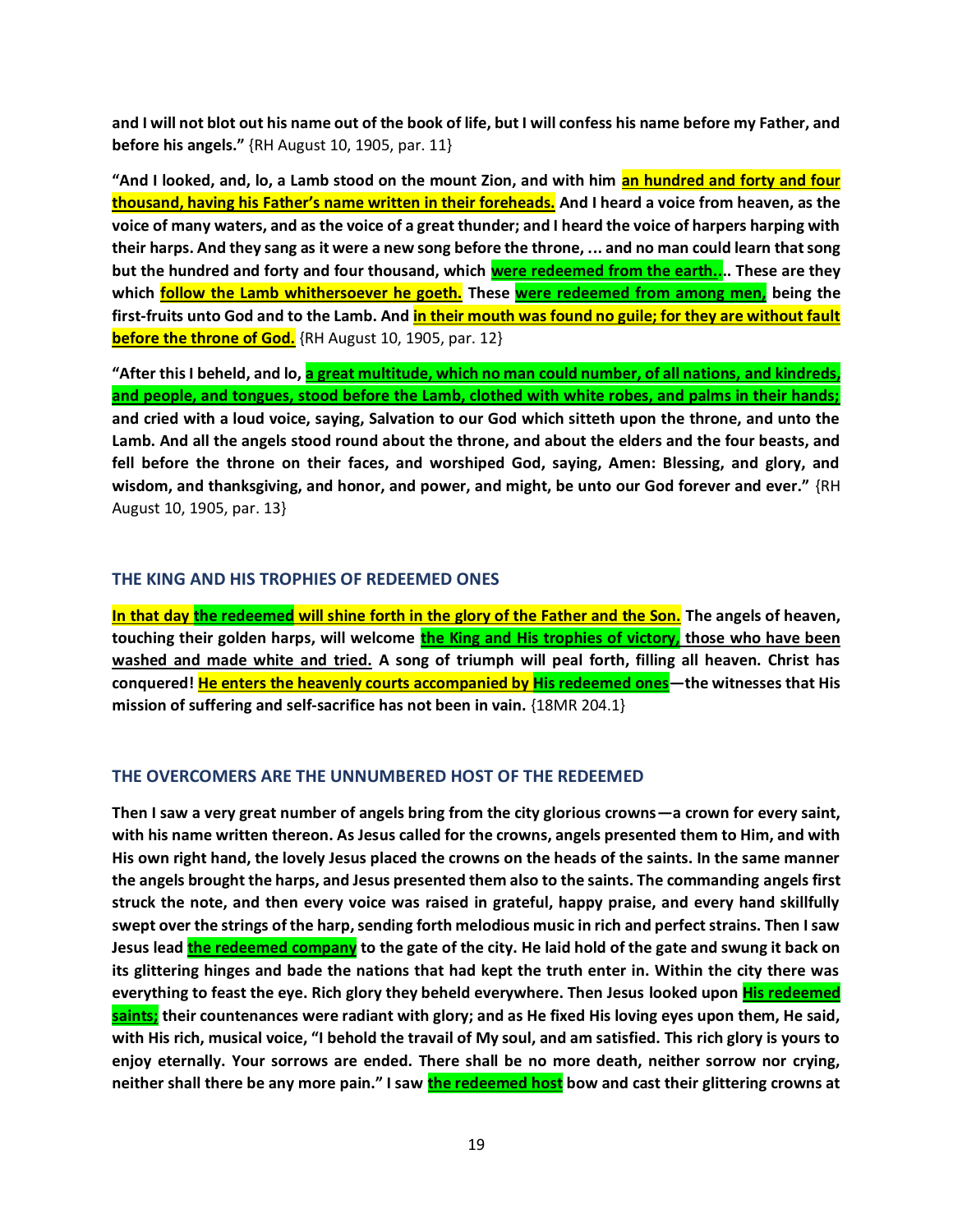**the feet of Jesus, and then, as His lovely hand raised them up, they touched their golden harps and filled all heaven with their rich music and songs to the Lamb.** {EW 288.1} {Hvn 180.4}

**Before entering the City of God, the Saviour bestows upon His followers the emblems of victory and invests them with the insignia of their royal state. The glittering ranks are drawn up in the form of a hollow square about their King, whose form rises in majesty high above saint and angel, whose countenance beams upon them full of benignant love. Throughout the unnumbered host of the redeemed every glance is fixed upon Him, every eye beholds** {Hvn 181.1}

**His glory whose "visage was so marred more than any man, and His form more than the sons of men." Upon the heads of the overcomers, Jesus with His own right hand places the crown of glory. For each there is a crown, bearing his own "new name" (Revelation 2:17), and the inscription, "Holiness to the Lord." In every hand are placed the victor's palm and the shining harp. Then, as the commanding angels strike the note, every hand sweeps the harp strings with skillful touch, awaking sweet music in rich, melodious strains. Rapture unutterable thrills every heart, and each voice is raised in grateful praise: "Unto Him that loved us, and washed us from our sins in His own blood, and hath made us kings and priests unto God and His Father; to Him be glory and dominion for ever and ever." Revelation 1:5, 6.**  {GC 645.3} {Hvn 182.1}

# **THE REDEEMED HOST KNOW THE CONFLICT OF OVERCOMING – NOAH, JOB, AND DANIEL**

**In this life we must meet fiery trials and make costly sacrifices, but the peace of Christ is the reward. There has been so little self-denial, so little suffering for Christ's sake, that the cross is almost entirely forgotten. We must be partakers with Christ of His sufferings if we would sit down in triumph with Him on His throne. So long as we choose the easy path of self-indulgence and are frightened at self-denial, our faith will never become firm, and we cannot know the peace of Jesus nor the joy that comes through conscious victory. The most exalted of the redeemed host that stand before the throne of God and the Lamb, clad in white, know the conflict of overcoming, for they have come up through great tribulation. Those who have yielded to circumstances rather than engage in this conflict will not know how to stand in that day when anguish will be upon every soul, when, though Noah, Job, and Daniel were in the land, they could save neither son nor daughter, for everyone must deliver his soul by his own righteousness.** {5T 215.1} {WGD 238.3}

# **THE RANSOMED OVERCOMERS HAVE KEPT HIS WORD – HIS COMMANDMENTS**

**The prophet caught the sound of music there [in heaven], and song, such music and song as, save in the visions of God, no mortal ear has heard or mind conceived. "The ransomed of the Lord shall return, and come to Zion with songs and everlasting joy upon their heads: they shall obtain joy and gladness, and sorrow and sighing shall flee away." "Joy and gladness shall be found therein, thanksgiving, and the voice of melody." "As well the singers as the players on instruments shall be there." "They shall lift up their voice, they shall sing for the majesty of the Lord." Isaiah 35:10; 51:3; Psalm 87:7; Isaiah 24:14.** {PK 730.5} {Hvn 178.2}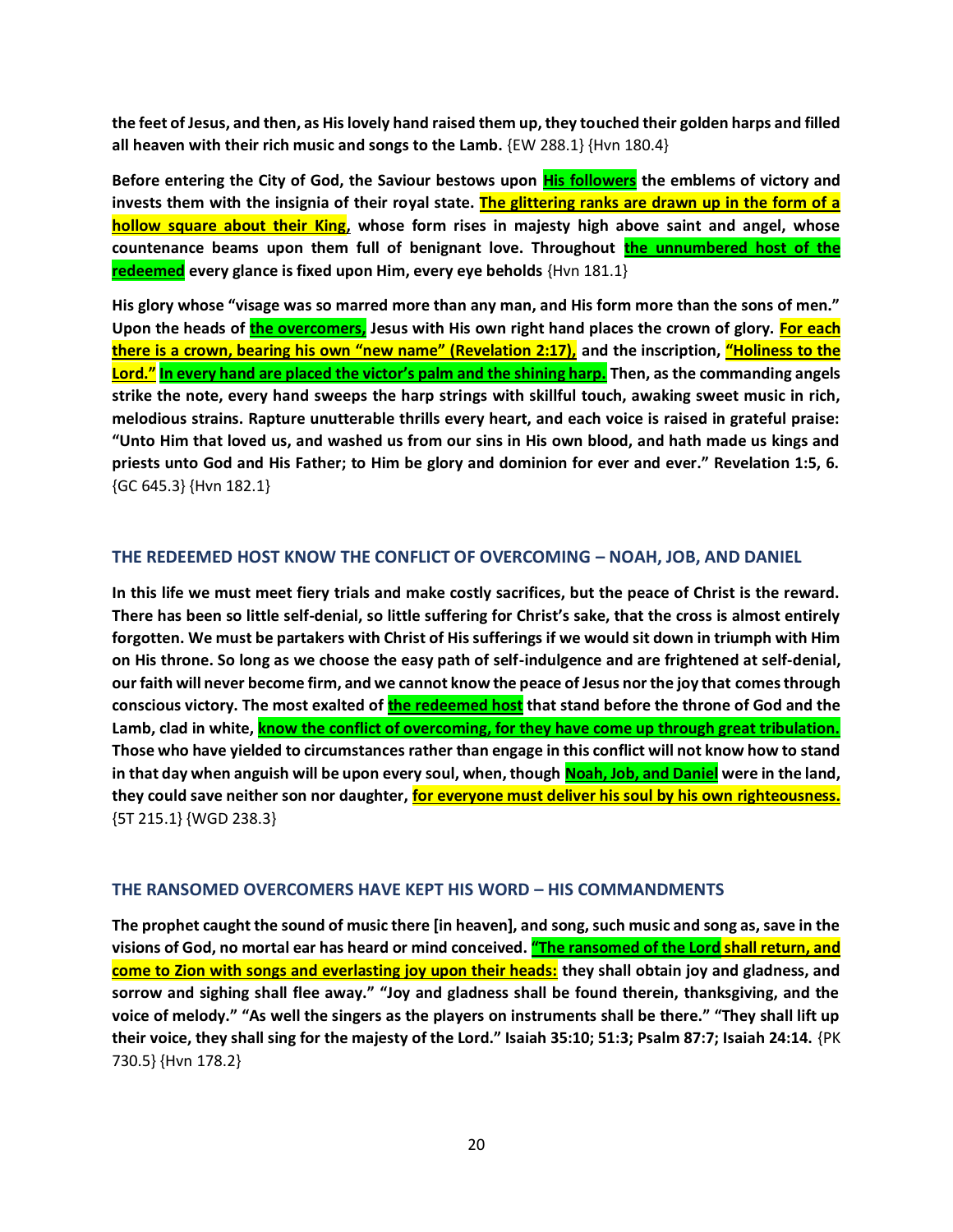**What a song that will be when the ransomed of the Lord meet at the gate of the Holy City, which is**  thrown back on its glittering hinges and **the nations that have kept His word—His commandments enter into the city, the crown of the overcomer is placed upon their heads, and the golden harps are placed in their hands! All heaven is filled with rich music, and with songs of praise to the Lamb. Saved, everlastingly saved, in the kingdom of glory! To have a life that measures with the life of God—that is the reward.**—Ms 92, 1908 quoted in The S.D.A. Bible Commentary 7:982. {Hvn 178.3}

# **"FIRST FRUITS" - A BIBLE STUDY**

**Beginning, Chief(-est), First(-fruits, part, time), Principal thing; H7225 (49x); ית ִׁאש ֵר re'shiyth (raysheeth'); 1. the first, in place, time, order or rank. 2. (specifically) a firstfruit. --- Genesis 1:1; 10:10; 49:3; Exodus 23:19; 34:26; Leviticus 2:12; 23:10; Numbers 15:20,21; 18:12; 24:20; Deuteronomy 11:12; 18:4; 21:17; 26:2,10; 33:21; 1 Samuel 2:29; 15:21; 2 Chronicles 31:5; Nehemiah 10:37; 12:44; Job 8:7; 40:19; 42:12; Psalms 78:51; 105:36; 111:10; Proverbs 1:7; 3:9; 4:7; 8:22; 17:14; Ecclesiastes 7:8; Isaiah 46:10; Jeremiah 2:3; 26:1; 27:1; 28:1; 49:34,35; Ezekiel 20:40; 44:30; 48:14; Daniel 11:41; Hosea 9:10; Amos 6:1,6; Micah 1:13.** 

**First-fruits; G536 (8x); ἀπαρχή aparche (a-par-chee'); 1. a beginning of sacrifice. 2. (figuratively) the (Jewish) first-fruit. --- Romans 8:23; 11:16; 16:5; 1 Corinthians 15:20,23; 16:15; James 1:18; Revelation 14:4.**

# **CHRIST AROSE FROM THE DEAD AS THE FIRST FRUITS REPRESENTING THE GREAT SPIRITUAL HARVEST THAT WAS DEDICATED TO GOD, A SAMPLE OF THE FINAL RESURRECTION**

**If in this life only we have hope in Christ, we are of all men most miserable. But now is Christ risen from the dead, and become the firstfruits of them that slept. 1 Corinthians 15:19, 20.** {FLB 180.1}

**Christ arose from the dead as the first fruits of those that slept. He was the antitype of the wave sheaf, and His resurrection took place on the very day when the wave sheaf was to be presented before the Lord. For more than a thousand years this symbolic ceremony had been performed. From the harvest fields the first heads of ripened grain were gathered, and when the people went up to Jerusalem to the Passover, the sheaf of first fruits was waved as a thank offering before the Lord. Not until this was presented could the sickle be put to the grain, and it be gathered into sheaves. The sheaf dedicated to God represented the harvest. So Christ the first fruits represented the great spiritual harvest to be gathered for the kingdom of God. His resurrection is the type and pledge of the resurrection of all the righteous dead.** {FLB 180.2}

**The resurrection of Jesus was a sample of the final resurrection of all who sleep in Him. The risen body of the Saviour, His deportment, the accents of His speech, were all familiar to His followers. In like manner will those who sleep in Jesus rise again. We shall know our friends even as the disciples knew Jesus. Though they may have been deformed, diseased, or disfigured in this mortal life, yet in their resurrected and glorified body their individual identity will be perfectly preserved, and we shall recognize, in the face radiant with the light shining from the face of Jesus, the lineaments of those we love.** {FLB 180.3}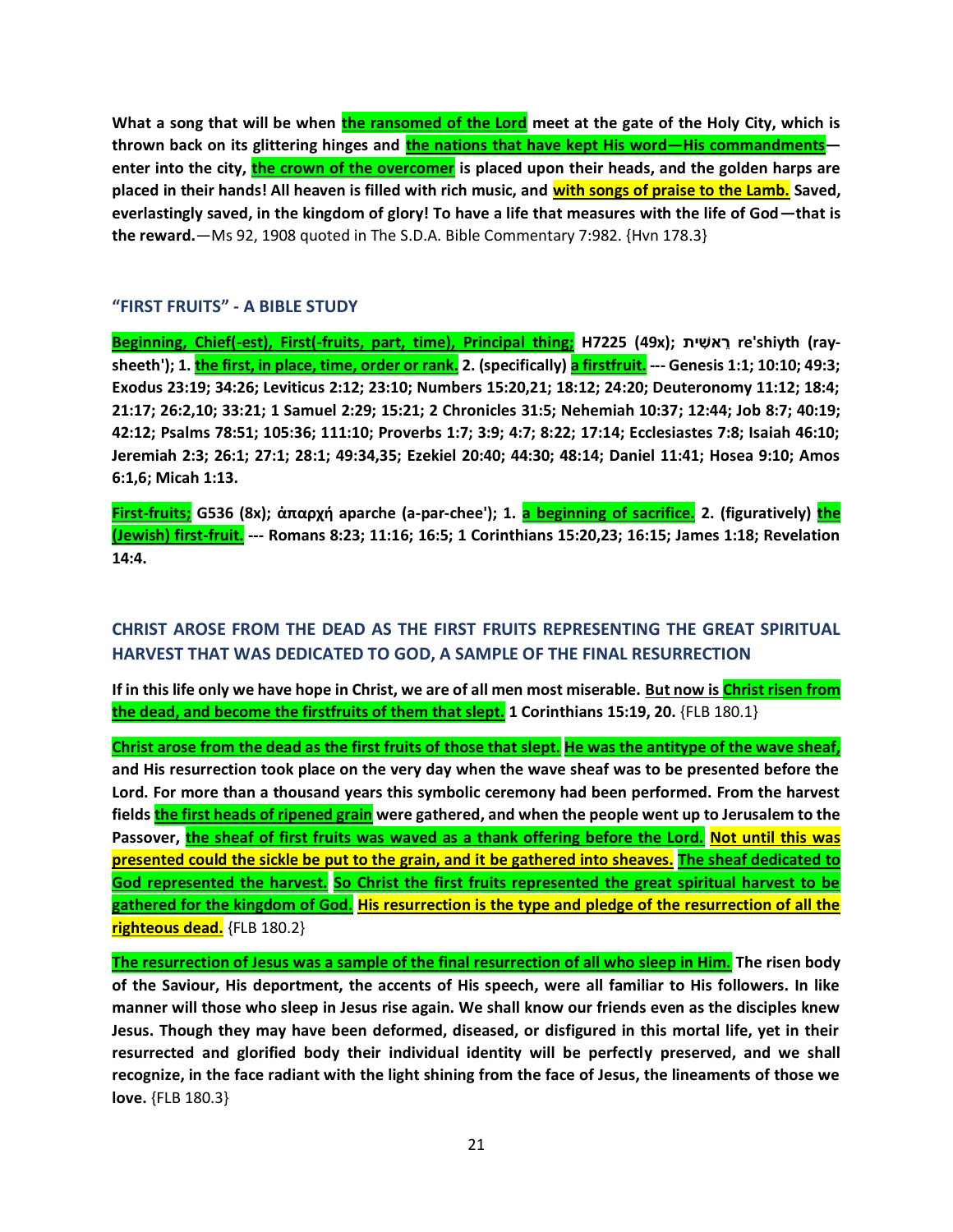**At His second coming all the precious dead shall hear His voice, and shall come forth to glorious, immortal life. The same power that raised Christ from the dead will raise His church, and glorify it with Him, above all principalities, above all powers, above every name that is named, not only in this world, but also in the world to come.** {FLB 180.4}

**He will receive us with honor. To us will be given a crown of glory that fadeth not away.** {FLB 180.5}

# **CHRIST THE FIRST FRUITS; A SAMPLE OF ALL THE RESURRECTED JUST**

**The slaying of the passover lamb was a shadow of the death of Christ. Says Paul, "Christ our passover is sacrificed for us." [1 Corinthians 5:7.] The sheaf of first-fruits, which at the time of the Passover was waved before the Lord, was typical of the resurrection of Christ. Paul says, in speaking of the resurrection of the Lord, and of all his people, "Christ the first-fruits; afterward they that are Christ's at his coming." [1 Corinthians 15:23.] Like the wave-sheaf, which was the first ripe grain gathered before the harvest, Christ is the first-fruits of that immortal harvest of redeemed ones that at the future resurrection shall be gathered into the garner of God.** {GC88 399.1} {Hvn 20.2}

**These types were fulfilled, not only as to the event, but as to the time. On the fourteenth day of the first Jewish month, the very day and month on which, for fifteen long centuries, the passover lamb had been slain, Christ, having eaten the passover with his disciples, instituted that feast which was to commemorate his own death as "the Lamb of God, which taketh away the sin of the world." That same night he was taken by wicked hands, to be crucified and slain. And as the antitype of the wave-sheaf, our Lord was raised from the dead on the third day, "the first-fruits of them that slept," [1 Corinthians 15:20.] a sample of all the resurrected just, whose "vile body" shall be changed, and "fashioned like unto his glorious body." [Philippians 3:21.] {GC88 399.2}** {CIHS 123.1}

# **THE VINTAGE (BEST) - THE FIRST FRUITS WERE CONSECRATED AS AN OFFERING TO THE LORD**

**The payment of the tithe was but a part of God's plan for the support of His service. Numerous gifts and offerings were divinely specified. Under the Jewish system the people were taught to cherish a spirit of liberality both in sustaining the cause of God and in supplying the wants of the needy. For special occasions there were freewill offerings. At the harvest and the vintage, the first fruits of the field—corn, wine, and oil—were consecrated as an offering to the Lord. The gleanings and the corners of the field were reserved for the poor. The first fruits of the wool when the sheep were shorn, of the grain when the wheat was threshed, were set apart for God. So also were the first-born of all animals, and a redemption price was paid for the first-born son. The first fruits were to be presented before the Lord at the sanctuary and were then devoted to the use of the priests.** {AA 336.3}

# **CORNELIUS AND HIS HOUSEHOLD WAS THE FIRST FRUITS OF THE HARVEST**

**Thus was the gospel brought to those who had been strangers and foreigners, making them fellow citizens with the saints, and members of the household of God. The conversion of Cornelius and his**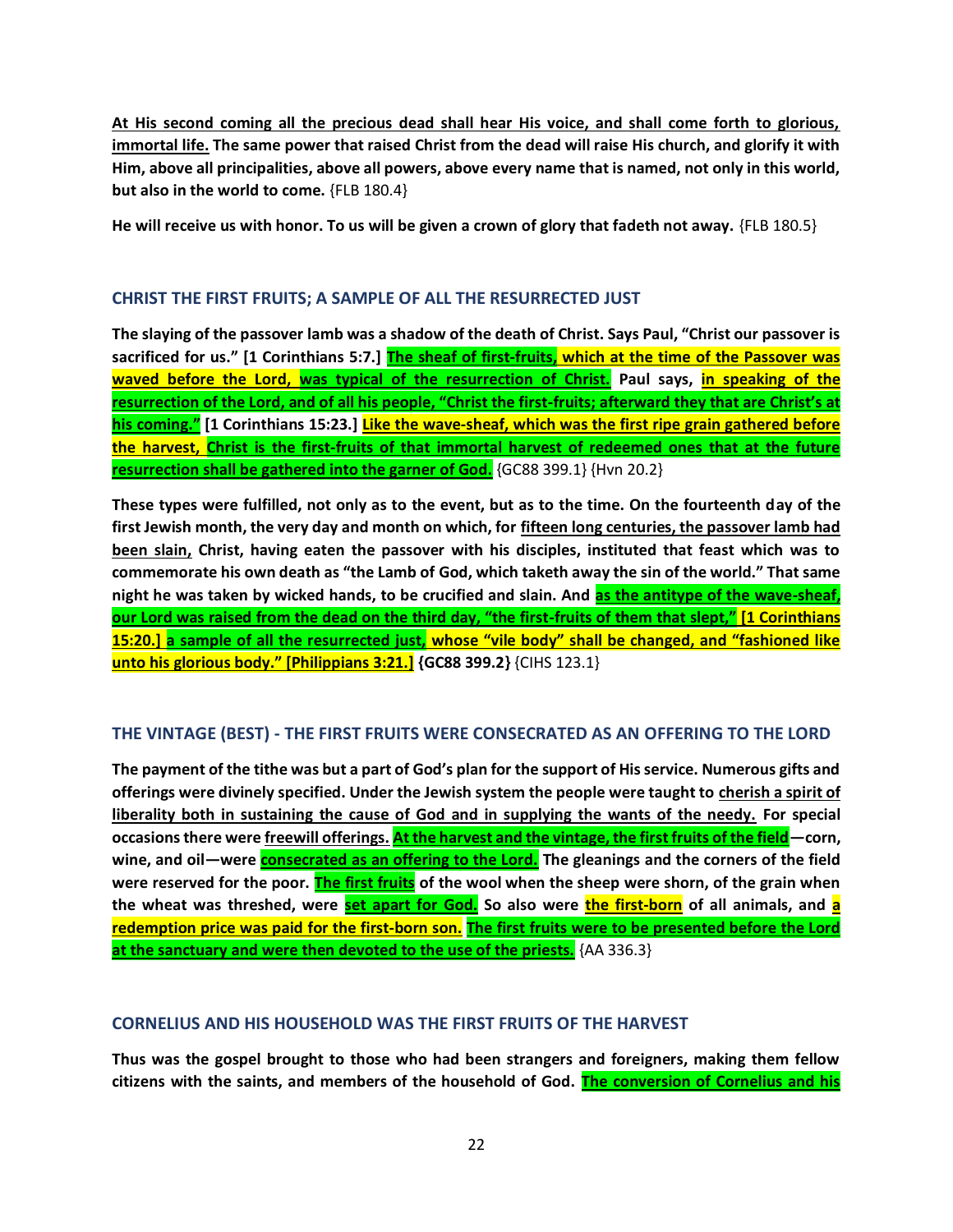**household was but the first fruits of a harvest to be gathered in. From this household a wide-spread work of grace was carried on in that heathen city.** {AA 139.3}

# **THE SPECIAL RESURRECTION – ALL WHO DIED IN THE FAITH OF THE THIRD ANGEL'S MESSAGE**

**Graves are opened, and "many of them that sleep in the dust of the earth ... awake, some to everlasting life, and some to shame and everlasting contempt." Daniel 12:2. All who have died in the faith of the third angel's message come forth from the tomb glorified, to hear God's covenant of peace with those who have kept His law. "They also which pierced Him" (Revelation 1:7), those that mocked and derided Christ's dying agonies, and the most violent opposers of His truth and His people, are raised to behold Him in His glory and to see the honor placed upon the loyal and obedient.** {GC 637.1} {Hvn 28.1} {DD 47.1} {Hvn 28.1} {HF 386.3} {LDE 271.2} {4SP 454.1} {14MR 136.4} {ML 344.4} {FLB 182.4}

# **MRS HASTINGS WAS SEALED AND WOULD BE WITH THE 144 000**

**I hardly know what to say to you. The news of your wife's death was to me overwhelming. I could hardly believe it and can hardly believe it now. God gave me a view last Sabbath night which I will write** {2SM 263.2}

**I saw that she [Mrs. Hastings] was sealed and would come up at the voice of God and stand upon the earth, and would be with the 144,000. I saw we need not mourn for her; she would rest in the time of trouble, and all that we could mourn for was our loss in being deprived of her company. I saw her death would result in good.** {2SM 263.3} {14MR 53.1} {Lt 10, 1850, par. 5} {LDE 222.4}

# **THE LIVING SAINTS, THE FAITHFUL AND TRIED COMPANY CHANGED AND CAUGHT UP BY ANGELS WITH THE RESURRECTED SAINTS INTO THE AIR TO MEET THEIR LORD**

**1. The earth mightily shook as the voice of the Son of God called forth the sleeping saints. They responded to the call and came forth clothed with glorious immortality, crying, "Victory, victory, over death and the grave! O death, where is thy sting? O grave, where is thy victory?" Then the living saints and the risen ones raised their voices in a long, transporting shout of victory. Those bodies that had gone down into the grave bearing the marks of disease and death came up in immortal health and vigor. The living saints are changed in a moment, in the twinkling of an eye, and caught up with the risen ones, and together they meet their Lord in the air. Oh, what a glorious meeting! Friends whom death had separated were united, never more to part.** {EW 287.1} {SR 411.2} {1SG 207.1}

**2. He saw the Sabbath trodden under foot and a spurious institution established in its place. Moses was filled with astonishment and horror. How could those who believed in Christ set aside the law which is the foundation of His government in heaven and earth? With joy Moses saw the law of God still honored and exalted by a faithful few. He saw the last great struggle of earthly powers to destroy those who keep God's law. He heard God's covenant of peace with those who have kept His law, as He utters His voice from His holy habitation. He saw the second coming of Christ in glory, the righteous dead raised**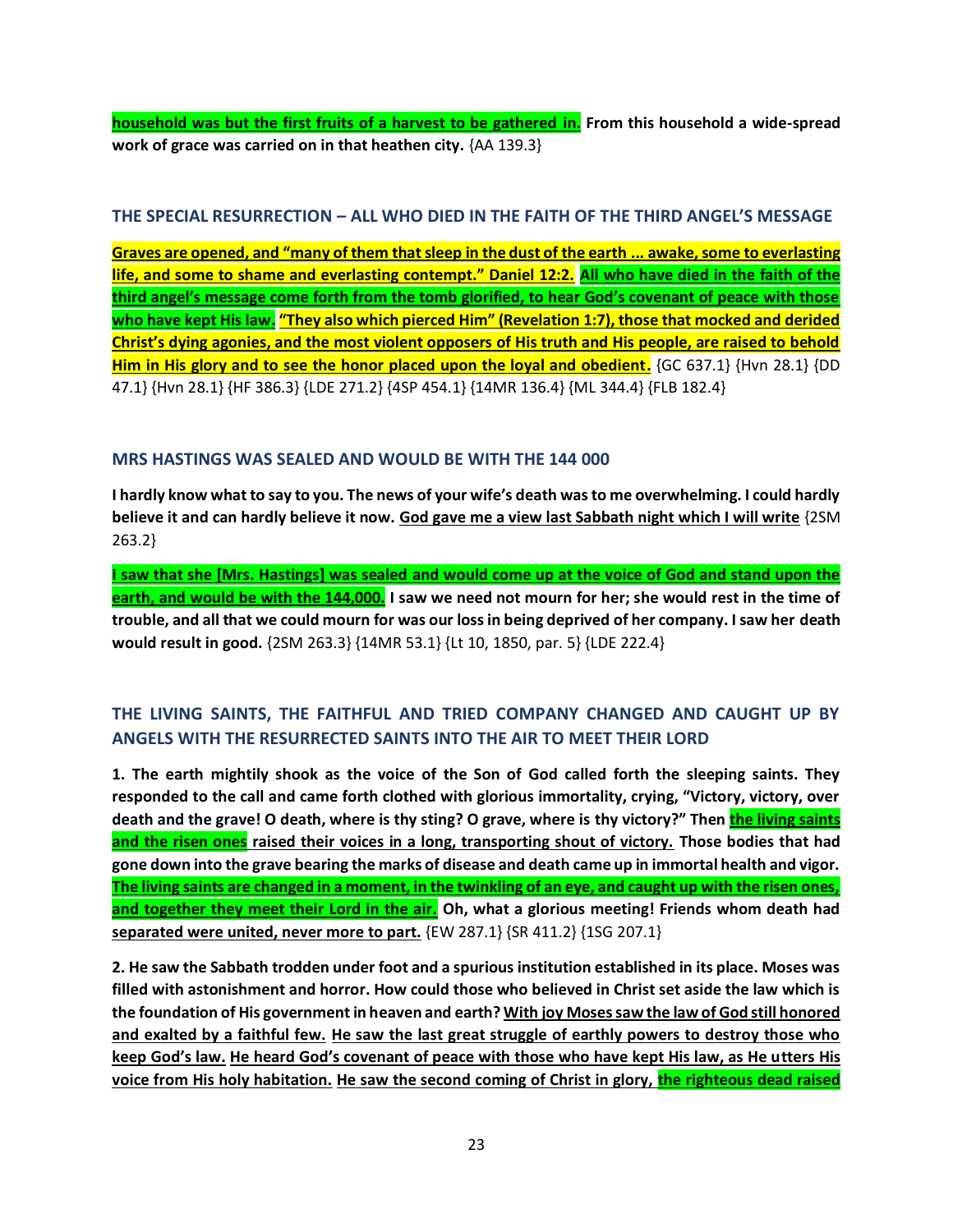**to immortal life, and the living saints translated without seeing death and together ascending with**  songs of gladness to the City of God. {EP 338.2} {Hvn 78.2} {PP 476.2}

**3. Soon I heard the voice of God, which shook the heavens and the earth. There was a mighty earthquake. Buildings were shaken down, and fell on every side. I then heard a triumphant shout of victory, loud, musical and clear. I looked upon this company who, a short time before were in such distress and bondage. Their captivity was turned. A glorious light shone upon them. How beautiful they then looked. All weariness and marks of care were gone. Health and beauty were seen in every countenance. Their enemies, the heathen around them, fell like dead men. They could not endure the light that shone upon the delivered, holy ones. This light and glory remained upon them, until Jesus was seen in the clouds of heaven, and the faithful, tried company was changed in a moment, in the twinkling of an eye, from glory to glory. And the graves were opened and the saints came forth, clothed with immortality, crying victory over death and the grave, and together with the living saints, were caught up to meet their Lord in the air; while the rich, musical shouts of glory and victory were upon every immortal tongue, and proceeding from every sanctified, holy lip.** {1SG 187.2}

**4. The saints are preserved in the earth in the midst of these dreadful commotions, as Noah was preserved in the ark at the time of the flood. Christ appears in his glory, and calls forth the righteous dead. The living saints are changed, and, with the resurrected dead, are borne away from the earth by angels to meet their Lord in the air. The earth is left like a desolate wilderness.** {3SG 83.1}

**5. Jesus is coming! But not to reign as a temporal prince. He will raise the righteous dead, change the living saints to a glorious immortality, and, with the saints, take the kingdom under the whole heaven. This kingdom will never end. Then those who have patiently waited for Jesus, will be made like him.** {YI April 1, 1854, par. 6}

**6. But you must not think that you have nothing to do, because Christ died for you. You must repent of all of your sins, and give your hearts to God, and then believe that the blood of Christ will cleanse you from all sin. Then if you keep all the commandments of God, the Sabbath with the rest, you may through the merits of Christ, be brought back to the tree of life. This will be when Jesus comes to raise the righteous dead, and change the living saints. Then you will have right to the tree of life, and eat of the leaves, and immortal fruit of the tree of life and live forever in perfect happiness. Read Revelation 22:14.** {YI August 1, 1856, par. 8}

**7. The trumpet has not yet sounded. Those who have gone down into the grave have not yet cried, "O death, where is thy sting? O grave, where is thy victory?" [1 Corinthians 15:55.] The righteous dead have not yet been caught up with the living saints to meet their Lord in the air. But the time is near when the words spoken by the apostle Paul will have their fulfilment, "The Lord Himself will descend from heaven with a shout, with the voice of the archangel, and with the trump of God, and the dead in Christ shall rise first. Then we which are alive and remain shall be caught up together with them in the clouds to met the Lord in the air; and so shall we ever be with the Lord." [1 Thessalonians 4:16, 17.]** {Ms28-1886.} {3MR 106.3}

# **A WORD TO THE LITTLE FLOCK – THE 144 000 STAND STIFFLY FOR THE TRUTH**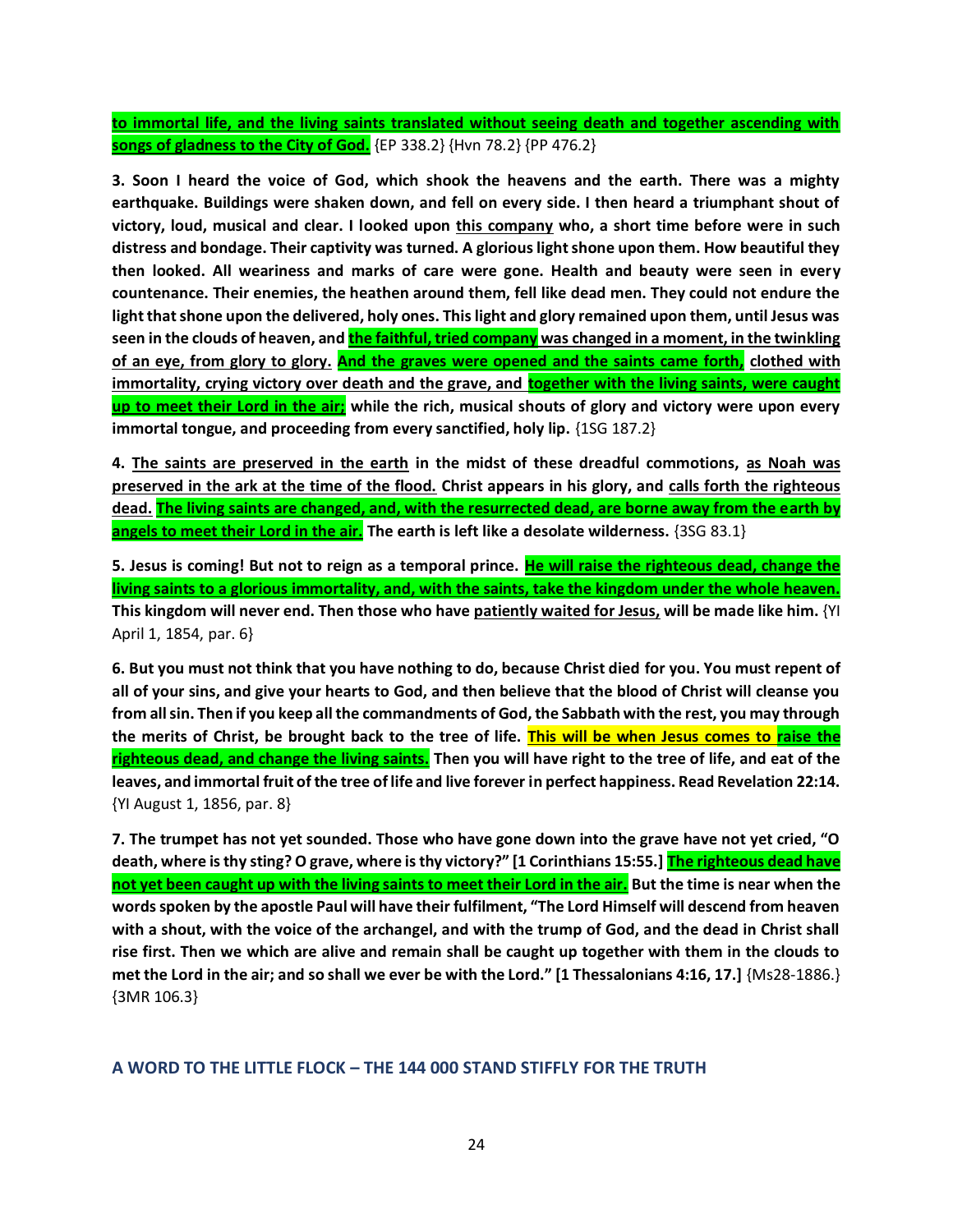**The 13th chapter of Revelation, and the first five verses of the 14th, is one connected chain of past, present, and future events, down to the complete redemption of the 144000: then the 6th verse commences another chain of events, which carry us down through the history of God's people in this mortal state. John had a view of the beast and his image, as recorded in chapter 13th; and how natural it would be for him to view on a little further, and see the 144000, who had gotten the victory over the beast, and over his image, standing on mount Zion with the Lamb, etc., as recorded in chapter 14:1-5. So I think the division should be between the 5th, and 6th verses of the 14th chapter; and the 6th verse commences a series of events, relative to the successive messages of holy advent truth.** {1847 JW, WLF 10.4}

**...The living saints, 144,000 in number, knew and understood the voice, while the wicked thought it was thunder and an earthquake. When God spake the time, he poured on us the Holy Ghost, and our faces began to light up and shine with the glory of God as Moses' did when he came down from Mount Sinai.** {1847 JW, WLF 14.2}

**By this time the 144,000 were all sealed and perfectly united. On their foreheads was written, God, New Jerusalem, and a glorious Star containing Jesus' new name. At our happy, holy state the wicked.** {1847 JW, WLF 14.3}

**...Then there was a mighty earthquake. The graves opened, and the dead came up clothed with immortality. The 144,000 shouted, Hallelujah! as they recognized their friends who had been torn from them by death, and in the same moment we were changed and caught up together with them to meet the Lord in the air. We all entered the cloud together, and were seven days ascending to the sea of glass, when Jesus brought along the crowns and with his own right hand placed them on our heads. He gave us harps of gold and palms of victory. Here on the sea of glass the 144,000 stood in a perfect square. Some of them had very bright crowns, others not so bright. Some crowns appeared heavy with stars, while others had but few. All were perfectly satisfied with their crowns. And they were all clothed with a glorious white mantle from their shoulders to their feet. Angels were all about us as we marched over the sea of glass to the gate of the City. Jesus raised his mighty glorious arm, laid hold of the gate and swung it back on its golden hinges, and said to us, you have washed your robes in my blood, stood stiffly for my truth, enter in. We all marched in and felt we had a perfect right in the City. Here we saw the tree of life, and the throne of God. Out of the throne came a pure river of water, and on either side of the river was the tree of life. On one side of the river was a trunk of a tree and a trunk on the other side of the river, both of pure transparent gold.** {1847 JW, WLF 14.4}

**...And as we were about to enter the holy temple, Jesus raised his lovely voice and said, only the 144,000 enter this place, and we shouted Hallelujah.** {1847 JW, WLF 17.1}

**...I saw there the tables of stone in which the names of the 144,000 were engraved in letters of gold; after we had beheld the glory of the temple, we went out...** {1847 JW, WLF 17.2}

# **IF FAITHFUL - ELLEN WHITE WITH THE 144 000**

**The Lord has given me a view of other worlds. Wings were given me, and an angel attended me from the city to a place that was bright and glorious. The grass of the place was living green, and the birds there warbled a sweet song. The inhabitants of the place were of all sizes; they were noble, majestic,**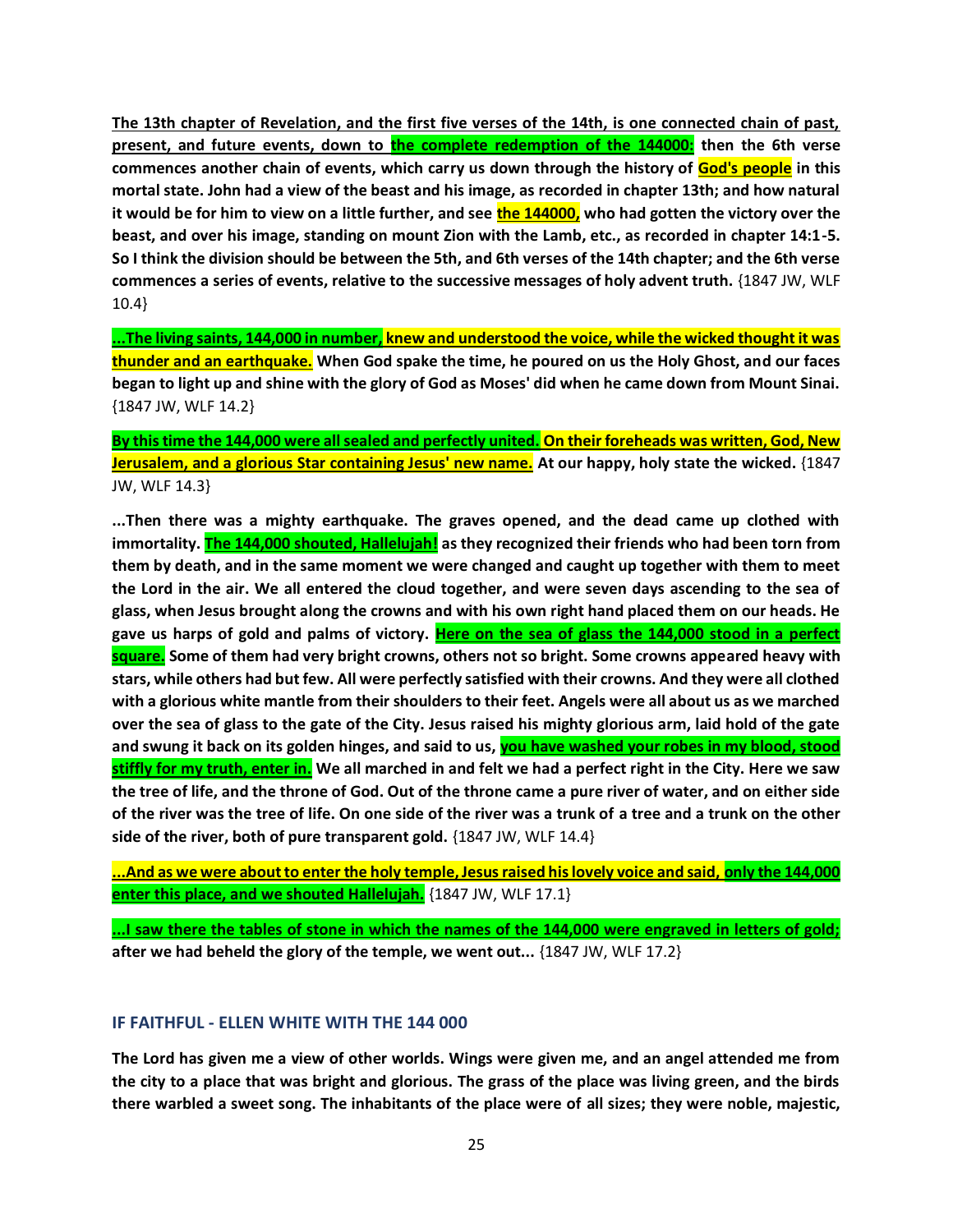**and lovely. They bore the express image of Jesus, and their countenances beamed with holy joy, expressive of the freedom and happiness of the place. I asked one of them why they were so much more lovely than those on the earth. The reply was, "We have lived in strict obedience to the commandments of God, and have not fallen by disobedience, like those on the earth." Then I saw two trees, one looked much like the tree of life in the city. The fruit of both looked beautiful, but of one they could not eat. They had power to eat of both, but were forbidden to eat of one. Then my attending angel said to me, "None in this place have tasted of the forbidden tree; but if they should eat, they would fall." Then I was taken to a world which had seven moons. There I saw good old Enoch, who had been translated. On his right arm he bore a glorious palm, and on each leaf was written "Victory." Around his head was a dazzling white wreath, and leaves on the wreath, and in the middle of each leaf was written "Purity," and around the wreath were stones of various colors, that shone brighter than the stars, and cast a reflection upon the letters and magnified them. On the back part of his head was a bow that confined the wreath, and upon the bow was written "Holiness." Above the wreath was a lovely crown that shone brighter than the sun. I asked him if this was the place he was taken to from the earth. He said, "It is not; the city is my home, and I have come to visit this place." He moved about the place as if perfectly at home. I begged of my attending angel to let me remain in that place. I could not bear the thought of coming back to this dark world again. Then the angel said, "You must go back, and if you are faithful, you, with the 144,000, shall have the privilege of visiting all the worlds and viewing the handiwork of God."** {EW 39.3} {CET 98.2} {Hvn 88.3} {HB 387.4} {Mar 368.7}

# **"GOD WILL HAVE ALL MEN TO BE SAVED" HE HAS MADE THE WAY PLAIN**

**1 Timothy 2:3 For this [is] good and acceptable in the sight of God our Saviour; 4 Who will have all men to be saved, and to come unto the knowledge of the truth. 5 For [there is] one God, and one mediator between God and men, the man Christ Jesus;**

**1. For time and for eternity, the sacrifice of the Son of God to save the fallen race will have a binding claim on man. If God had failed to act His part, if He had not fully revealed His will, if He had given human beings any reason for neglecting the great salvation, man might plead ignorance as a valid excuse. But He has made the way plain. He would have all men to be saved. To some is given greater light than to others. Each will be judged by the light given him. My brother, you have had great light. You will be judged by the knowledge you have gained, but have for years neglected. Had you received the truth as it is in Jesus, had you followed on to know the Lord, your light would have increased unto the perfect day. God designed that you should cherish as sacred the light given you.** {Lt 180, 1902, par. 7}

**2. "Who will have all men to be saved, and to come unto the knowledge of the truth. For there is one God, and one mediator between God and men, the man Christ Jesus." 1 Timothy 2:4, 5. This is an allimportant point, that all human agencies, in the church and in families, are to receive that education which will lead every member of the church to study the Scriptures for themselves, that they may not dishonor God by looking to human agencies to stand between them and God. "Who gave himself a ransom for all, to be testified in due time. Whereunto I am ordained a preacher (minister), and an apostle, (I speak the truth in Christ, and lie not;) a teacher of the Gentiles in faith and verity. I will therefore that men pray everywhere, lifting up holy hands, without wrath and doubting. In like manner**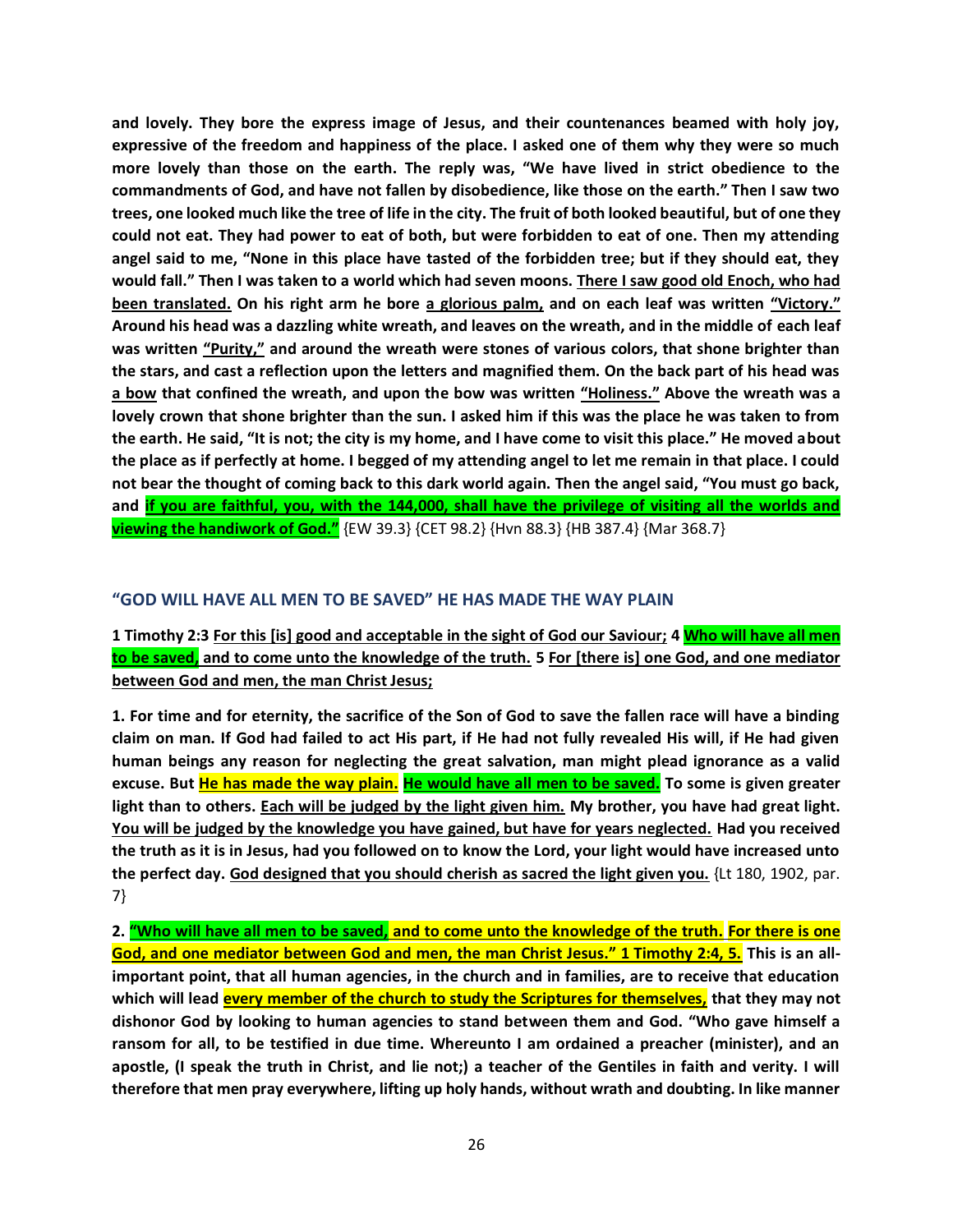**also, that women adorn themselves in modest apparel, with shamefacedness and sobriety; not with broided hair, or gold, or pearls, or costly array; but (which becometh women professing godliness) with good works." Verses 6-10.** {Ms 190, 1901, par. 2}

**3. It is a marvel to the heavenly host that God bears so long with the transgressors of his law. But God is long-suffering, and abundant in mercy. His sun shines upon the evil and upon the good, upon those who are so blinded by the deceiving power of Satan that they deny the existence of Omnipotence, and upon those who strive earnestly to do his will. He gives men richly "all things to enjoy," and tho all do not acknowledge him as worthy of their praise or service, yet he bears patiently with them, and his voice of entreaty is still heard: "Turn ye, turn ye from your evil ways; for why will ye die?" He would have "all men to be saved, and to come unto the knowledge of the truth."** {ST February 11, 1897, par. 13}

**4. God's servants are to make use of every resource for enlarging His kingdom. The apostle Paul, a faithful steward of the grace of God, declares that it is "good and acceptable in the sight of God our Saviour, who will have all men to be saved, and to come unto the knowledge of the truth," that "supplications, prayers, intercessions, and giving of thanks, be made for all men." [1 Timothy 2:3, 4, 1.] And James says, "Let him know, that he which converteth the sinner from the error of his way shall save a soul from death, and shall hide a multitude of sins." [James 5:20.] Every member of the church is pledged to unite with his brethren in giving the invitation, "Come, for all things are now ready." [Luke 14:17.] Each is to encourage the other in doing whole-souled work. Earnest invitations will come from a living church. Thirsty souls will be led to the water of life.** {Ms 127, 1901, par. 50} {7T 14.3}

# **"GOD IS NO RESPECTER OF PERSONS"**

# **Acts 10:34 Then Peter opened [his] mouth, and said, of a truth I perceive that God is no respecter of persons:**

**1. From the case of Cornelius, we may learn a lesson that we would do well to understand. The God of heaven sent His messengers to the earth to set in operation a train of circumstances that would bring Peter into connection with Cornelius, that Cornelius might learn the truth. It was with reluctance at every step that Peter undertook the duty laid upon him by divine command. When relating his experience, he does not defend his action on general principles, but as an exception, done because of divine revelation. And the result was a surprise to him. When Cornelius had related to him his experience and the words of the angel, who had appeared to him in vision, Peter declared, "Of a truth I perceive that God is no respecter of persons; but in every nation he that feareth Him, and worketh righteousness, is accepted with Him." [Acts 10:34, 35.] The conversion of Cornelius and his household was only the first fruits of a harvest to be gathered in from the world. From this home a widespread work of grace was carried on in a heathen city.** {Ms 87, 1907, par. 17}

**2. As responsible agents we must look to God. The great centers are to be worked. God is an impartial God; He is no respecter of persons or places. The church is to do more than it has done. The work at this time should have an efficiency and power that shall send witnesses for Christ, passing from country to country, erecting the standard of truth and righteousness in the high places as well as the byways and hedges.** {Ms83-1897.}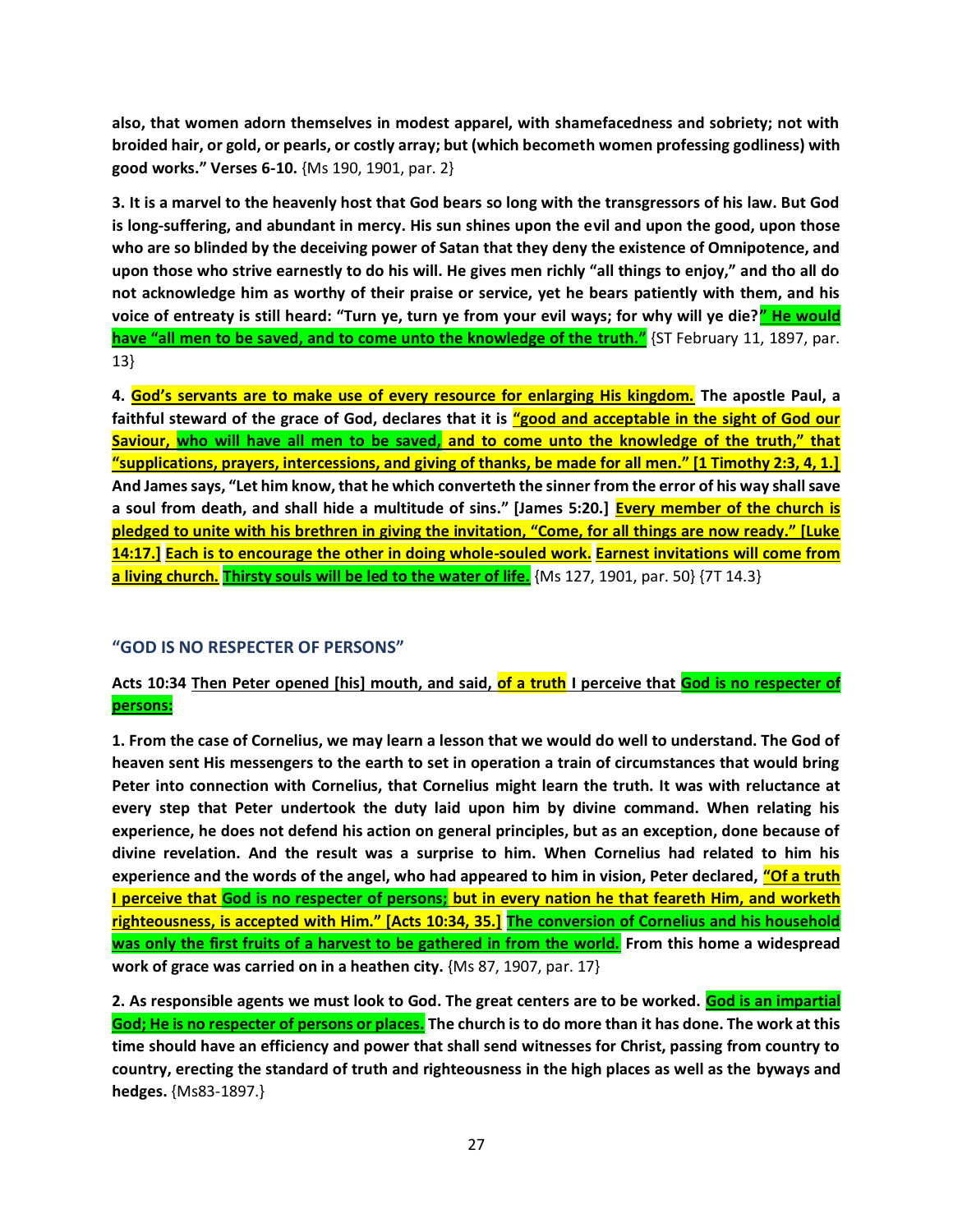**3. Satan is carrying the world with him. Such will not stand under Christ's bloodstained banner. What are you doing to save your own souls? I ask you what is it that leads men to be so paralyzed? Nadab and Abihu are examples to us of those who are self-willed and who fight against God. They come before the Lord with strange fire and are consumed by Him whom they did not fear. God is no respecter of persons now any more than He was then.** {Ms25-1887.}

**4. I know that God has conscientious, God-fearing men in the harvest field who will not spare themselves, who will, if required, sacrifice all for Jesus. Let us respect our brethren, give them credit for honesty of purpose and unselfish motives, as we wish they should do for us. We should treat all, rich and poor, high or lowly, exactly as we wish them to treat us. God is no respecter of persons. The pure, those who are good and do good, are very near to Jesus. The disciple whom Jesus loved most was John, because he was the closest imitator of His character and was imbued with the spirit of love.** {Lt5-1880.}

**5. God is no respecter of persons. All your efforts to gain the treasures of the world, to use them as you have been doing to separate your affections from God, will be to you a terrible curse. You are depriving yourself of time to pray, of time to meditate, of time to instruct your children and keep before them the highest interest of our lives. You need to be alarmed. You do not see yourself. You are deceived in regard to yourself. You can do good. You can bless others with your influence, and with your means which God has lent you.** {Lt1a-1872.}

**6. The angels of heaven are sent forth to minister to those who shall be heirs of salvation. We know not now who they are; it is not yet made manifest who shall overcome, and share the inheritance of the saints in light; but angels of heaven are passing throughout the length and breadth of the earth, seeking to comfort the sorrowing, to protect the imperiled, to win the hearts of men to Christ. Not one is neglected or passed by. God is no respecter of persons, and He has an equal care for all the souls He has created.** {DA 639.1}

**7. We should be careful as to what kind of record passes up to heaven concerning our daily life; for God is no respecter of persons, but will render to every man according to his works. The Judge of all the earth will try every man's case. You may deceive human eyes. In the courts of justice on earth, justice is not always done; the innocent often suffer, the guilty are often set free for lack of proper evidence; but there will be no lack of evidence in the court of heaven. The deeds of men, with every concealed motive, will be revealed. The eyes of the Lord run to and fro over the whole earth. He who has offered salvation to the sinner will one day judge the thoughts and deeds of all who stand before Him. He who died that man might become a partaker of the divine nature, will one day acquit or condemn him before the Father and the holy angels.** Gold and silver will not be a sufficient ransom in that day; nothing but **the merits of the blood of Christ will suffice to wash out the guilty stains from the hearts of men.** {Ms143-1901.28}

# **IT IS NOT THE WILL OF GOD THAT ANY SHOULD PERISH**

**Revelation 22:17 And the Spirit and the bride say, Come. And let him that heareth say, Come. And let him that is athirst come. And whosoever will, let him take the water of life freely.**

**It is not the will of God that any should perish, but that all should come to a knowledge of the truth, and be saved. And if men and women would unselfishly do the work which God has left for them, not**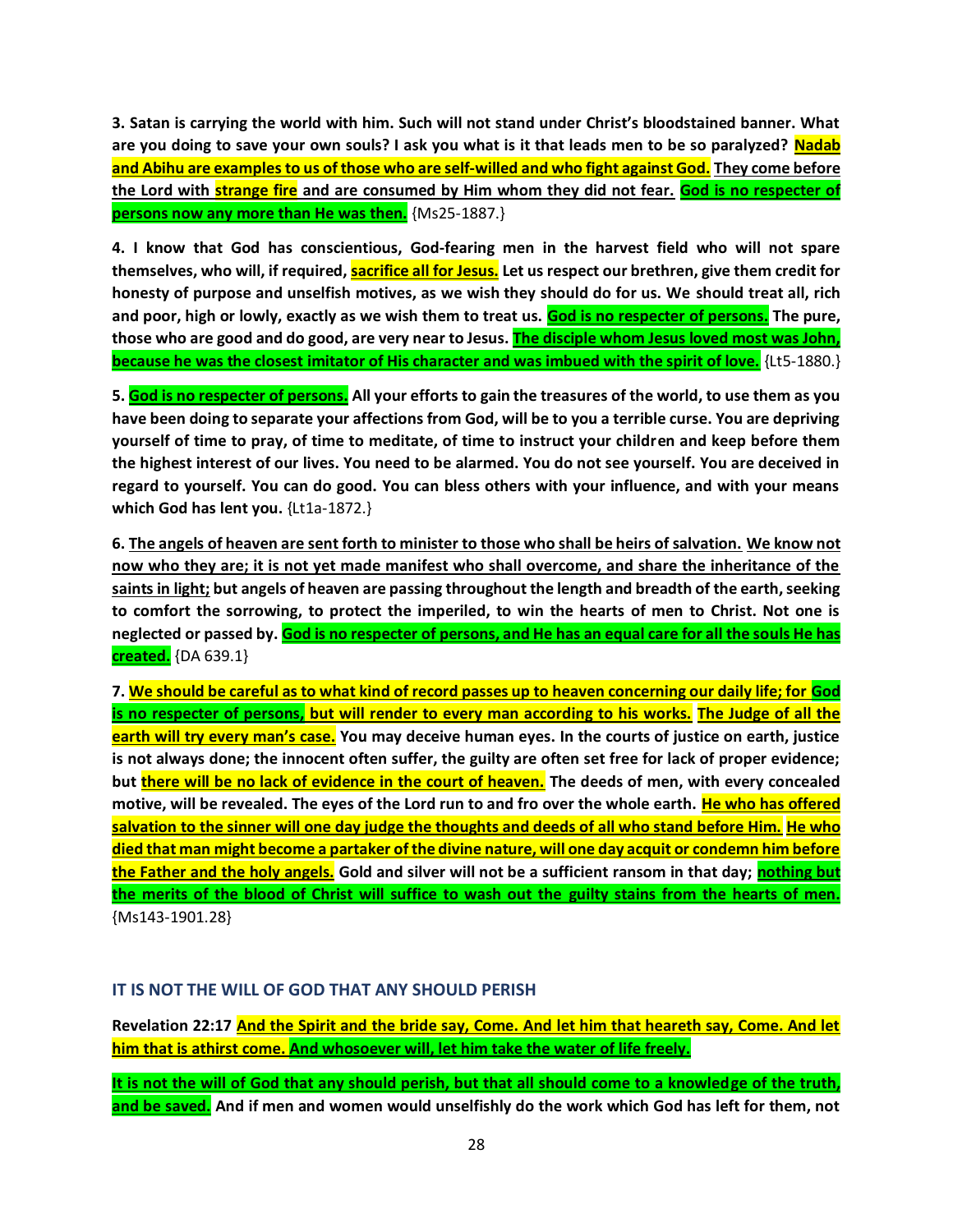**shirking responsibilities, the gospel would be brought within the reach of all. Let none be content to drink of the life-giving fountain themselves, but let them extend the invitation, "Whosoever will, let him take the water of life freely." Christ left his royal throne and high command in heaven, and came into the world to save sinners. Who of those who profess to be his ministers—who of you, my brethren—have such a love for souls as Jesus has shown for you?** {RH November 18, 1884, par. 8}

#### **IT IS AN EXTRA MEETING FOR THOSE WHO HAVE THE SEAL OF THE LIVING GOD**

#### **LETTER FROM SISTER HARMON, PORTLAND, ME., DECEMBER 20, 1845**

#### **Bro. Jacobs,**

**As God has shown me in holy vision the travels of the Advent people to the Holy City, and the rich reward to be given those who wait the return of their Lord from the wedding, it may be my duty to give you a short sketch of what God has revealed to me. The dear saints have got many trials to pass through. But our light afflictions which are but for a moment worketh for us a far more exceeding and eternal weight of glory; while we look not at the things which are seen, for the things which are seen are temporal, but the things which are not seen are eternal. I have tried to bring back a good report, & a few grapes from the heavenly Canaan, for which many would stone me, as the congregation bade stone Caleb and Joshua for their report, (Numbers 14:10.) But I declare to you, my brother in the Lord, it is a goodly land, and we are well able to go up and possess it. While praying at the family\* altar the Holy Ghost fell on me and I seemed to be rising higher and higher, far above the dark world. I turned to look for the Advent people in the world, but could not find them, when a voice said to me, Look again, and look a little higher. At this, I raised my eyes and see a strait and narrow path, cast up high above the world. On this path the Advent people were traveling to the City, which was at the farther end of the path. They had a bright light set up behind them at the first end of the path, which an angel told me was the Midnight Cry. This light shone all along the path and gave light for their feet so they might not stumble. And if they kept their eyes fixed on Jesus, who was just before them, leading them to the City, they were safe. But soon some grew weary, and said the City was a great way off, and they expected to have entered it before. Then Jesus would encourage them by raising his glorious right arm, and from his arm came a glorious light which waved over the Advent band, and they shouted, Hallelujah! Others rashly denied the light behind them, and said that it was not God that had led them out so far. The light behind them went out which left their feet in perfect darkness, and they stumbled and got their eyes off the mark and lost sight of Jesus, and fell off the path down in the dark and wicked world below. It was just as impossible for them to get on the path again & go to the City, as all the wicked world which God had rejected. They fell all the way along the path one after another, until we heard the voice of God like many waters, which gave us the day and hour of Jesus' coming. The living saints, 144,000, in number, know and understand the voice, while the wicked thought it was thunder & an earthquake. When God spake the time, he poured on us the Holy Ghost, and our faces began to light up and shine with the glory of God as Moses did when he came down from Mount Sinai, (Exodus 34:30-34.) By this time the 144,000 were all sealed and perfectly united. On their foreheads was written, God, New Jerusalem, and a glorious Star containing Jesus' new name. At our happy, holy state the wicked were enraged, and would rush violently up to lay hands on us to thrust us in prison, when we would stretch forth the hand in the name of the Lord, and the wicked would fall helpless to the ground. Then it was**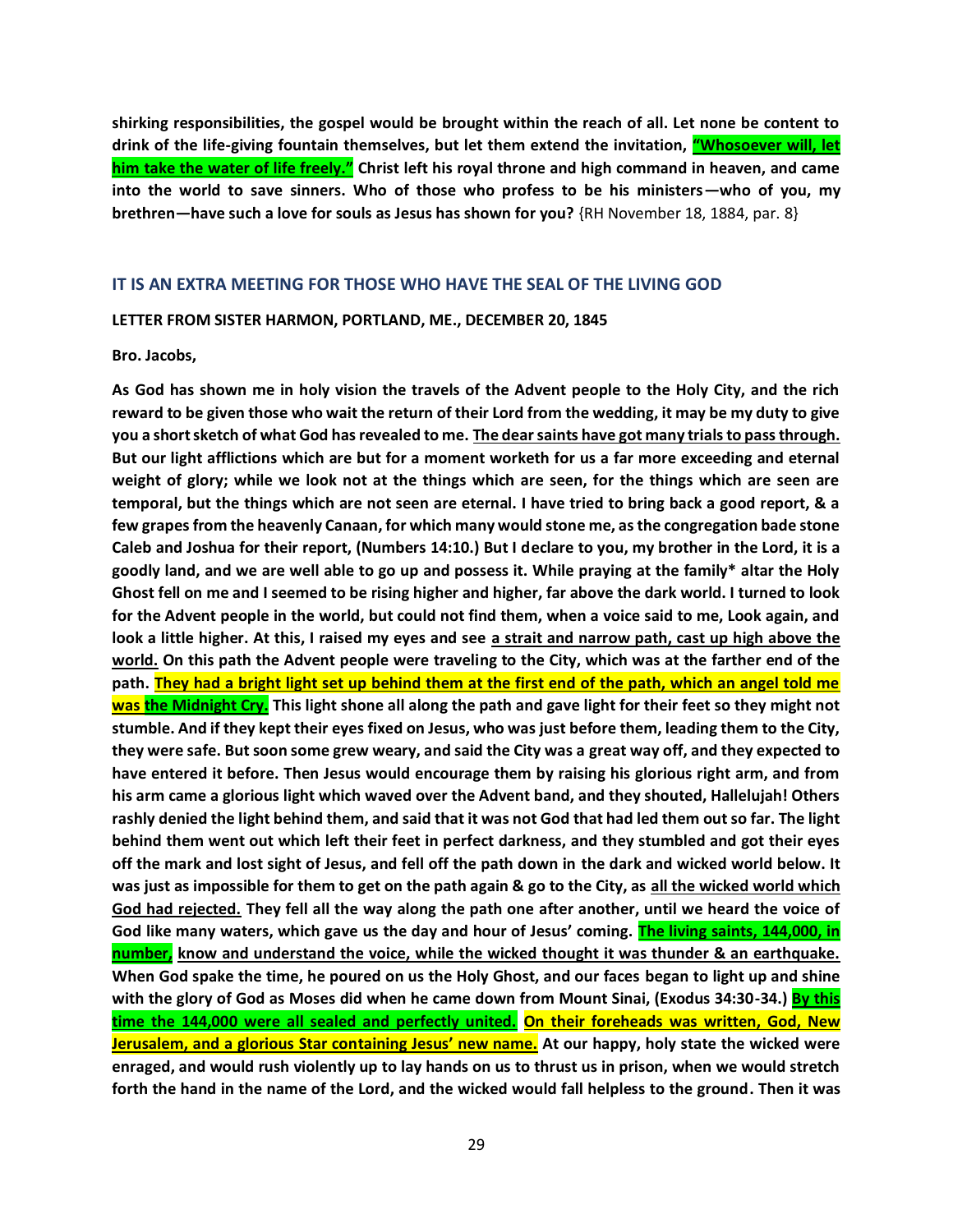**that the synagogue of Satan knew that God had loved us who could wash one another's feet, and salute the holy brethren with a holy kiss, and they worshipped at our feet. Soon our eyes were drawn to the East, for a small black cloud had appeared about half as large as a man's hand, which we all knew was the Sign of the Son of Man. We all in solemn silence gazed on the cloud as it drew nearer, lighter, and brighter, glorious, and still more glorious, till it was a great white cloud. The bottom appeared like fire, a rainbow was over it, around the cloud were ten thousand angels singing a most lovely song. And on it sat the Son of Man, on his head were crowns, his hair was white and curly and lay on his shoulders. His feet had the appearance of fire, in his right hand was a sharp sickle, in his left a silver trumpet. His eyes were as a flame of fire, which searched his children through and through. Then all faces gathered paleness, and those that God had rejected gathered blackness. Then we all cried out, who shall be able to stand? Is my robe spotless? Then the angels ceased to sing, and there was some time of awful silence, when Jesus spoke, those who have clean hands and a pure heart shall be able to stand, my grace is sufficient for you. At this, our faces lighted up, and joy filled every heart. And the angels struck a note higher and sung again while the cloud drew still nearer the earth. Then Jesus' silver trumpet sounded, as he descended on the cloud, wrapped in flames of fire. He gazed on the graves of the sleeping saints then raised his eyes and hands to heaven & cried out, Awake! Awake! Awake! ye that sleep in the dust, and arise. Then there was a mighty earthquake. The graves opened, and the dead came up clothed with immortality. The 144,000 shouted, Hallelujah! as they recognized their friends who had been torn from them by death, and in the same moment we were changed and caught up together with them to meet the Lord in the air. We all entered the cloud together, and were 7 days ascending to the sea of glass, when Jesus brought along the crowns and with his own right hand placed them on our heads. He gave us harps of gold and palms of victory. Here on the sea of glass the 144,000 stood in a perfect square. Some of them had very bright crowns, others not so bright. Some crowns appeared hung [heavy] with stars, while others had but few. All were perfectly satisfied with their crowns. And they were all clothed with a glorious white mantle from their shoulders to their feet. Angels were all about us as we marched over the sea of glass to the gate of the City. Jesus raised his mighty glorious arm, laid hold of the gate and swung it back on its golden hinges, and said to us, you have washed your robes in my blood, stood stiffly for my truth, enter in. We all marched in and felt we had a perfect right in the City. Here we see [saw] the tree of life, & the throne of God. Out of the throne came a pure river of water, and on either side of the river was the tree of life. On one side of the river was a trunk of a tree and a trunk on the other side of the river, both of pure transparent gold. At first I thought I see [saw] two trees. I looked again and see [saw] they were united at the top in one tree. So it was the tree of life on either side of the river of life. Its branches bowed to the place where we stood. And the fruit was glorious, which looked like gold mixed with silver. We all went under the tree, and sat down to look at the glory of the place, when Bro. Fitch, and Stockman, who had preached the gospel of the kingdom, whom God had laid in the grave to save them, came up to us and asked us what we had passed through while they were sleeping. We tried to call up our greatest trials, but they looked so small compared with the far more exceeding and eternal weight of glory that surrounded us, that we could not speak them out, and we all cried out Hallelujah, heaven is cheap enough, and we touched our glorious harps and made heaven's arches ring. And as we were gazing at the glories of the place, our eyes were attracted upwards to something that had the appearance of silver. I asked Jesus to let me see what was within there. In a moment we were winging our way upward and entering in. Here we saw good old father Abraham, Isaac, and Jacob, Noah, Daniel, and many like them. And I saw a veil with a heavy fringe of silver, and gold as a border on the bottom. It was very beautiful. I asked Jesus what was within the veil. He raised**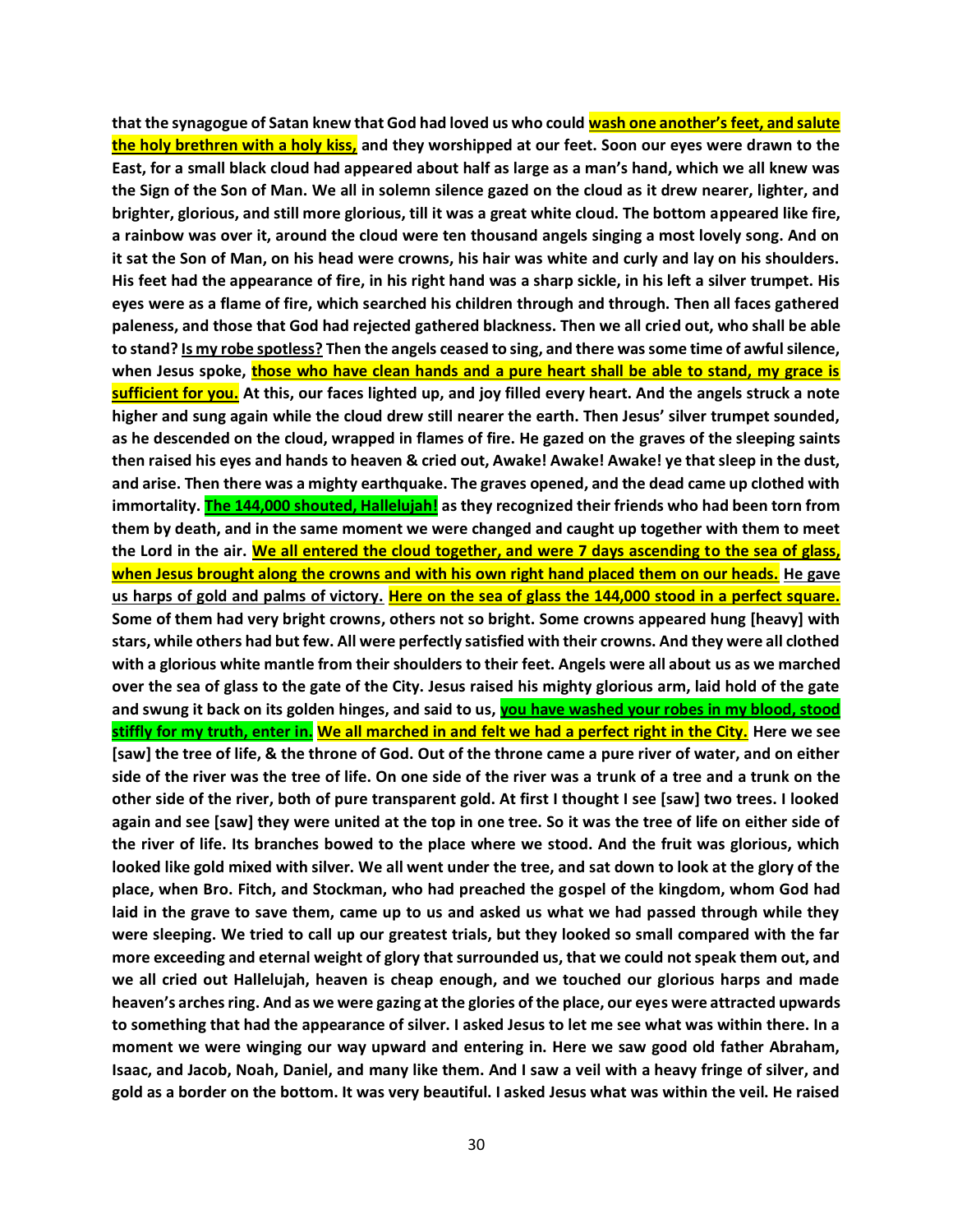**it with his own right arm, and bade me take heed. I saw there a glorious ark, overlaid with pure gold, and it had a glorious border resembling Jesus' crowns. On it were two bright angels; their wings were spread over the ark as they sat on each end, with their faces turned towards each other and looking downward. In the ark, beneath where the angels wings were spread, was a golden pot of Manna of a yellowish cast, and I saw a rod, which Jesus said was Aaron's†, I saw it bud, blossom, and bear fruit.— And I saw two long golden rods on which hung silver wires, and on the wires most glorious grapes. One cluster was more than a man here can carry. And I saw Jesus step up and take of the manna, almonds, grapes, and pomegranates, and bear them down to the city, and place them on the supper table. I stepped‡ up to see how much was taken away, and there was just as much left, and we shouted Hallelujah. Amen. We all descended from this place down into the city, and with Jesus at our head we all descended from the city down to this earth, on a great and mighty mountain, which could not bear Jesus up, and it parted asunder, and there was a mighty plain. Then we looked up and saw the great city with twelve foundations, twelve gates, three on each side, and an angel at each gate, and all cried out the city, the great city, it's coming, it's coming down from God, out of heaven, and it came and settled on the place where we stood. Then we began to look at the glorious things outside of the city. There I saw most glorious houses, that had the appearance of silver, supported by four pillars, set with pearls most glorious to behold, which were to be inhabited by the saints. In them was a golden shelf, I saw many of the saints go into the houses, take off their glittering crowns and lay them on the shelf, then go out into the field by the houses to do something with the earth, not as we have to do with the earth here; no, no. A glorious light shone all about their heads, and they were continually shouting and offering praises to God. And I saw another field full of all kinds of flowers, and as I plucked them, I cried out, well they will never fade. Next I saw a field of tall grass, most glorious to behold. It was living green, and had a reflection of silver and gold as it waved proudly to the glory of King Jesus. Then we entered a field full of all kinds of beasts; the lion, the lamb, the leopard and the wolf, altogether in perfect union. We passed through the midst of them, and they followed on peaceably after. Then we entered a wood, not like the dark woods we have here, no, no; but light, and all over glorious. The branches of the trees waved to and fro, and we all cried out, we will dwell safely in the wilderness and sleep in this woods. We passed through the wood, for we were on our way to Mount Zion, as we were traveling along we met a company who were also gazing at the glories of the place: I noticed red as a border on their garments. Their crowns were brilliant—their robes were pure white. As we greeted them, I asked Jesus who they were? He said they were martyrs that had been slain for him. With them was an innumerable company of little ones, they had a hem of red on their garments also. Mount Zion was just before us, and on the Mount sat a glorious temple, and about it were seven other mountains, on which grew roses and lilies, and I saw the little ones climb, or if they chose use their little wings and fly to the top of the mountains, and pluck the never fading flowers. There were all kinds of trees around the temple to beautify the place. The box, the pine, the fir, the oil, the myrtle, the pomegranate§ and the fig tree, bowed down with the weight of its timely figs that made the place look all over glorious. And as we were about to enter the holy temple, Jesus raised his lovely voice and said, only the 144,000 enter this place, and we shouted Hallelujah. Well bless the Lord, Bro. Jacobs, it is an extra meeting for those who have the seal of the living God. This temple was supported by seven pillars, all of transparent gold, set with pearls most glorious. The glorious things I saw there, I cannot begin to describe. O, that I could talk in the language of Canaan, then could I tell a little of the glory of the upper world; but if faithful you soon will know all about it. I saw there the tables of stone in which the names of the 144,000, were engraved in letters of gold.—After we had beheld the glory of the temple, we went out. Then Jesus left**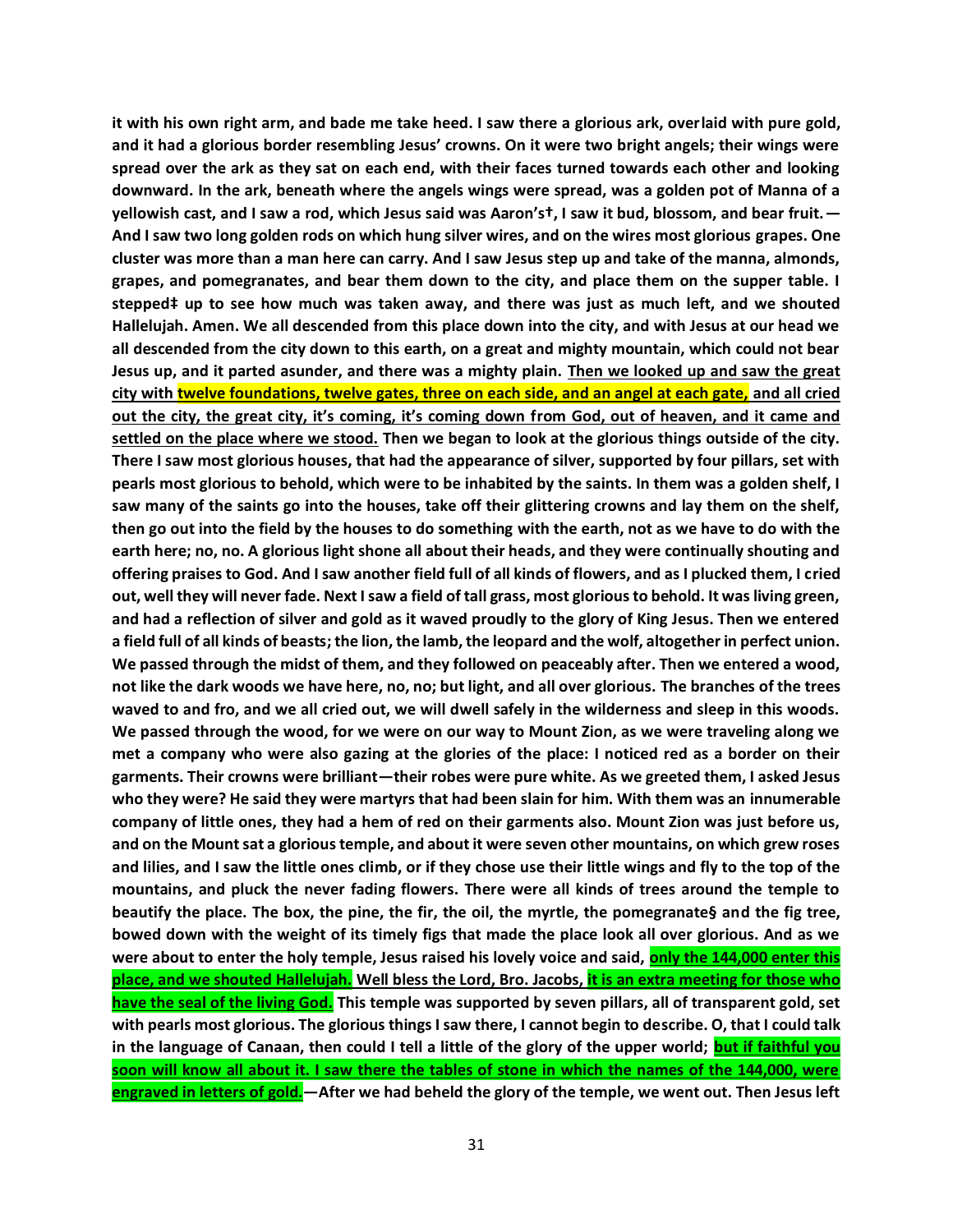**us and went to the city. Soon we heard his lovely voice again, saying: Come my people; you have come out of great tribulation, and done my will, suffered for me; come in to supper, for I will gird myself, and serve you. We shouted Hallelujah, glory, and entered into the city, and I saw a table of pure silver, it was many miles in length, yet our eyes could extend over it. And I saw the fruit of the tree of life, the manna, almonds, figs, pomegranates‖, grapes, and many other kinds of fruit. We all reclined at the table. I asked Jesus to let me eat of the fruit. He said, not now. Those who eat of the fruit of this land, go back to earth no more. But in a little while if faithful, you shall both eat of the fruit of the tree of life, and drink of the water of the fountain, and he said, you must go back to the earth again, and relate to others, what I have revealed to you. Then an angel bore me gently down to this dark world. Sometimes I think I cannot stay here any longer, all things of earth look so dreary. I feel very lonely here, for I have seen a better land. O, that I had wings like a dove, then would I fly away, and be at rest.**

#### **Ellen G. Harmon.**

**This was not written for publication; but for the encouragement of all who may see it, and be encouraged by it. {DS January 24, 1846, par. 1}**

# **THE SPIRITUAL MEANING OF THE 12 TRIBES**

**Isaiah 60:18 Violence shall no more be heard in thy land, wasting nor destruction within thy borders; but thou shalt call thy walls Salvation, and thy gates Praise.**

| 1.                                       | Juda = Praise                       |                       |
|------------------------------------------|-------------------------------------|-----------------------|
| 2.                                       | Reuben = See a son                  | East – Lion - Matthew |
| 3.                                       | $\textsf{Gad}$ = A company or troop |                       |
|                                          |                                     |                       |
| 4.                                       | Aser = Happy                        |                       |
| 5.                                       | <b>Nepthalim = Wrestling</b>        | North – Eagle - John  |
| 6.                                       | <b>Manasses = Forgetting</b>        |                       |
|                                          |                                     |                       |
|                                          | 7. Simeon = Hearing                 |                       |
|                                          | 8. Levi = Joined                    | South - Man - Luke    |
|                                          | 9. Issachar = Servants              |                       |
|                                          |                                     |                       |
| 10. Zabulon = Dwelling                   |                                     |                       |
| $West - Ox - Mark$<br>11. Joseph = Added |                                     |                       |
| 12. Benjamin = Son of the right hand     |                                     |                       |
|                                          |                                     |                       |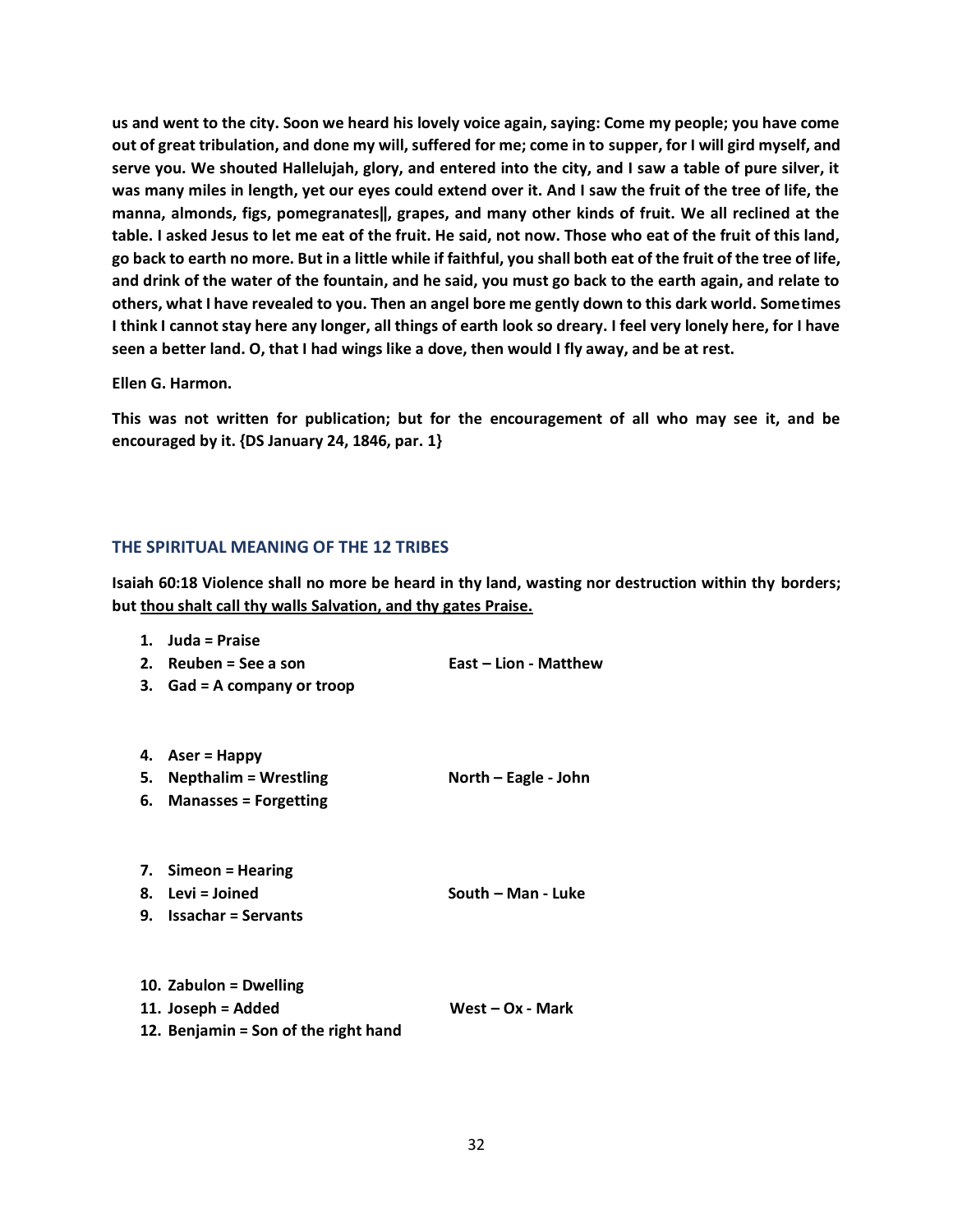**"Enter through the gates called praise. Sons, a company of sons redeemed and happy after wrestling in prayer forgetting self in the past hearing God's Word and joined to God as servants. Dwelling with added joys and special blessings as sons of the right hand.**

# **12 GATES, 12 ANGELS, 12 PEARLS, 12 FOUNDATIONS, 12 TRIBES OF THE CHILDREN OF ISRAEL**

**Revelation 21:12 And had a wall great and high, [and] had twelve gates, and at the gates twelve angels, and names written thereon, which are [the names] of the twelve tribes of the children of Israel:**

**Revelation 21:13 On the east three gates; on the north three gates; on the south three gates; and on the west three gates.**

**Revelation 21:14 And the wall of the city had twelve foundations, and in them the names of the twelve apostles of the Lamb.**

**Revelation 21:19 And the foundations of the wall of the city [were] garnished with all manner of precious stones. The first foundation [was] jasper; the second, sapphire; the third, a chalcedony; the fourth, an emerald;**

**Revelation 21:20 The fifth, sardonyx; the sixth, sardius; the seventh, chrysolite; the eighth, beryl; the ninth, a topaz; the tenth, a chrysoprasus; the eleventh, a jacinth; the twelfth, an amethyst.**

**Revelation 21:21 And the twelve gates [were] twelve pearls; every several gate was of one pearl: and the street of the city [was] pure gold, as it were transparent glass.**

# **12 STONES, 12 THRONES, 12 TRIBES, 12 FRUITS**

**Joshua 4:8 And the children of Israel did so as Joshua commanded, and took up twelve stones out of the midst of Jordan, as the LORD spake unto Joshua, according to the number of the tribes of the children of Israel, and carried them over with them unto the place where they lodged, and laid them down there.**

**1 Kings 18:31 And Elijah took twelve stones, according to the number of the tribes of the sons of Jacob, unto whom the word of the LORD came, saying, Israel shall be thy name:**

**Ezekiel 47:13 Thus saith the Lord GOD; This [shall be] the border, whereby ye shall inherit the land according to the twelve tribes of Israel: Joseph [shall have two] portions.**

**Matthew 19:28 And Jesus said unto them, Verily I say unto you, that ye which have followed me, in the regeneration when the Son of man shall sit in the throne of his glory, ye also shall sit upon twelve thrones, judging the twelve tribes of Israel.**

**Revelation 22:2 In the midst of the street of it, and on either side of the river, [was there] the tree of life, which bare twelve [manner of] fruits, [and] yielded her fruit every month: and the leaves of the tree [were] for the healing of the nations.**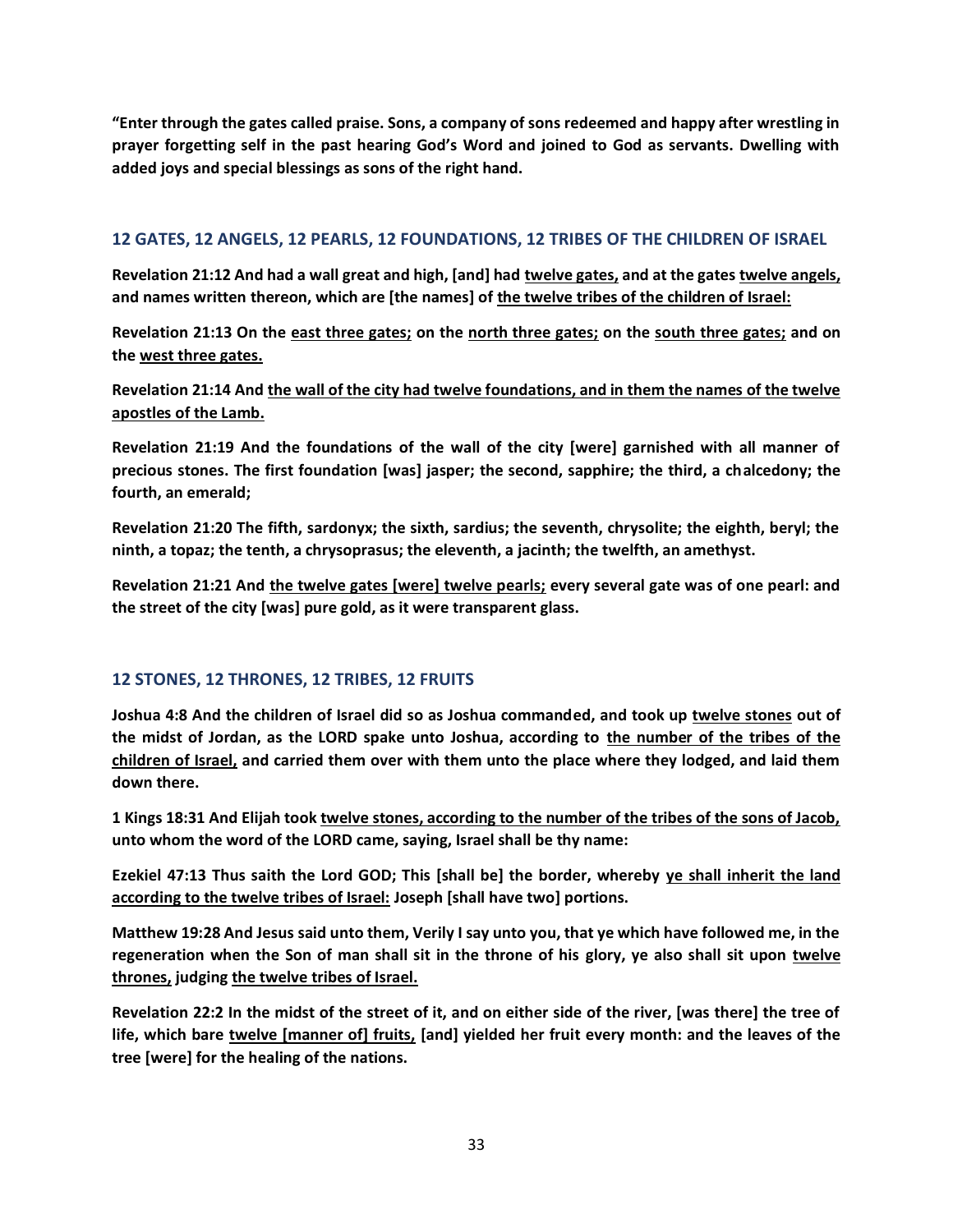# **12 STONES - THE NAMES OF THE CHILDREN OF ISRAEL ON THE BREASTPLATE OF JUDGMENT**

**Exodus 28:15 And thou shalt make the breastplate of judgment with cunning work; after the work of the ephod thou shalt make it; [of] gold, [of] blue, and [of] purple, and [of] scarlet, and [of] fine twined linen, shalt thou make it. 16 Foursquare it shall be [being] doubled; a span [shall be] the length thereof, and a span [shall be] the breadth thereof. 17 And thou shalt set in it settings of stones, [even] four rows of stones: [the first] row [shall be] a sardius, a topaz, and a carbuncle: [this shall be] the first row. 18 And the second row [shall be] an emerald, a sapphire, and a diamond. 19 And the third row a ligure, an agate, and an amethyst. 20 And the fourth row a beryl, and an onyx, and a jasper: they shall be set in gold in their inclosings. 21 And the stones shall be with the names of the children of Israel, twelve, according to their names, [like] the engravings of a signet; every one with his name shall they be according to the twelve tribes.**

**Exodus 28:29 And Aaron shall bear the names of the children of Israel in the breastplate of judgment upon his heart, when he goeth in unto the holy [place], for a memorial before the LORD continually.**

**Exodus 28:30 And thou shalt put in the breastplate of judgment the Urim and the Thummim; and they shall be upon Aaron's heart, when he goeth in before the LORD: and Aaron shall bear the judgment of the children of Israel upon his heart before the LORD continually.**

# **THE MEASUREMENT OF NEW JERUSALEM, 12 000 FURLONGS, ALL EQUAL, 144 CUBITS A MAN**

**Revelation 21:15 And he that talked with me had a golden reed to measure the city, and the gates thereof, and the wall thereof.**

**Revelation 21:16 And the city lieth foursquare, and the length is as large as the breadth: and he measured the city with the reed, twelve thousand furlongs. The length and the breadth and the height of it are equal.**

**Revelation 21:17 And he measured the wall thereof, an hundred [and] forty [and] four cubits, [according to] the measure of a man, that is, of the angel.**

# **THE NAMES OF THE 12 APOSTLES WRITTEN ON THE FOUNDATION WALL OF THE CITY**

**Matthew 10:1 And when he had called unto [him] his twelve disciples, he gave them power [against] unclean spirits, to cast them out, and to heal all manner of sickness and all manner of disease. 2 Now the names of the twelve apostles are these; The first, Simon, who is called Peter, and Andrew his brother; James [the son] of Zebedee, and John his brother; 3 Philip, and Bartholomew; Thomas, and Matthew the publican; James [the son] of Alphaeus, and Lebbaeus, whose surname was Thaddaeus; 4 Simon the Canaanite, and Judas Iscariot, who also betrayed him.**

**Mark 3:13 And he goeth up into a mountain, and calleth [unto him] whom he would: and they came unto him. 14 And he ordained twelve, that they should be with him, and that he might send them forth to preach, 15 And to have power to heal sicknesses, and to cast out devils: 16 And Simon he surnamed Peter; 17 And James the [son] of Zebedee, and John the brother of James; and he surnamed them**